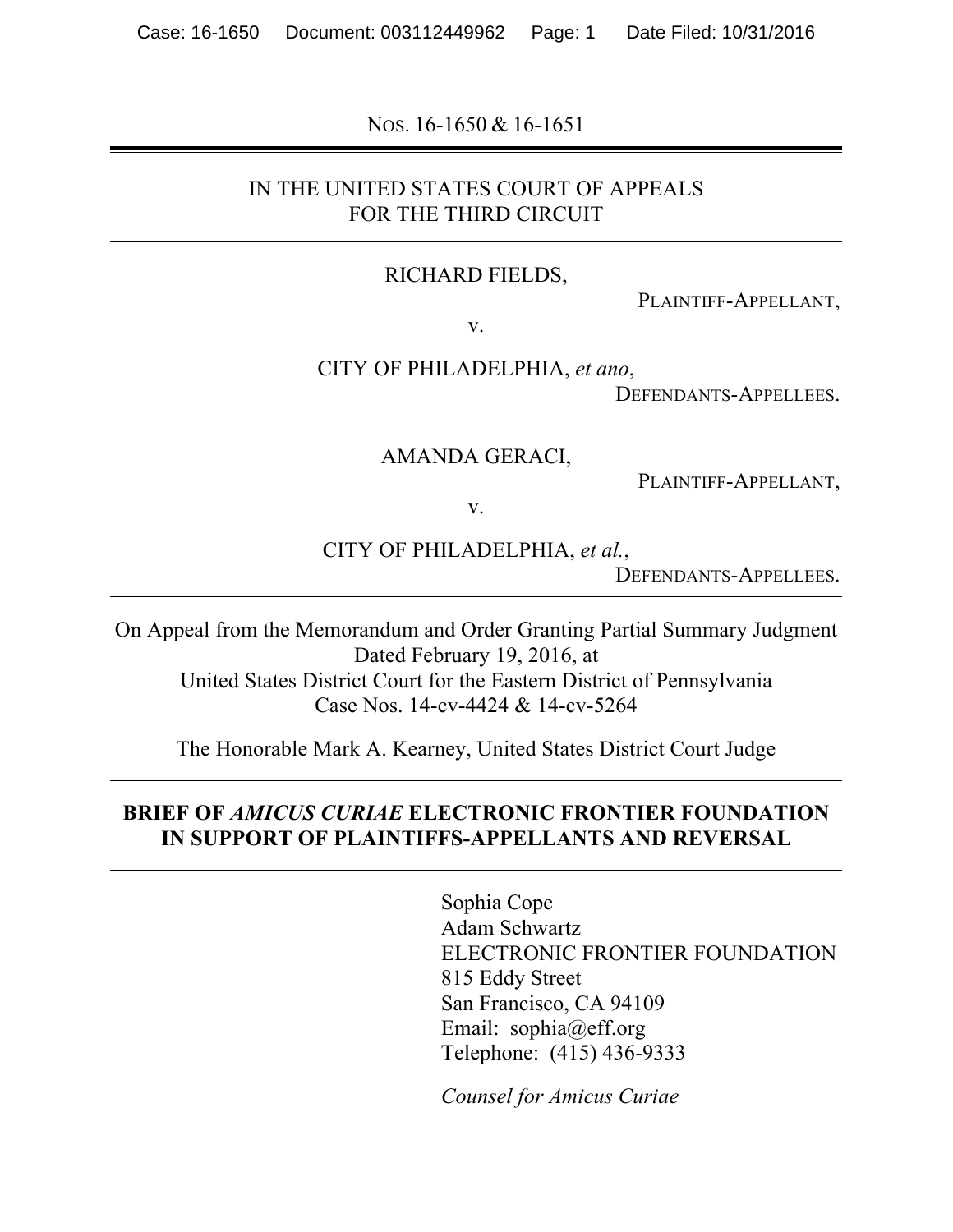# **CORPORATE DISCLOSURE STATEMENT**

Pursuant to Rule 26.1 of the Federal Rules of Appellate Procedure, *Amicus Curiae* Electronic Frontier Foundation states that it does not have a parent corporation and that no publicly held corporation owns 10% or more of its stock.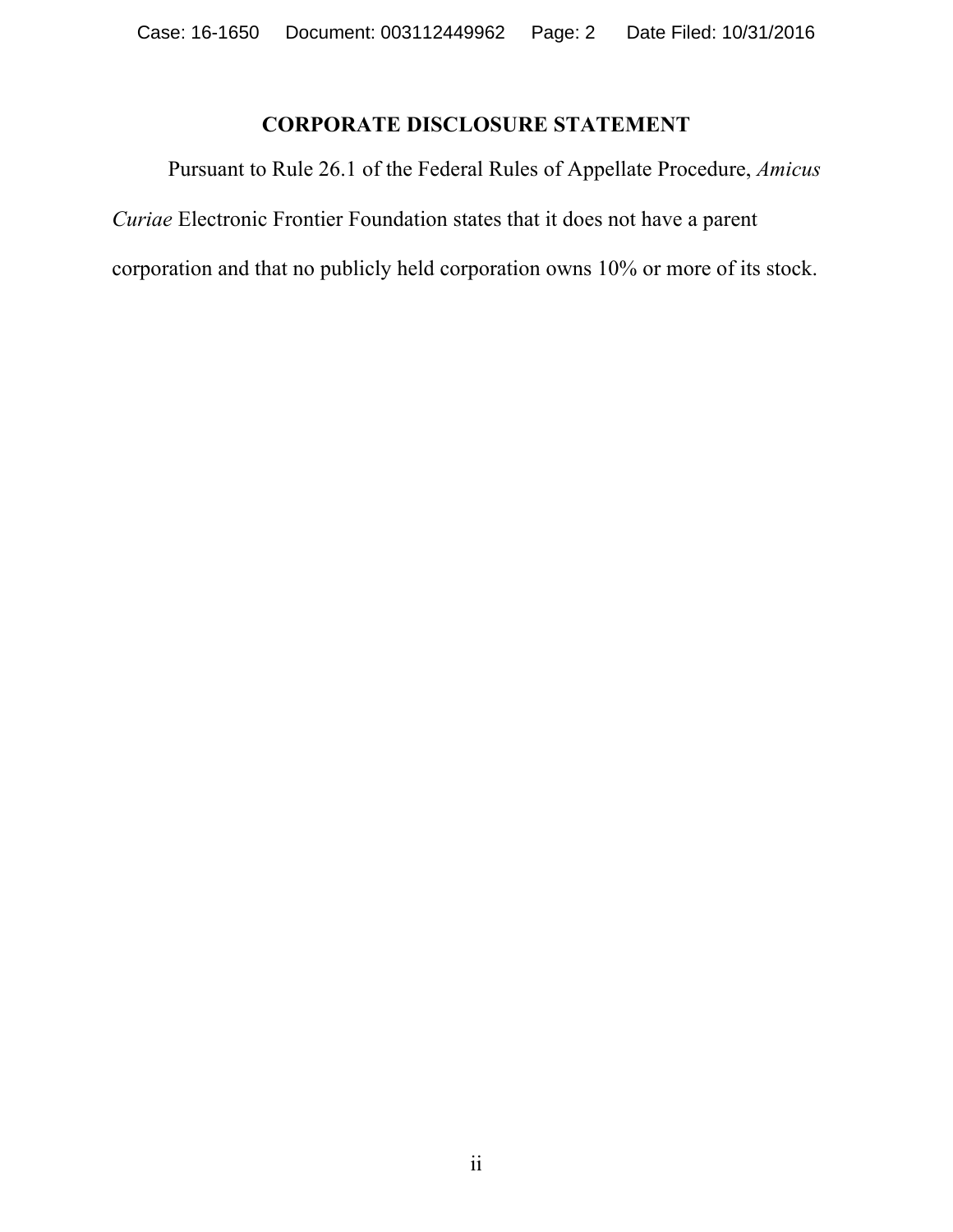# **TABLE OF CONTENTS**

| $\mathbf{I}$ . |    | PEOPLE USE THEIR CELL PHONES AND OTHER POWERFUL<br>TECHNOLOGIES TO RECORD AND SHARE PHOTOS AND VIDEOS  3 |
|----------------|----|----------------------------------------------------------------------------------------------------------|
|                |    | A. Cell Phones Are Ubiquitous and People Use Them to Record Photos and                                   |
|                |    | B. People Share Photos and Videos Using General-Purpose Social Media                                     |
|                |    | C. There Are Social Media Apps Dedicated to Sharing Photos and Videos 6                                  |
| II.            |    | PEOPLE RECORD AND SHARE NEWSWORTHY PHOTOS AND                                                            |
|                |    |                                                                                                          |
|                |    |                                                                                                          |
|                |    |                                                                                                          |
|                |    | III. THE FIRST AMENDMENT PROTECTS THE RIGHT TO RECORD AND                                                |
|                |    | A. The First Amendment Protects Photos and Videos as Inherently<br>20                                    |
|                | B. | The First Amendment Protects the <i>Process</i> of Photography and                                       |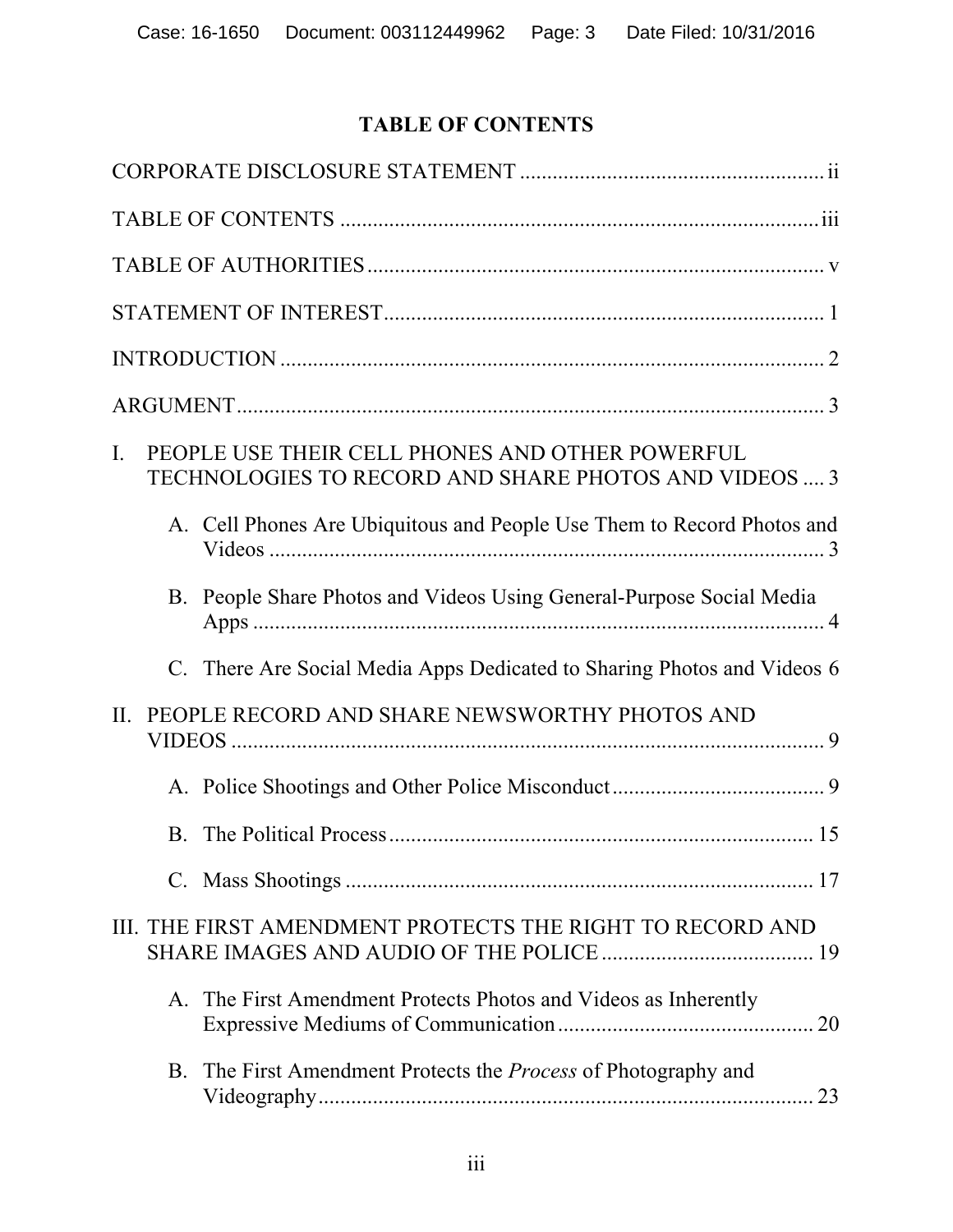|    | Recording Images and Audio Is an Integral Component of<br>Inherently Expressive Mediums of Communication  24 |    |
|----|--------------------------------------------------------------------------------------------------------------|----|
| 2. | Recording the Police Is Protected Information Gathering About                                                |    |
|    | C. The District Court Erred by Rejecting First Amendment Protection for                                      |    |
|    | D. This Circuit Should Join Its Sister Circuits in Clearly Protecting the                                    |    |
|    |                                                                                                              | 33 |
|    |                                                                                                              | 34 |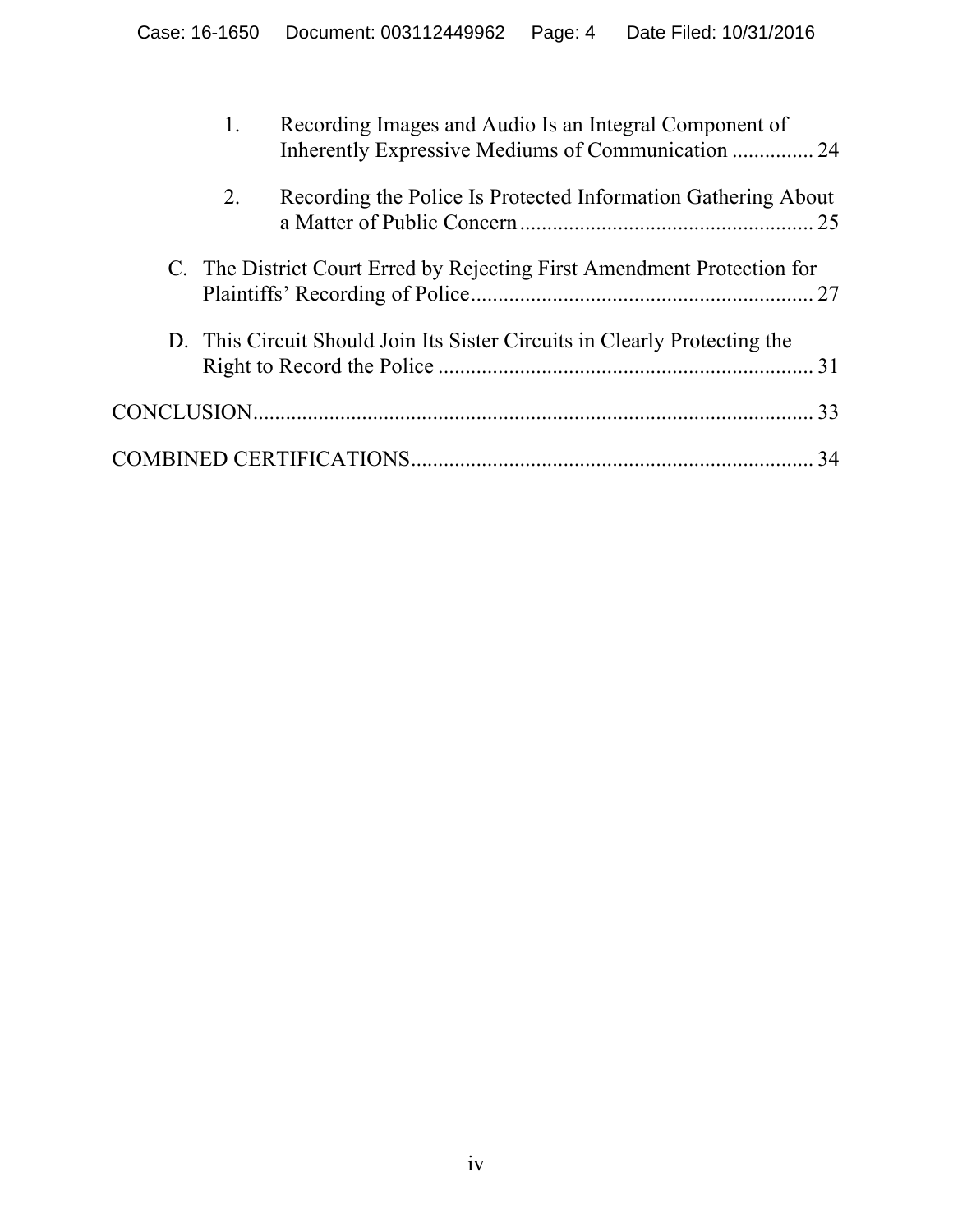# **TABLE OF AUTHORITIES**

#### **Cases**

| ACLU of Illinois v. Alvarez,                                        |  |
|---------------------------------------------------------------------|--|
| Anderson v. City of Hermosa Beach,                                  |  |
| Ben Rich Trading, Inc. v. City of Vineland,                         |  |
| Board of Education v. Pico,                                         |  |
| Branzburg v. Hayes,                                                 |  |
| Citizens United v. FEC,                                             |  |
| City of Houston, Texas v. Hill,                                     |  |
| Fields v. City of Philadelphia,                                     |  |
| First National Bank of Boston v. Bellotti,                          |  |
| Gericke v. Begin,                                                   |  |
| Glik v. Cunniffe,                                                   |  |
| Hurley v. Irish-American Gay, Lesbian and Bisexual Group of Boston, |  |
| Joseph Burstyn, Inc. v. Wilson,                                     |  |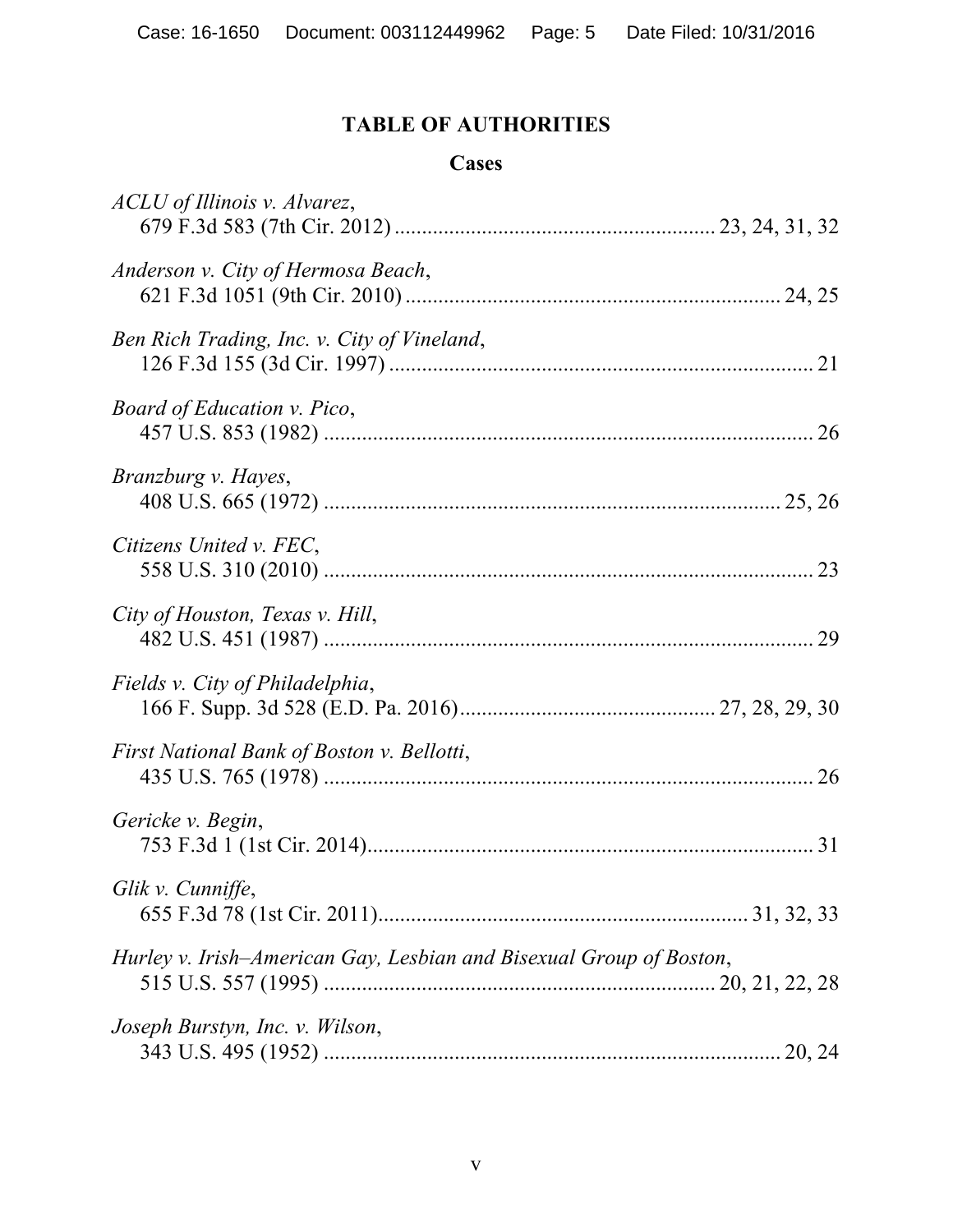| Kaplan v. California,                           |
|-------------------------------------------------|
| Kelly v. Borough of Carlisle,                   |
| Kleindienst v. Mandel,                          |
| Mills v. Alabama,                               |
| Neiderhiser v. Borough of Berwick,              |
| Pleasant Grove City, Utah v. Summum,            |
| Reno v. ACLU,                                   |
| Richmond Newspapers, Inc. v. Virginia,          |
| Riley v. California,                            |
| Rosenberger v. University of Virginia,          |
| Schad v. Borough of Mount Ephraim,              |
| Smith v. City of Cumming,                       |
| Tenafly Eruv Ass'n, Inc. v. Borough of Tenafly, |
| Texas v. Johnson,                               |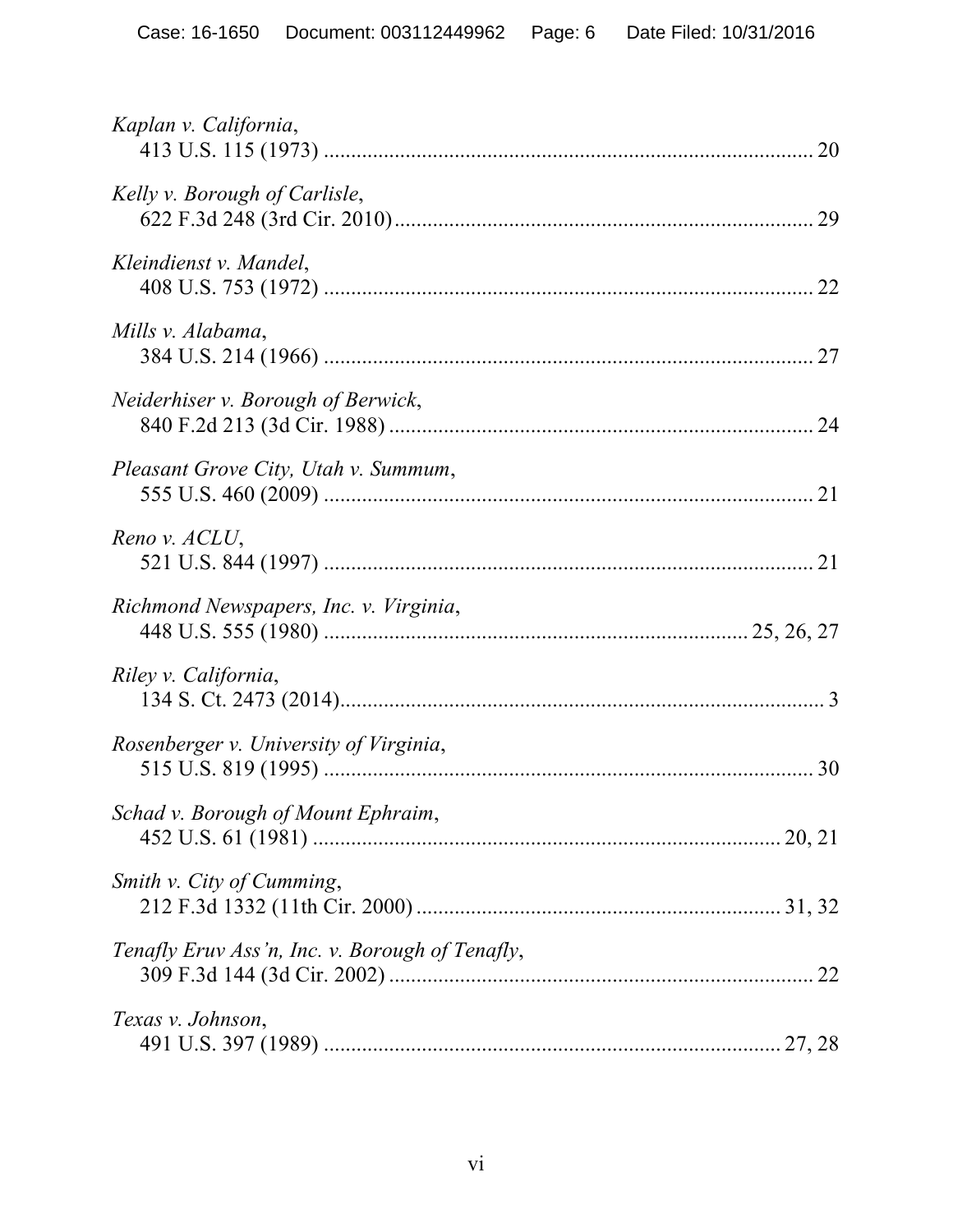| U.S. v. $O'$ Brien,                                                              |
|----------------------------------------------------------------------------------|
| U.S. v. Stevens,                                                                 |
| U.S. $v$ . Wecht,                                                                |
| Ward v. Rock Against Racism,                                                     |
| <b>Other Authorities</b>                                                         |
| "Barack Obama's small town guns and religion comments"                           |
| "Coverage of House Democratic Gun Legislation Sit-In," C-SPAN                    |
| "Facebook Live video of Falcon Heights shooting in Minnesota of Philando         |
| "Full Video: Hillary Clinton meets Black Lives Matter," MSNBC                    |
|                                                                                  |
|                                                                                  |
| "New video shows church group moments before shooting," CNN                      |
| "Original Eric Garner fatal arrest video," N.Y. Daily News (July 17, 2014) 11    |
| "Press release: Shutterfly research reveals Americans are taking more photos but |
|                                                                                  |
| "The Evolution of Cell Phone Design Between 1983-2009,"                          |
|                                                                                  |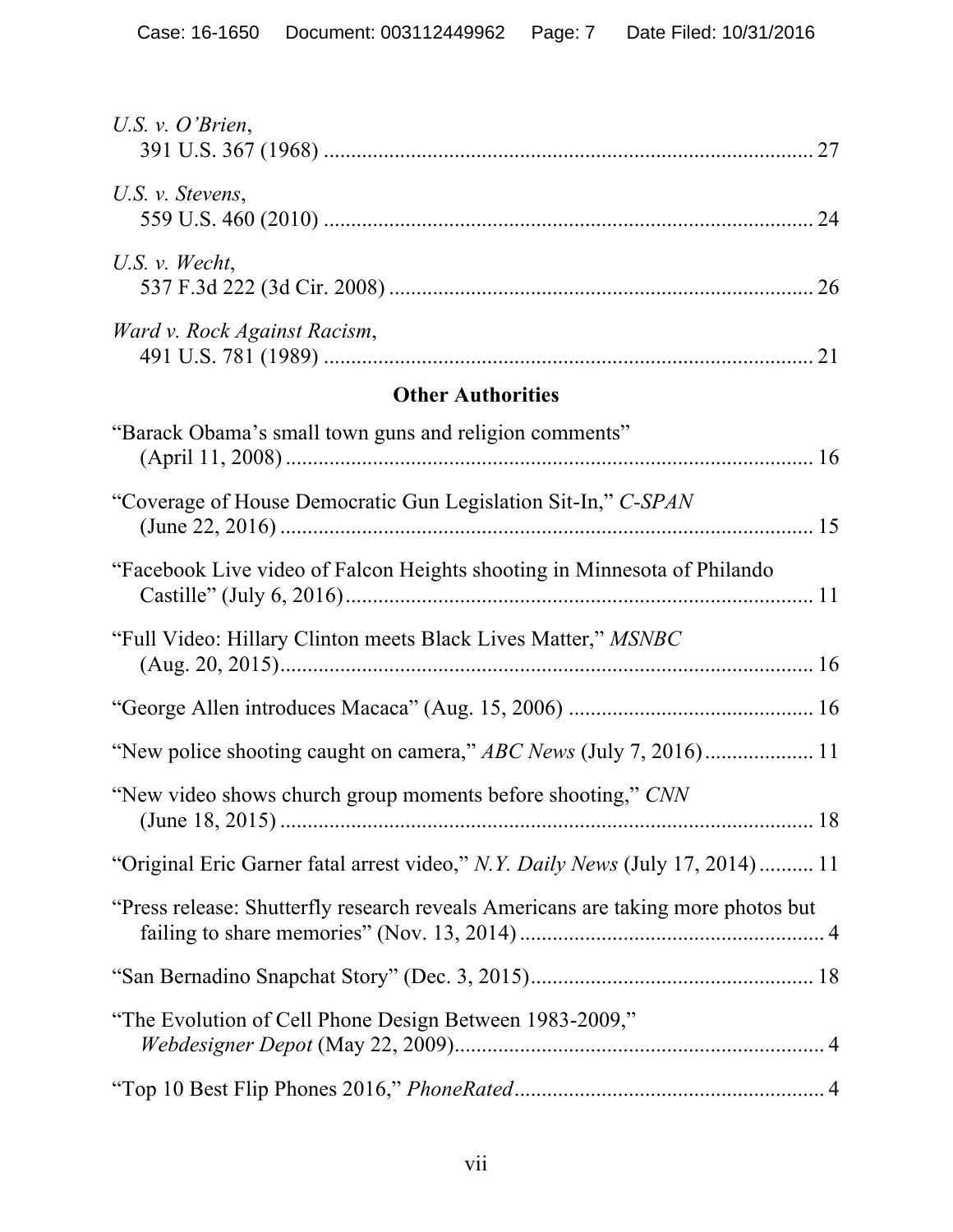| "Top 6 Apps to Save Snapchat Videos, Images & Stories," Gadget Raid                                                                     |
|-----------------------------------------------------------------------------------------------------------------------------------------|
|                                                                                                                                         |
| "Victim's final moments caught in Snapchat," CNN (June 13, 2016)  18                                                                    |
| "Video Shows Cops Letting Onlookers Taunt Suspect," CBS Chicago                                                                         |
|                                                                                                                                         |
| Benjamin Mueller & Ashley Southall, "25,000 March in New York to Protest                                                                |
| Carol Cole-Frowe & Richard Fausset, "Jarring Image of Police's Use of Force at                                                          |
| Carol Druga & Terry Spencer, "Runner, spectator get photos of marathon                                                                  |
| Colin Daileda, "We know about Ferguson's police brutality because of Vine,"                                                             |
| Damien Cave & Rochelle Oliver, "The Raw Videos That Have Sparked Outrage                                                                |
| David Corn, "Secret Video: Romney Tells Millionaire Donors What He<br>REALLY Thinks of Obama Voters," Mother Jones (Sept. 17, 2012)  16 |
|                                                                                                                                         |
| Facebook for Developers, "Capturing Growth: Photo Apps and Open Graph"                                                                  |
|                                                                                                                                         |
|                                                                                                                                         |
|                                                                                                                                         |
| Facebook, "What's the difference between following someone and adding a                                                                 |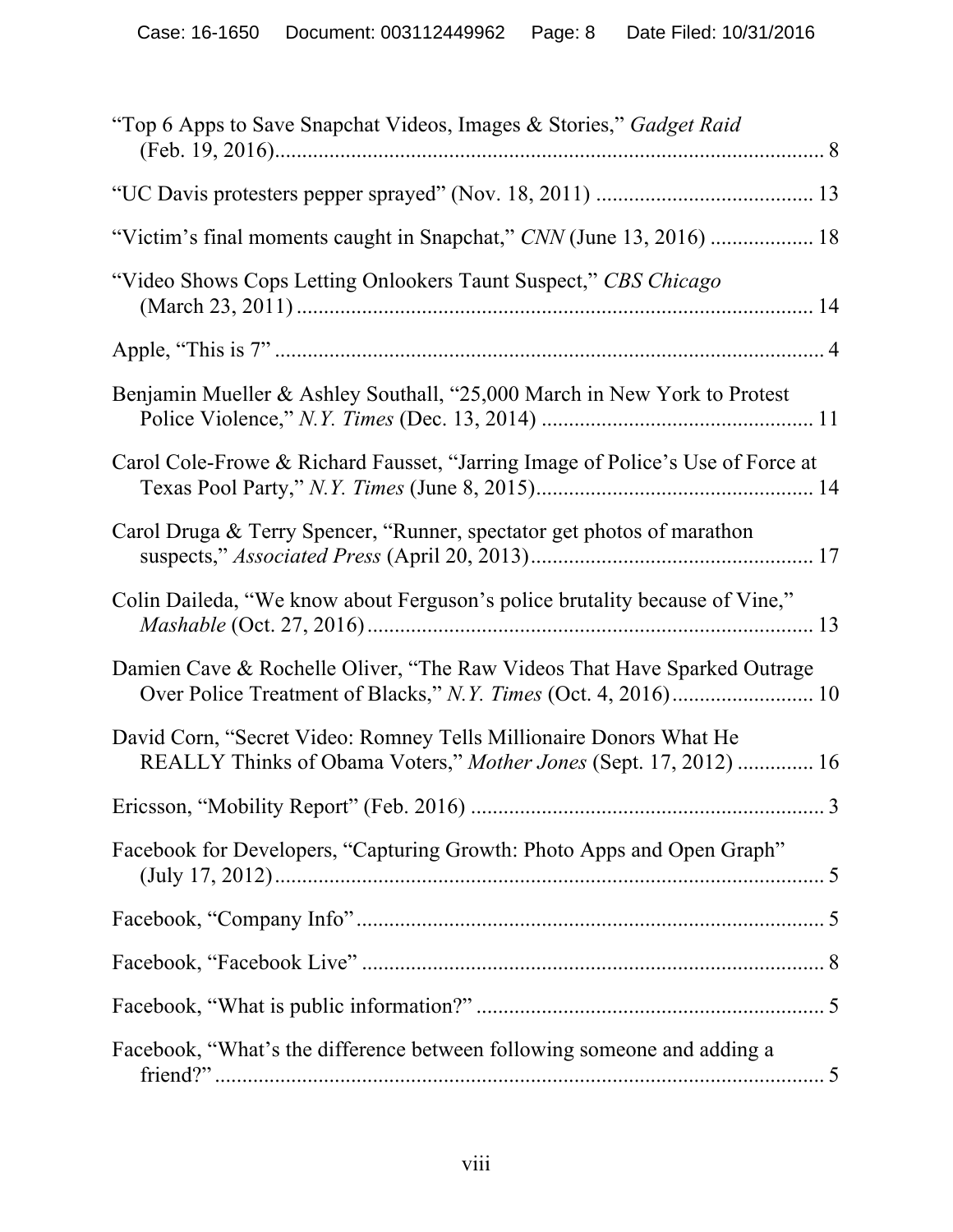| Jeanne Meserve & Mike Ahlers, "Passenger says TSA agents harassed him,"                                                                               |  |
|-------------------------------------------------------------------------------------------------------------------------------------------------------|--|
|                                                                                                                                                       |  |
| Jessica Guynn, "Facebook now averages 8 billion daily video views,"                                                                                   |  |
| Jim Dwyer, "A Switch Is Flipped, and Justice Listens In," N.Y. Times                                                                                  |  |
| Julie Turkewitz & Richard A. Oppel Jr., "Killing in Washington State Offers                                                                           |  |
| Kyrie O'Connor, "The camera is new: Live video and #BlackLivesMatter,"                                                                                |  |
| Kyung Lah, "Laquan McDonald shooting: Why did it take 13 months to release                                                                            |  |
| Mathew Ingram, "Snapchat's Move Into Real-Time News is Fascinating,"                                                                                  |  |
| Matt Furber & Richard Pérez Peña, "After Philando Castile's Killing, Obama<br>Calls Police Shooting 'an American Issue," N.Y. Times (July 7, 2016) 11 |  |
| Michael S. Schmidt & Matt Apuzzo, "South Carolina Officer Is Charged With                                                                             |  |
| Nathan McAlone, "These photos show how Snapchat handled its first serious<br>breaking-news event with the San Bernardino mass shooting,"              |  |
| Patrick O'Connell & Georgina Gustin, "Officer in trouble over motorist's video                                                                        |  |
|                                                                                                                                                       |  |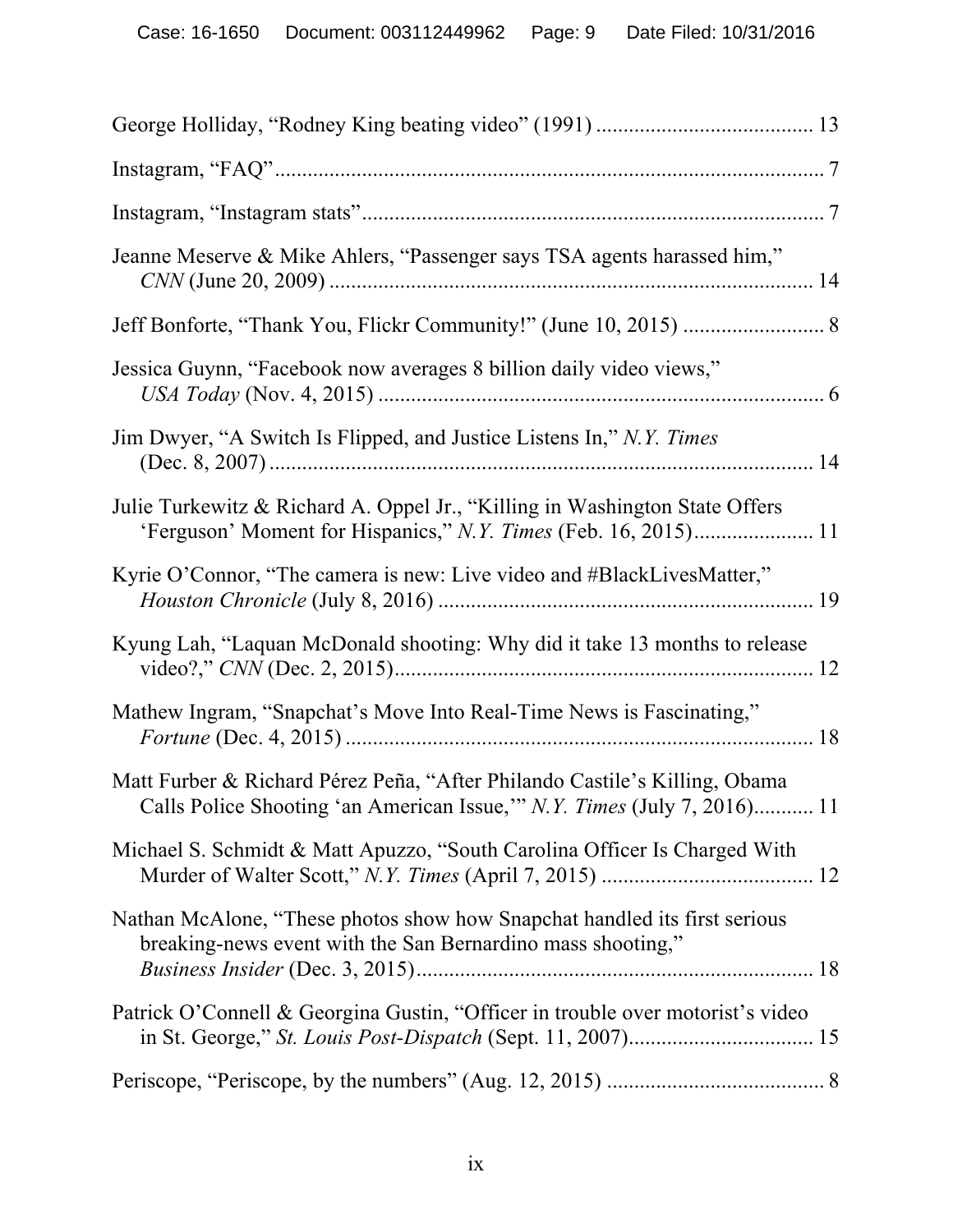| Peter Holley, "Super-fishy': Man who posted video of Alton Sterling killing<br>claims employer still refusing to let him work," <i>Wash. Post</i> (July 24, 2016) 10 |
|----------------------------------------------------------------------------------------------------------------------------------------------------------------------|
| Pew Research Center, "Mobile Technology Fact Sheet" (Dec. 27, 2013) 3                                                                                                |
| Pew Research Center, "The Audience for Digital News Videos"                                                                                                          |
| Pew Research Center, "U.S. Smartphone Use in 2015" (April 1, 2015) 3, 4                                                                                              |
|                                                                                                                                                                      |
| Philip Kennicott, "UC Davis pepper-spraying raises questions about role of                                                                                           |
| Richard Fausset, Richard Pérez Peña, & Campbell Robertson, "Alton Sterling<br>Shooting in Baton Route Prompts Justice Dept. Investigation," N.Y. Times               |
| Robert Mackey, "Images of Militarized Police in Baton Rouge Draw Global                                                                                              |
| Seth F. Kreimer, <i>Pervasive Image Capture and the First Amendment</i> :<br>Memory, Discourse, and the Right to Record, 159 U. Pa. L. Rev. 335                      |
|                                                                                                                                                                      |
|                                                                                                                                                                      |
|                                                                                                                                                                      |
|                                                                                                                                                                      |
| Stephen Robert Morse, "The New Black Panthers and Me," Mother Jones                                                                                                  |
| Steve Helling, "Boston Marathon Runner: I Photographed Dzhokhar Tsarnaev                                                                                             |
| Timothy Williams, James Thomas, Samuel Jacoby & Damien Cave, "Police"                                                                                                |
|                                                                                                                                                                      |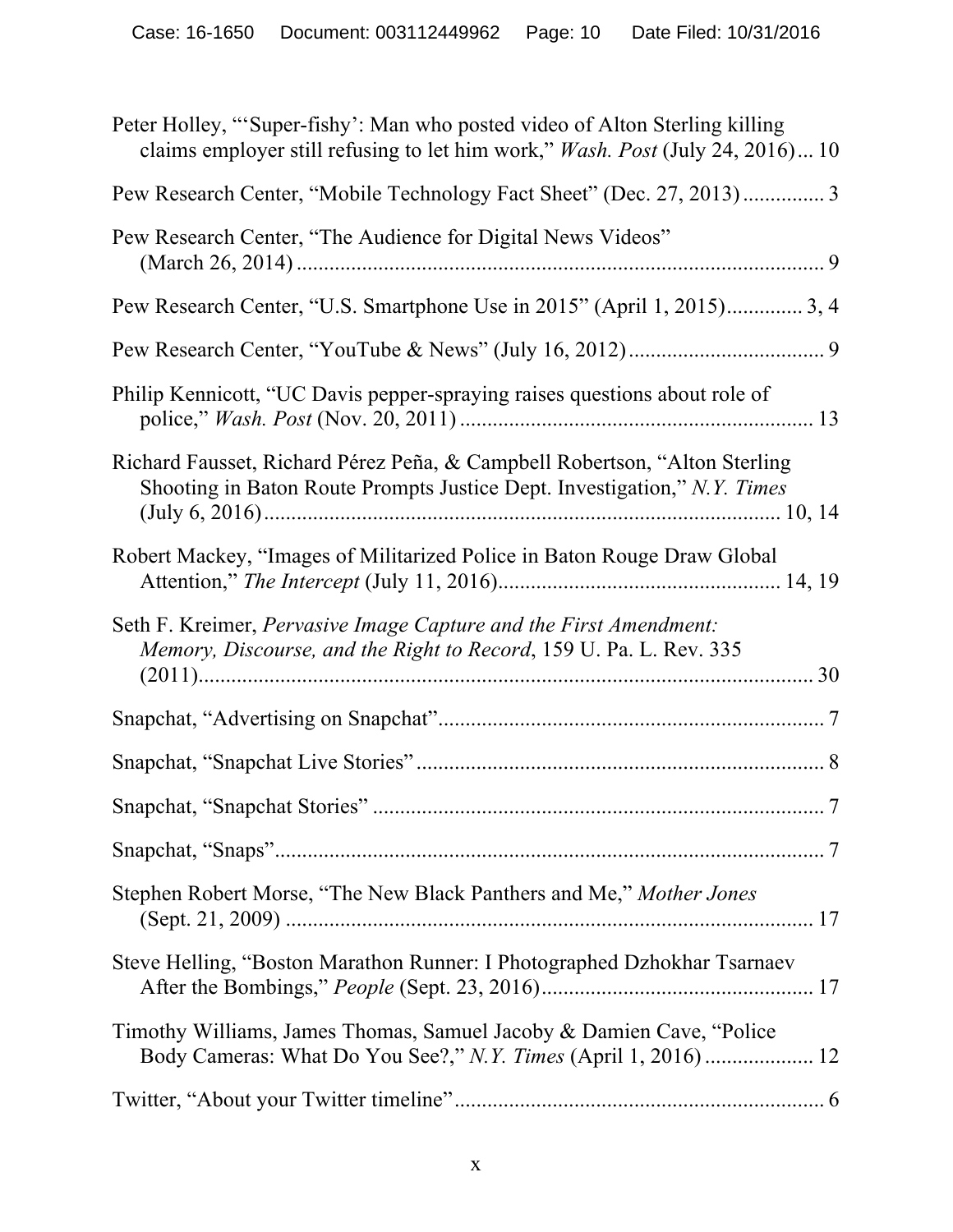| Will Oremus, "Twitter Exonerated This 'Suspect' in the Dallas Shooting.   |  |
|---------------------------------------------------------------------------|--|
| Yamiche Alcindor, "DeRay Mckesson, Arrested While Protesting in Baton     |  |
|                                                                           |  |
|                                                                           |  |
| Zachary Davies Boren, "Active Mobile Users Outnumber Humans for the First |  |
| Zacks Equity Research, "Is Shutterfly Poised to Grow with Continued       |  |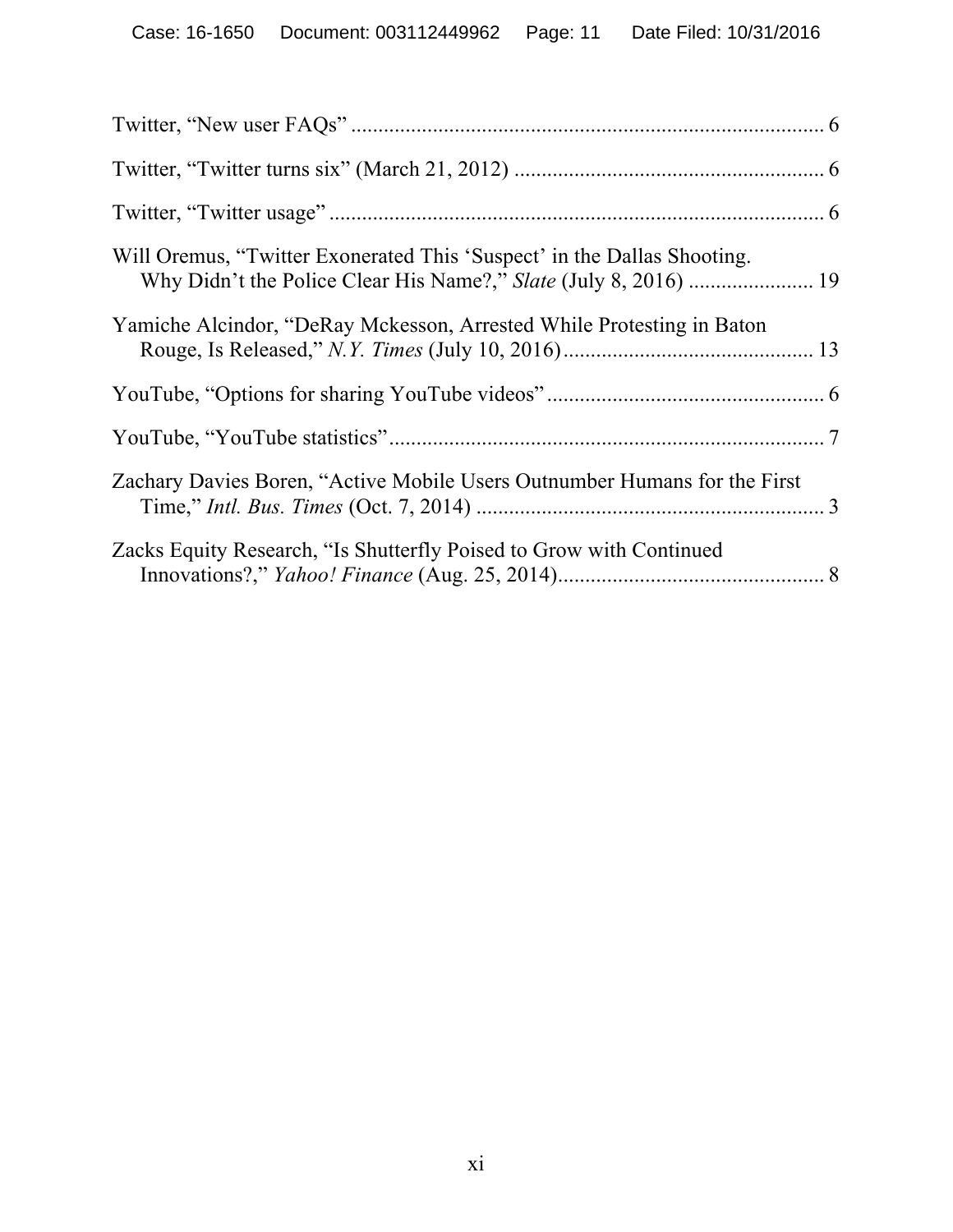# **STATEMENT OF INTEREST<sup>1</sup>**

*Amicus Curiae* Electronic Frontier Foundation is a member-supported, nonprofit civil liberties organization that works to protect free speech and privacy in the digital world. Founded in 1990, EFF has over 26,000 members. EFF represents the interests of technology users in both court cases and broader policy debates surrounding the application of law to technology.

l

<sup>&</sup>lt;sup>1</sup> Pursuant to Federal Rule of Appellate Procedure Rule  $29(c)$ , EFF certifies that no person or entity, other than *Amicus*, its members, or its counsel, made a monetary contribution to the preparation or submission of this brief or authored this brief in whole or in part. All parties consent to the filing of this brief.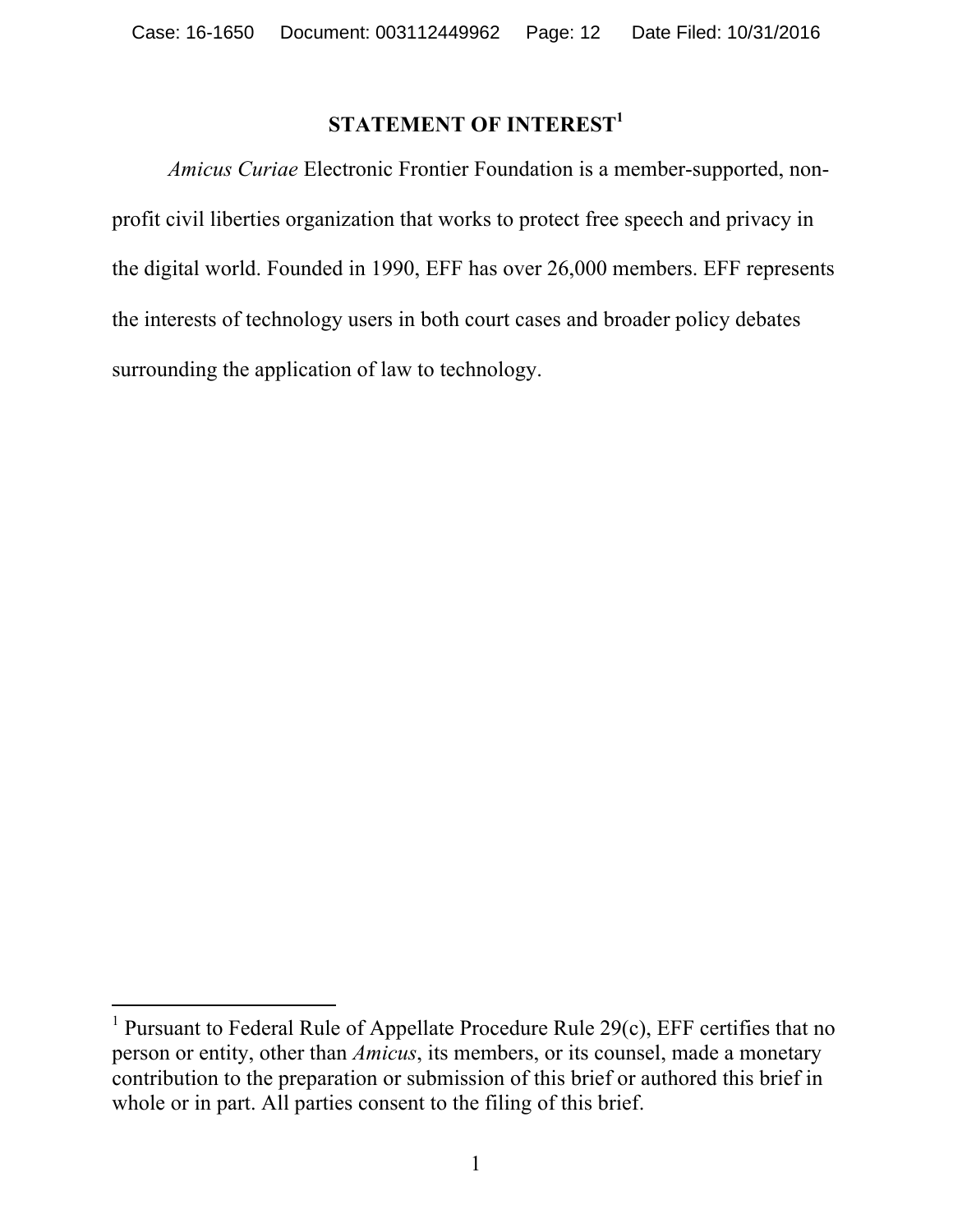#### **INTRODUCTION**

Powered by smartphones and social media "apps," ordinary people can quickly, easily, and inexpensively record and share all manner of compelling and newsworthy scenes, including those involving police misconduct. Bystander recordings often contribute to the democratic process by informing the debate on important public policy issues. But the full benefit of such recordings is only possible if making them is constitutionally protected. Thus, this Court should hold that the First Amendment protects not only the sharing, but also the recording of still images, moving images, and audio, particularly of on-duty police officers in public places, as in the cases here. This is because photography and videography are inherently expressive activities, and because recording police officers in particular is a protected form of information gathering about a matter of profound public concern: how government officials exercise their extraordinary powers.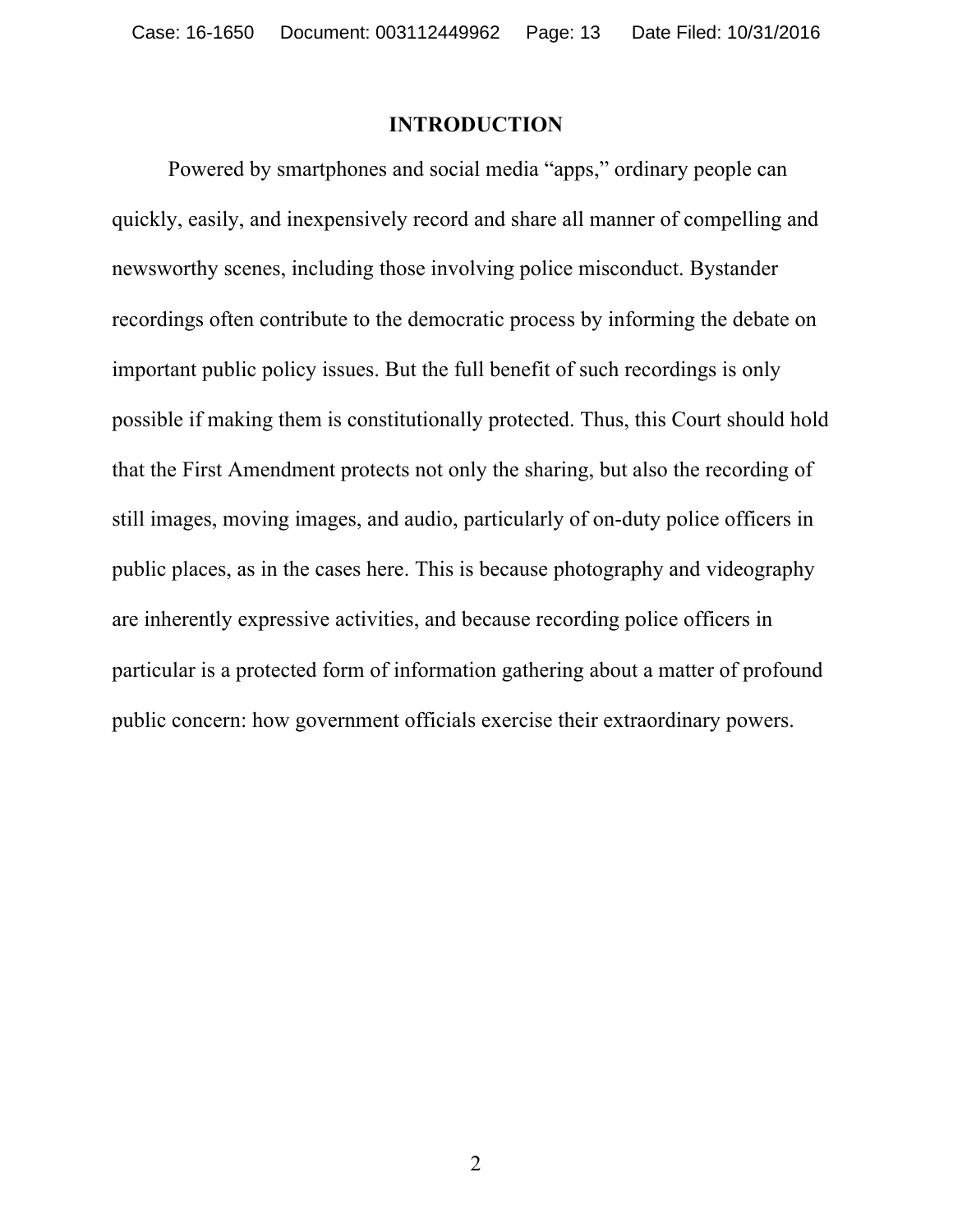#### **ARGUMENT**

## **I. PEOPLE USE THEIR CELL PHONES AND OTHER POWERFUL TECHNOLOGIES TO RECORD AND SHARE PHOTOS AND VIDEOS**

### **A. Cell Phones Are Ubiquitous and People Use Them to Record Photos and Videos**

As Chief Justice Roberts wrote, cell phones are "now such a pervasive and insistent part of daily life that the proverbial visitor from Mars might conclude they were an important feature of human anatomy." *Riley v. California*, 134 S. Ct. 2473, 2484 (2014).

In 2014, 90% of American adults owned a cell phone,<sup>2</sup> including  $64\%$  who

owned a "smartphone" that provides Internet access.<sup>3</sup> Around the world, there are

more than seven billion mobile phone subscriptions, including more than three

billion for smartphones.<sup>4</sup> The number of active mobile communications devices

now exceeds the number of people on Earth.<sup>5</sup> Smartphone owners use their devices

for a multitude of activities, including following breaking news (68%) and learning

<sup>&</sup>lt;sup>2</sup> Pew Research Center, "Mobile Technology Fact Sheet" (Dec. 27, 2013), http://www.pewinternet.org/fact-sheets/mobile-technology-fact-sheet/.

<sup>3</sup> Pew Research Center, "U.S. Smartphone Use in 2015" (April 1, 2015) ("Pew 2015"), http://www.pewinternet.org/2015/04/01/us-smartphone-use-in-2015/.

<sup>&</sup>lt;sup>4</sup> Ericsson, "Mobility Report" (Feb. 2016),

http://www.ericsson.com/res/docs/2016/mobility-report/ericsson-mobility-reportfeb-2016-interim.pdf.

<sup>&</sup>lt;sup>5</sup> Zachary Davies Boren, "Active Mobile Users Outnumber Humans for the First Time," *Intl. Bus. Times* (Oct. 7, 2014), http://www.ibtimes.co.uk/there-are-moregadgets-there-are-people-world-1468947.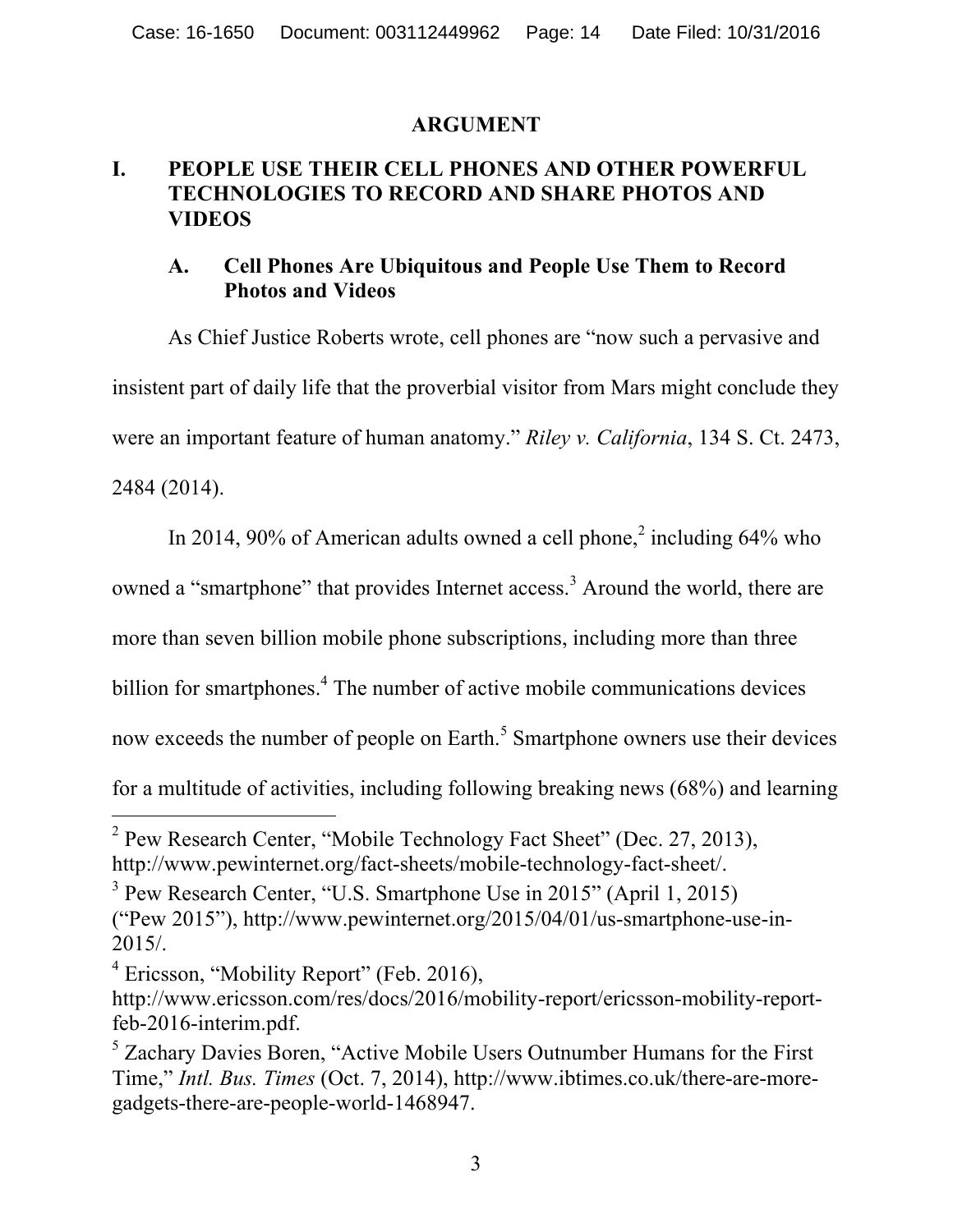about community events  $(56\%)$ .<sup>6</sup>

Additionally, 60% of smartphone owners used their devices to take a picture or video in the previous month,<sup> $7$ </sup> while 60% of photographers use their cell phone as their primary photo-taking device.<sup>8</sup> Such usage is fueled by rapid technological innovation that has yielded sophisticated cell phones that come with advanced cameras and Internet access.<sup>9</sup> The latest iPhone model (the 7) has a 12 megapixel rear-facing camera, a seven megapixel front-facing camera, and 4K video resolution.<sup>10</sup> Even "flip phones" that lack Internet access commonly come with a built-in camera. $11$ 

# **B. People Share Photos and Videos Using General-Purpose Social Media Apps**

Sixty-seven percent of smartphone owners use their devices to share photos

or videos with others and  $35\%$  do so frequently.<sup>12</sup> People often share these images

by means of easy-to-use mobile "apps" (*i.e.*, applications) that provide access to

 $\overline{a}$ 

 $12$  Pew 2015.

 $6$  Pew 2015.

 $7$  Pew 2015.

<sup>&</sup>lt;sup>8</sup> "Press release: Shutterfly research reveals Americans are taking more photos but failing to share memories" (Nov. 13, 2014), http://ir.shutterfly.com/ releasedetail.cfm?releaseid=882839.

<sup>9</sup> "The Evolution of Cell Phone Design Between 1983-2009," *Webdesigner Depot*  (May 22, 2009), http://www.webdesignerdepot.com/2009/05/the-evolution-of-cellphone-design-between-1983-2009/.

 $10$  Apple, "This is 7," https://www.apple.com/iphone-7/.

<sup>11</sup> "Top 10 Best Flip Phones 2016," *PhoneRated*, http://www.phonerated.com/toprated-best-overall-flip-phones-global.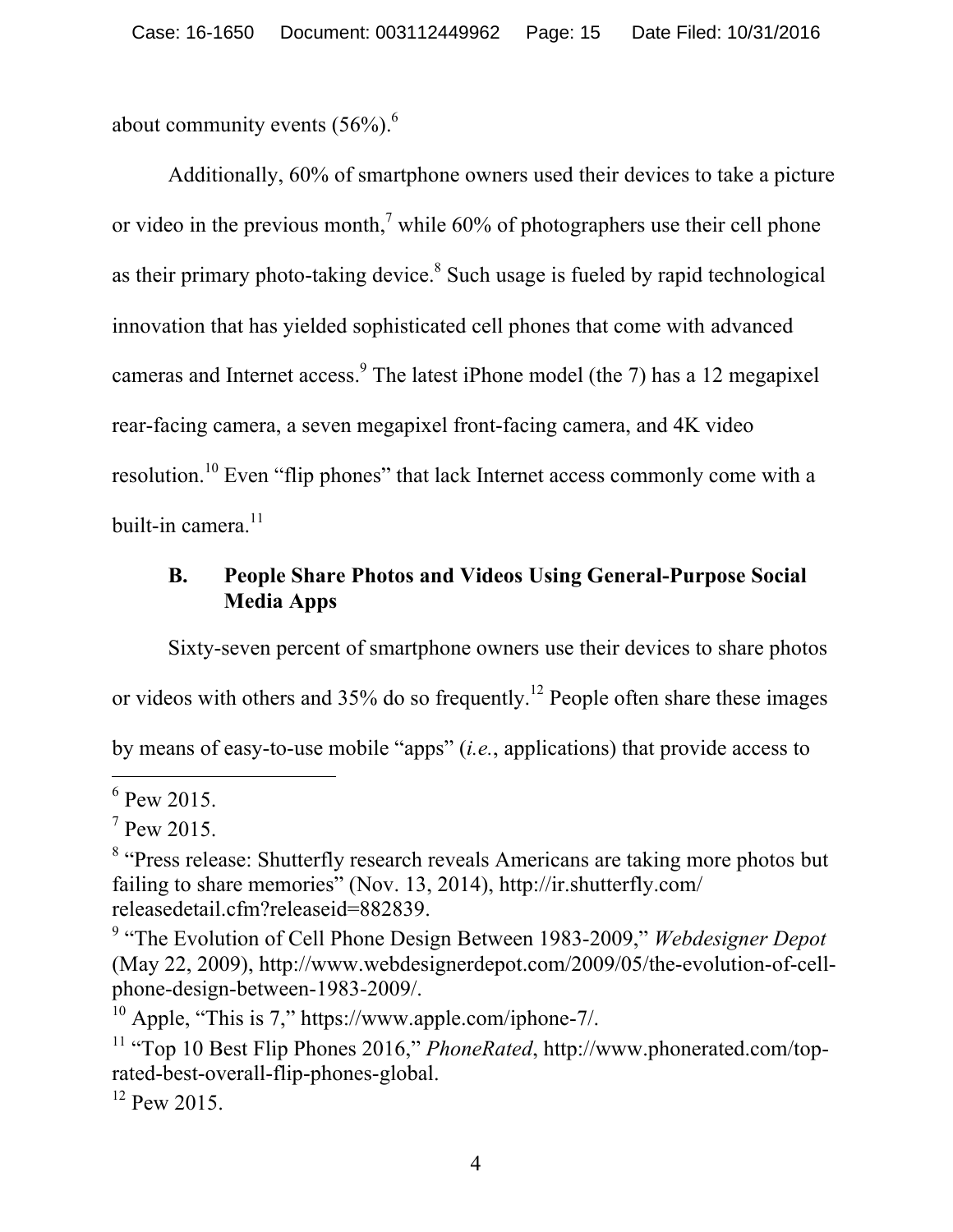social media, including general-purpose social media platforms like Facebook and Twitter.

Both Facebook and Twitter allow users to upload photos and videos previously taken with a smartphone, or to take photos and videos within the apps themselves and post them instantly, making the capture-and-publish process exceedingly fluid. Users may also link to photos and videos hosted on other websites.

When two people agree to be Facebook "friends," information posted by one automatically appears in the "news feed" of the other, and vice versa.<sup>13</sup> Facebook users may share information as narrowly or as broadly as they wish, by limiting the audience for a particular post to only their "friends" (or a subset of friends) or by making a post visible to the general public.<sup>14</sup> Facebook has 1.7 billion monthly active users, including nearly 1.6 billion who are active through their mobile devices.<sup>15</sup> Every day, Facebook users post more than 300 million photographs<sup>16</sup>

 $13$  Facebook, "What's the difference between following someone and adding a friend?", https://www.facebook.com/help/255620881144653?sr=2&query= follow%20my%20friend.

<sup>14</sup> Facebook, "What is public information?", https://www.facebook.com/ help/203805466323736.

<sup>15</sup> Facebook, "Company Info," https://newsroom.fb.com/company-info/.

<sup>&</sup>lt;sup>16</sup> Facebook for Developers, "Capturing Growth: Photo Apps and Open Graph" (July 17, 2012), https://developers.facebook.com/blog/post/2012/07/17/capturinggrowth--photo-apps-and-open-graph/.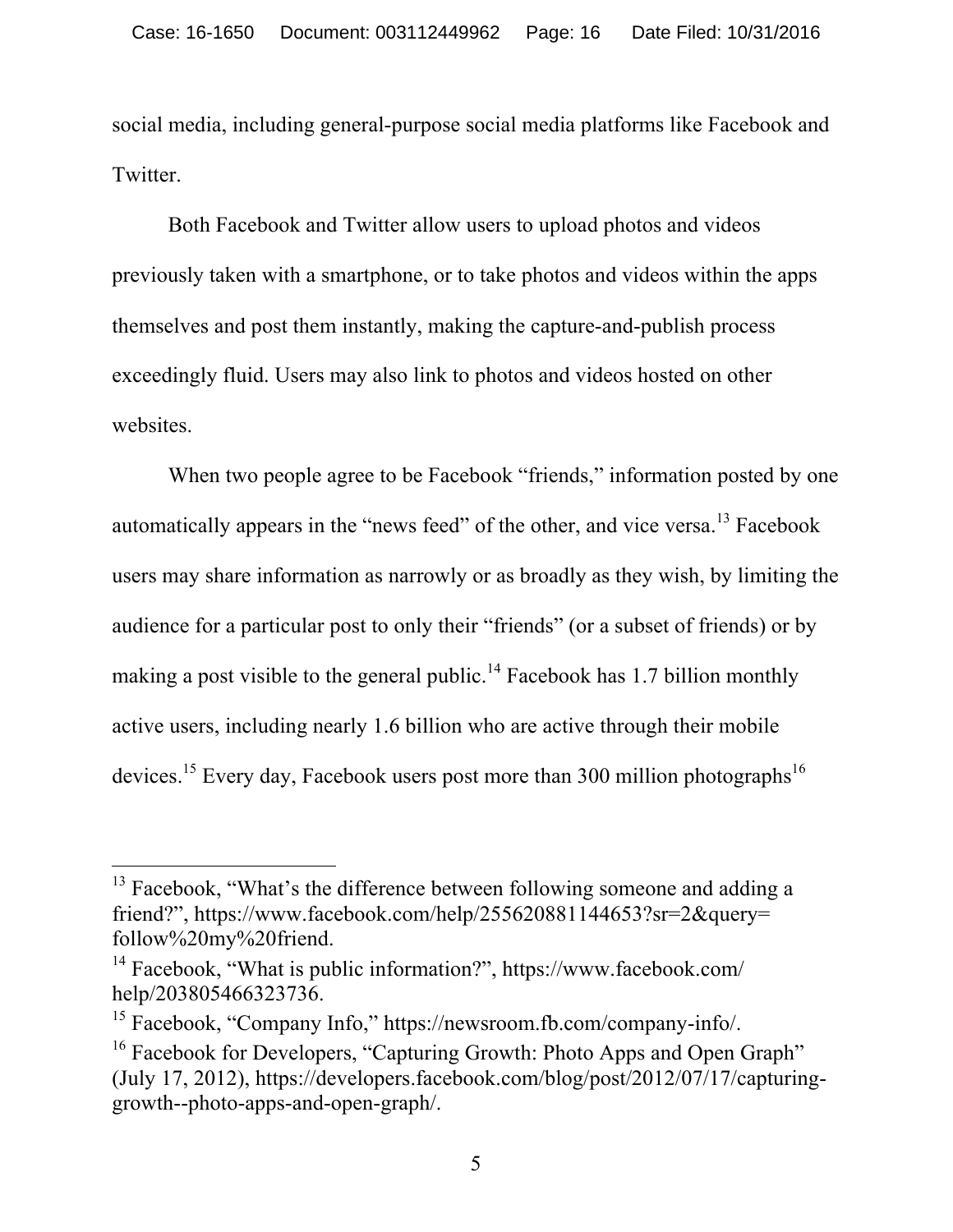and view more than 8 billion videos. $17$ 

Twitter is a social media platform that allows users to read and write "tweets," which are messages no longer than  $140$  characters.<sup>18</sup> Users may choose to "follow" others and thus receive others' tweets in their "timeline."<sup>19</sup> Twitter has over 310 million monthly active users, 82% of whom access Twitter with their mobile devices.<sup>20</sup> Twitter users send more than 300 million tweets each day.<sup>21</sup>

Facebook and Twitter also facilitate the cross-posting of content on multiple social media platforms. By clicking the Facebook and Twitter buttons embedded in a video on YouTube, a viewer can share the video with all of their friends and followers on both Facebook and Twitter.<sup>22</sup>

# **C. There Are Social Media Apps Dedicated to Sharing Photos and Videos**

Some social media apps focus specifically on sharing photos and videos,

such as YouTube, Instagram, and Snapchat. As with Facebook and Twitter, users

 $\overline{a}$ <sup>17</sup> Jessica Guynn, "Facebook now averages 8 billion daily video views," *USA Today* (Nov. 4, 2015), http://www.usatoday.com/story/tech/2015/11/04/facebookvideo-views-8-billion-average/75182406/.

<sup>&</sup>lt;sup>18</sup> Twitter, "New user FAQs," https://support.twitter.com/articles/13920#.

<sup>&</sup>lt;sup>19</sup> Twitter, "About your Twitter timeline,"

https://support.twitter.com/articles/164083#.

<sup>&</sup>lt;sup>20</sup> Twitter, "Twitter usage," https://about.twitter.com/company.

<sup>&</sup>lt;sup>21</sup> Twitter, "Twitter turns six" (March 21, 2012), https://blog.twitter.com/2012/ twitter-turns-six.

<sup>&</sup>lt;sup>22</sup> YouTube, "Options for sharing YouTube videos," https://support.google.com/yo utube/answer/57741?hl=en.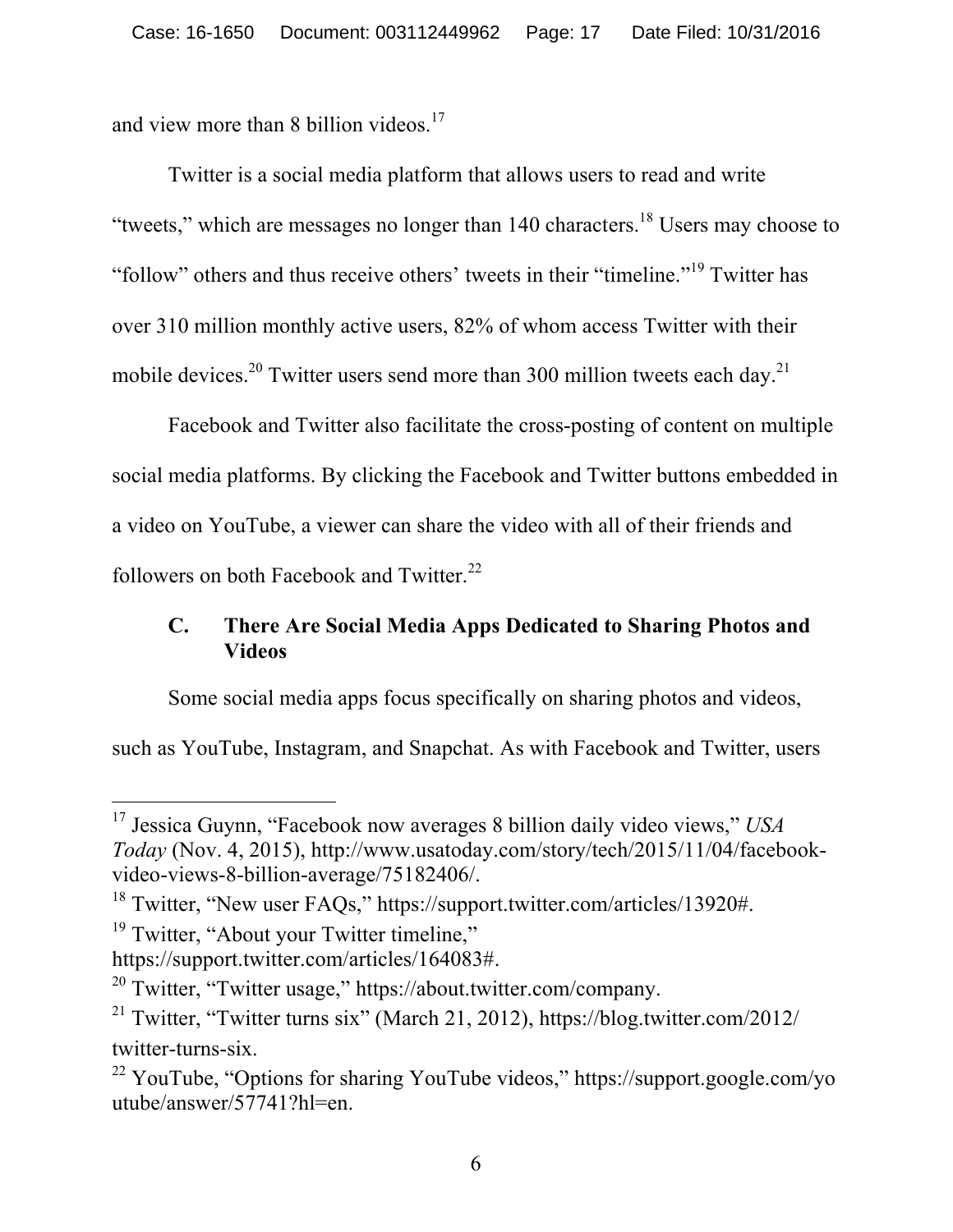can upload photos and videos from their smartphone's internal storage to these apps, or (particularly with Instagram and Snapchat) take photos and videos within the apps themselves and then instantly share those images.

YouTube allows users to post, watch, comment on, and share videos. Individuals and large production companies alike create content for YouTube. It has over one billion users, who watch hundreds of millions of hours of video every day, with over half of those views coming from mobile devices. $^{23}$ 

Instagram allows users to share photos and videos with "followers" or the general public.<sup>24</sup> It has over 500 million monthly users, who upload over 95 million photos every day. $25$ 

Snapchat has over 100 million daily users who send and watch over 10 billion videos per day.<sup>26</sup> Snapchat enables users to share photos and videos that automatically disappear after one to ten seconds.<sup>27</sup> Snapchat also provides less ephemeral ways to share images. Users can post images to their "Story," which are viewable by any of their friends for 24 hours.<sup>28</sup> Alternatively, users can post images to "Live Stories," which are compilations curated by Snapchat and

<sup>&</sup>lt;sup>23</sup> YouTube, "YouTube statistics," https://www.youtube.com/yt/press/ statistics.html.

<sup>24</sup> Instagram, "FAQ," https://www.instagram.com/about/faq/.

<sup>25</sup> Instagram, "Instagram stats," https://www.instagram.com/press/.

<sup>26</sup> Snapchat, "Advertising on Snapchat," https://www.snapchat.com/ads.

<sup>&</sup>lt;sup>27</sup> Snapchat, "Snaps," https://support.snapchat.com/en-US/about/snaps.

<sup>28</sup> Snapchat, "Snapchat Stories," https://support.snapchat.com/en-US/about/stories.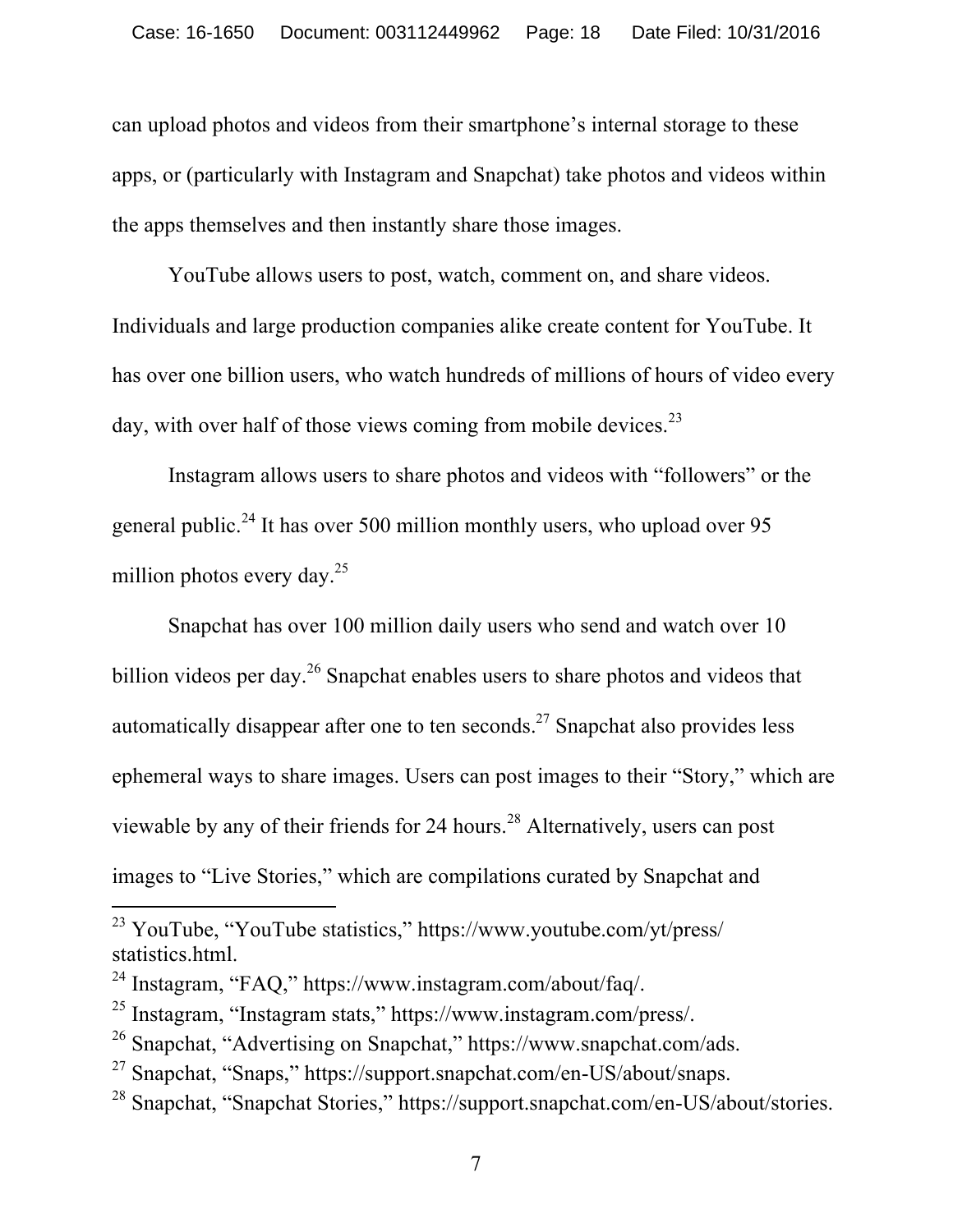available to the general public.<sup>29</sup> In addition, recipients can save Snapchat images by taking a screenshot, by using a second device to record the first device, or by using a special app designed to record Snapchat images.<sup>30</sup>

Many other social media platforms enable people to share their photos and videos. Flickr enables users to upload preexisting photos or take in-app photos, and has 112 million photographers.<sup>31</sup> Shutterfly, which has about 3 million users, also enables the sharing of uploaded photos.<sup>32</sup>

Some technologies allow users to record and share images simultaneously. When this is done with video, it is called "live streaming." Facebook Live enables users to show viewers exactly what they are observing in real time.<sup>33</sup> So does Periscope, which is accessible via the Twitter app or as a stand-alone app. Ten million people have Periscope accounts, and people watch a total of 40 years of Periscope live broadcasts every day.<sup>34</sup>

<sup>&</sup>lt;sup>29</sup> Snapchat, "Snapchat Live Stories," https://support.snapchat.com/en-US/about/live-stories.

<sup>30</sup> "Top 6 Apps to Save Snapchat Videos, Images & Stories," *Gadget Raid* (Feb. 19, 2016), http://www.gadgetraid.com/2016/02/save-snapchat-images-photosvideos/.

<sup>&</sup>lt;sup>31</sup> Jeff Bonforte, "Thank You, Flickr Community!" (June 10, 2015), http://blog.flickr.net/en/2015/06/10/thank-you-flickr-community/.

<sup>&</sup>lt;sup>32</sup> Zacks Equity Research, "Is Shutterfly Poised to Grow with Continued Innovations?," *Yahoo! Finance* (Aug. 25, 2014), http://finance.yahoo.com/news/ shutterfly-poised-grow-continued-innovations-182322839.html.

<sup>33</sup> Facebook, "Facebook Live," https://live.fb.com/.

 $34$  Periscope, "Periscope, by the numbers" (Aug. 12, 2015),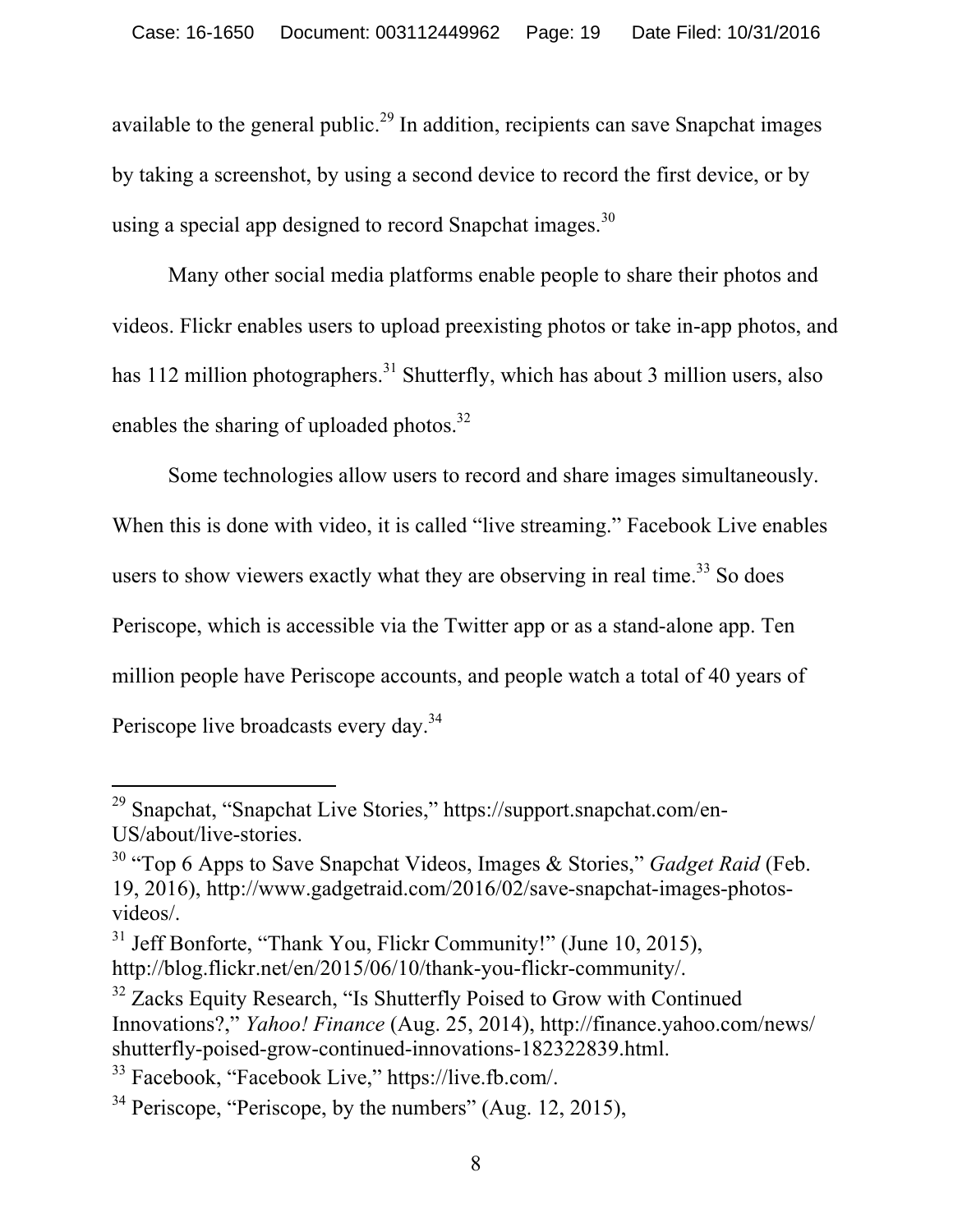# **II. PEOPLE RECORD AND SHARE NEWSWORTHY PHOTOS AND VIDEOS**

Millions of people use new technologies to record and share photos and videos of all kinds. People often act as citizen journalists, reporting breaking news to a global audience. Twelve percent of social media users have themselves recorded a news event and posted that recording on social media.<sup>35</sup> Of the most watched news videos on YouTube, 39% were recorded and shared by ordinary people.<sup>36</sup> Citizen journalists have been especially effective in documenting police misconduct, the political process, and mass shootings. These images often spread rapidly, or "go viral," across social media and/or are picked up by traditional news outlets.

### **A. Police Shootings and Other Police Misconduct**

Bystanders recording fatal police shootings on their cell phones have repeatedly ensured that these troubling episodes receive the public attention that they deserve. They also have greatly contributed to the quality of public discussion about police use of force and continuing racial disparities in our criminal justice

https://medium.com/periscope/periscope-by-the-numbers-6b23dc6a1704#.9ja29il34.

 $35$  Pew Research Center, "The Audience for Digital News Videos" (March 26, 2014), http://www.journalism.org/2014/03/26/the-audience-for-digital-newsvideos/#fnref-42098-6.

<sup>&</sup>lt;sup>36</sup> Pew Research Center, "YouTube & News" (July 16, 2012), http://www.journalism.org/2012/07/16/youtube-news/.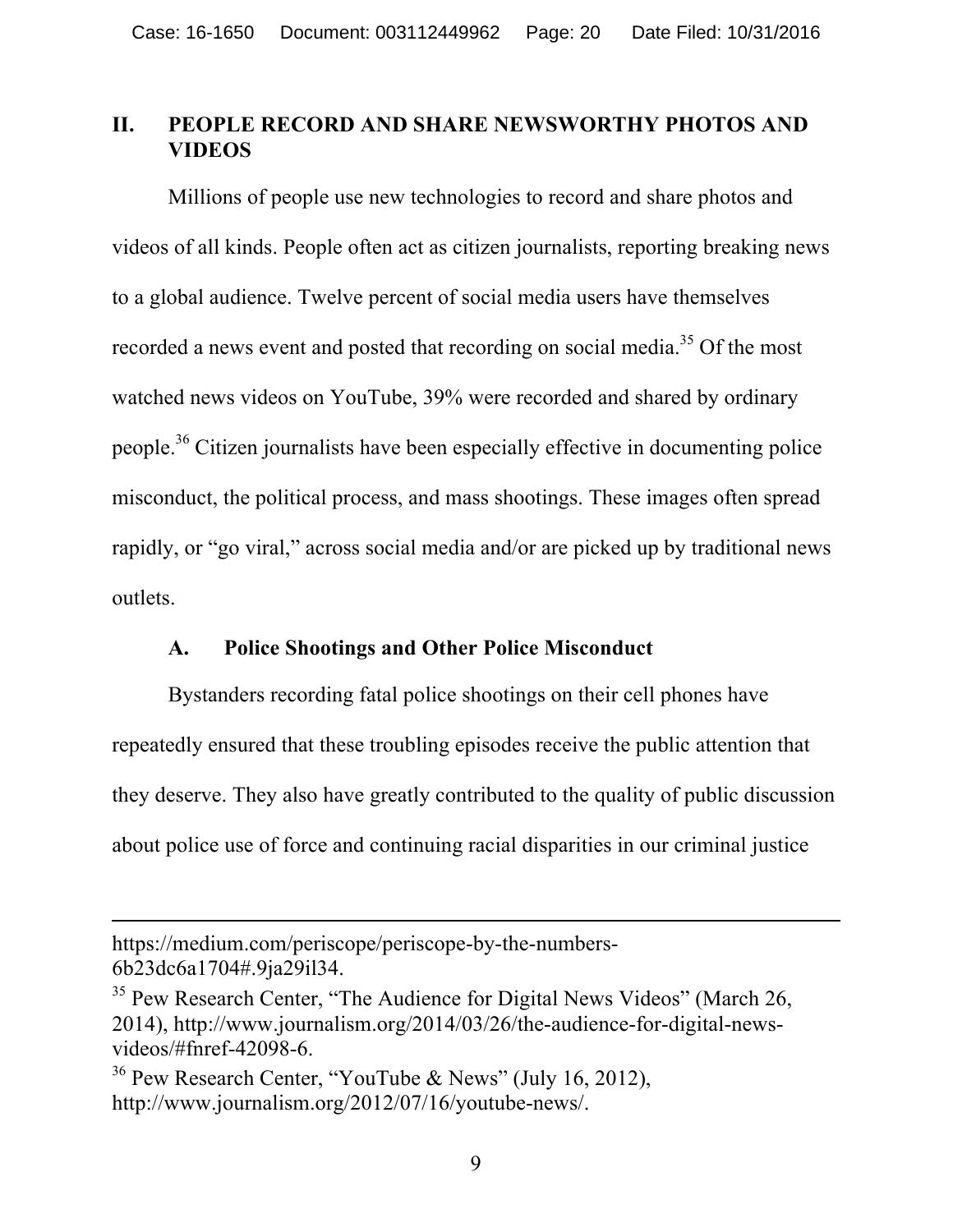system.

On July 5, 2016, a bystander recorded Baton Rouge police officers tackling Alton Sterling, holding him to the ground, and holding a gun above his chest. In the video, multiple gunshots can be heard.<sup>37</sup> Later that day, Chris LeDay shared this recording with his 20,000 followers across Facebook, Instagram, and Twitter, at which point the recording went viral.<sup>38</sup> The next day, the U.S. Department of Justice's Civil Rights Division opened an investigation into the shooting.<sup>39</sup>

On July 6, a police officer in Falcon Heights, Minnesota, fatally shot Philando Castile during a traffic stop. Diamond Reynolds, his girlfriend who was in the car, live-streamed the immediate aftermath of the shooting with Facebook Live. The recording includes Castile's dying moments, statements by Reynolds and the officer about the events leading to the shooting, and the emotional agitation

 $\overline{a}$  $37$  Damien Cave & Rochelle Oliver, "The Raw Videos That Have Sparked Outrage Over Police Treatment of Blacks," *N.Y. Times* (Oct. 4, 2016), http://www.nytimes.com/interactive/2015/07/30/us/police-videos-race.html.

<sup>&</sup>lt;sup>38</sup> Peter Holley, "'Super-fishy': Man who posted video of Alton Sterling killing claims employer still refusing to let him work," *Wash. Post* (July 24, 2016), https://www.washingtonpost.com/news/post-nation/wp/2016/07/13/man-whoposted-video-of-alton-sterling-killing-claims-he-was-targeted-by-vengefulpolice/?utm\_term=.fac1153726e5.

<sup>&</sup>lt;sup>39</sup> Richard Fausset, Richard Pérez Peña, & Campbell Robertson, "Alton Sterling Shooting in Baton Route Prompts Justice Dept. Investigation," *N.Y. Times* (July 6, 2016), http://www.nytimes.com/2016/07/06/us/alton-sterling-baton-rougeshooting.html.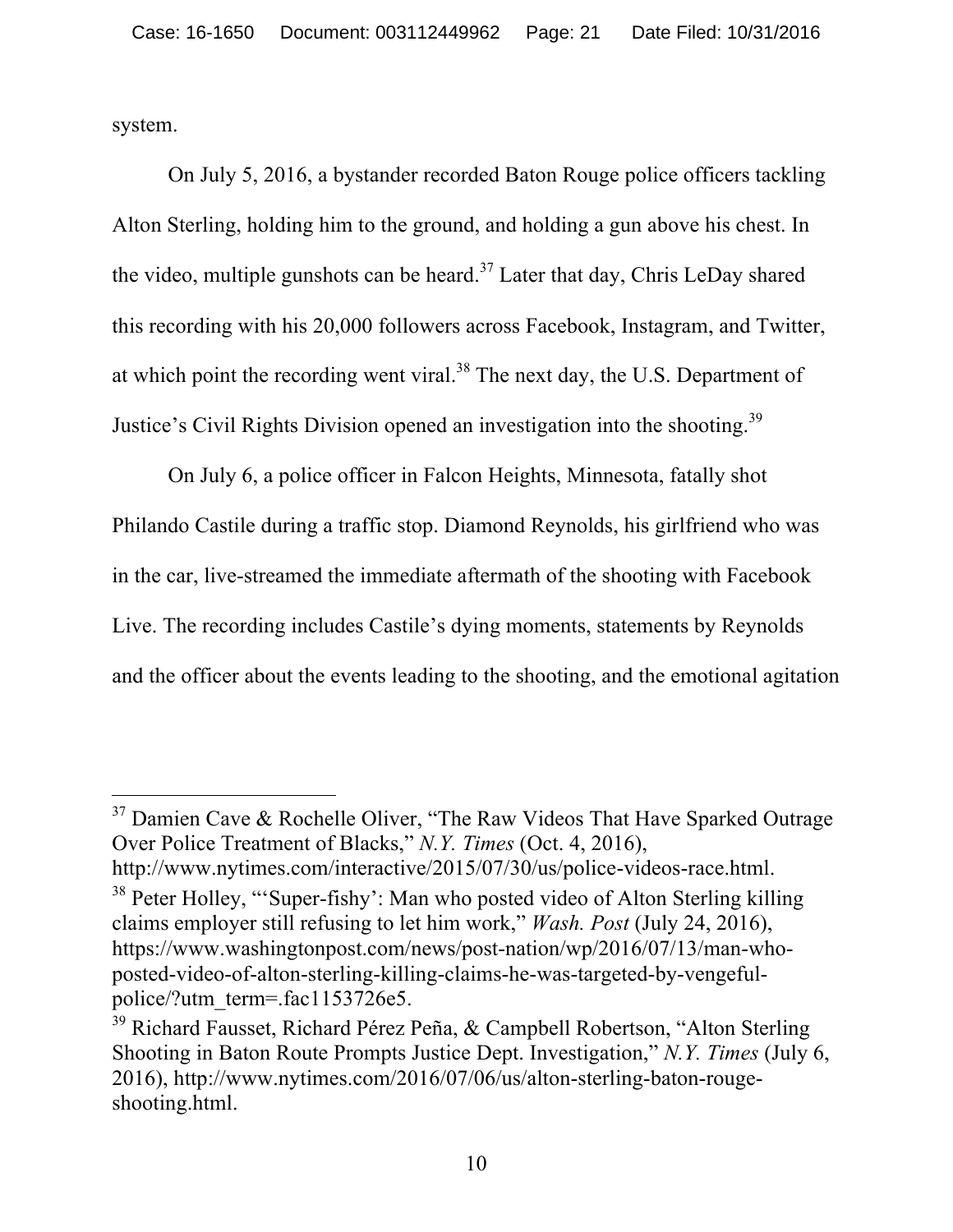of both Reynolds and the officer.<sup>40</sup> The next day, traditional news media republished the recording to a broader audience.<sup> $41$ </sup> After watching the video, Minnesota Governor Mark Dayton asked: "Would this have happened if the driver were white, if the passenger were white? I don't think it would have."<sup>42</sup>

July 2016 was not unusual: other examples abound where bystander videos

alerted the public to police use of deadly force. In July 2014 in New York City, a

bystander recorded Eric Garner screaming "I can't breathe" as police officers

killed him with a chokehold during an arrest for selling loose cigarettes.<sup>43</sup> In

February 2015 in Pasco, Washington, a bystander recorded police fatally shooting

Antonio Zambrano-Montes, a Hispanic man, as he fled with his hands in the air.<sup>44</sup>

In April 2015, following a traffic stop of Walter Scott in North Charleston, South

l

<sup>40</sup> "Facebook Live video of Falcon Heights shooting in Minnesota of Philando Castille" (July 6, 2016), https://www.youtube.com/watch?v=Ia5\_q7hZN5Y.

<sup>41</sup> "New police shooting caught on camera," *ABC News* (July 7, 2016), https:// www.youtube.com/watch?v=p5Pt1nkw3Mk.

<sup>42</sup> Matt Furber & Richard Pérez Peña, "After Philando Castile's Killing, Obama Calls Police Shooting 'an American Issue,'" *N.Y. Times* (July 7, 2016), http://www.nytimes.com/2016/07/08/us/philando-castile-falcon-heightsshooting.html.

<sup>43</sup> "Original Eric Garner fatal arrest video," *N.Y. Daily News* (July 17, 2014), https://www.youtube.com/watch?v=LfXqYwyzQpM; Benjamin Mueller & Ashley Southall, "25,000 March in New York to Protest Police Violence," *N.Y. Times*  (Dec. 13, 2014), http://www.nytimes.com/2014/12/14/nyregion/in-new-yorkthousands-march-in-continuing-protests-over-garner-case.html.

<sup>&</sup>lt;sup>44</sup> Julie Turkewitz & Richard A. Oppel Jr., "Killing in Washington State Offers" 'Ferguson' Moment for Hispanics," *N.Y. Times* (Feb. 16, 2015), http://www.nytimes.com/2015/02/17/us/killing-in-washington-state-offersferguson-moment-for-hispanics.html.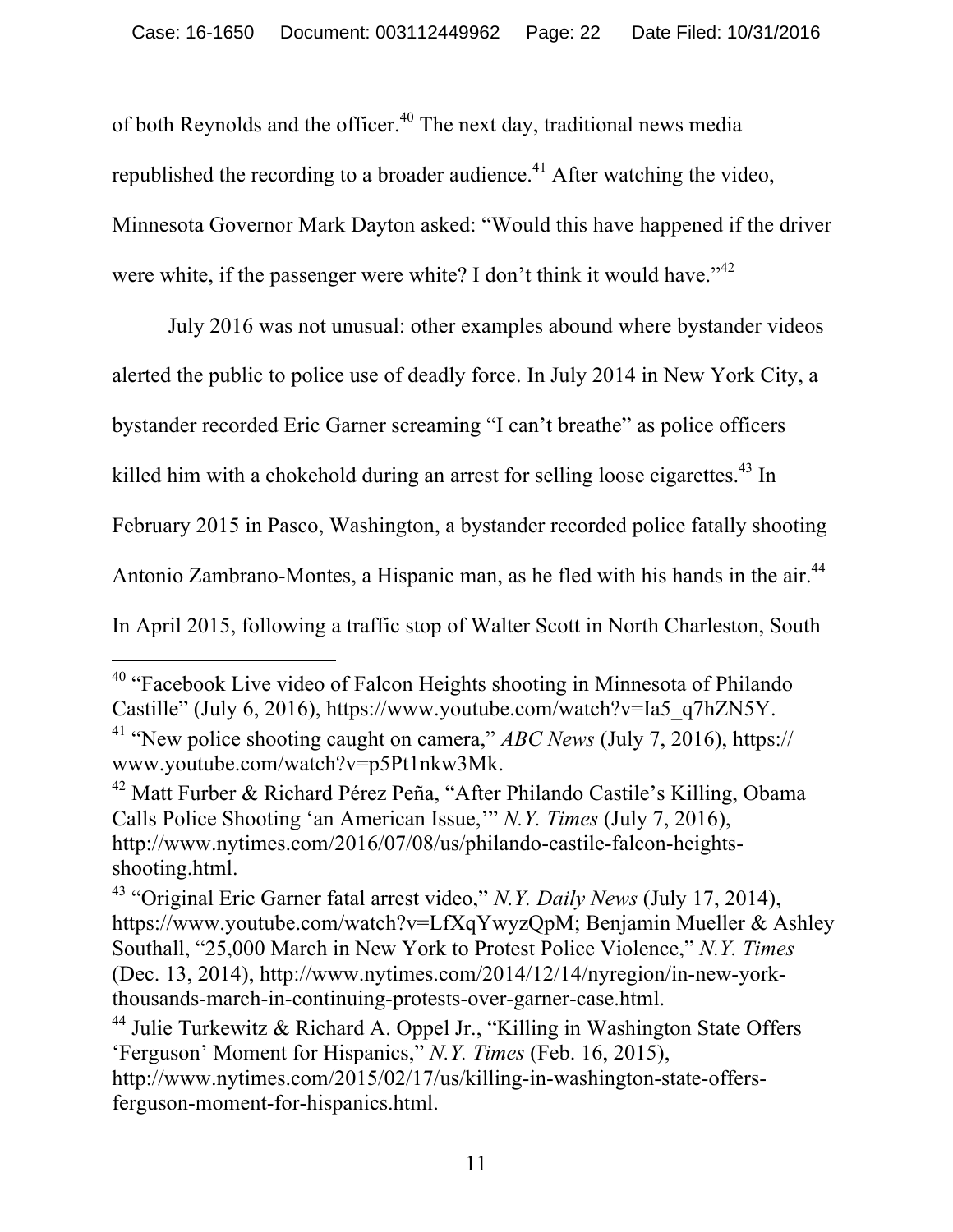Carolina, a bystander recorded a police officer fatally shooting Scott in the back as he attempted to flee the scene.<sup>45</sup>

Police body cameras and squad car cameras are no substitute for civilian recordings. Police departments sometimes withhold from the public their recordings of fatal police shootings. For example, Chicago officials refused for 13 months to release a squad car video recording of a police officer fatally shooting Laquan McDonald.<sup>46</sup> Additionally, bystanders often record valuable information that officers with body cameras cannot record. An officer engaged in a physical altercation may be moving about so much that the body camera recording is blurry or chaotic, and an officer's body camera generally does not record what the officer is doing. $47$ 

People have also recorded the protests that erupted after police shootings.

For example, following the fatal police shooting of Michael Brown in August

2014, protestors in Ferguson, Missouri, used Vine—a social media app that limited

 $45$  Michael S. Schmidt & Matt Apuzzo, "South Carolina Officer Is Charged With Murder of Walter Scott," *N.Y. Times* (April 7, 2015),

http://www.nytimes.com/2015/04/08/us/south-carolina-officer-is-charged-withmurder-in-black-mans-death.html.

<sup>46</sup> Kyung Lah, "Laquan McDonald shooting: Why did it take 13 months to release video?," *CNN* (Dec. 2, 2015), http://www.cnn.com/2015/12/01/us/chicago-policeshooting-explainer/.

 $47$  Timothy Williams, James Thomas, Samuel Jacoby & Damien Cave, "Police Body Cameras: What Do You See?," *N.Y. Times* (April 1, 2016), http://www.nytimes.com/interactive/2016/04/01/us/police-bodycam-video.html.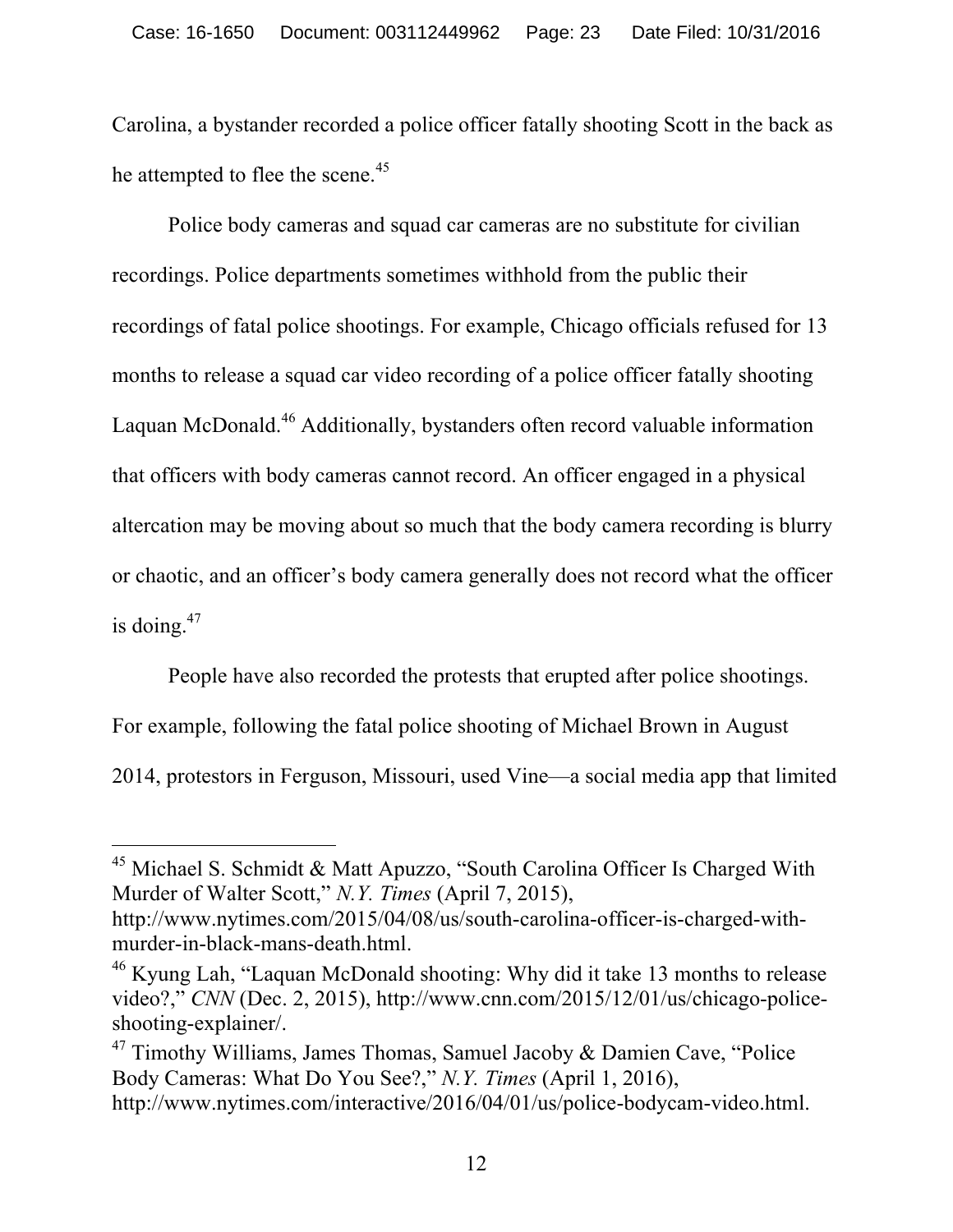videos to six-second loops—to chronicle the tense aftermath.<sup>48</sup> In July 2016,

DeRay Mckesson, a Black Lives Matter activist, live-streamed on Periscope his own arrest during a protest against the Sterling shooting.<sup>49</sup>

Bystander videos have also exposed to public scrutiny many non-fatal episodes of police excessive force. The 1991 recording of Los Angeles police officers beating Rodney King may be the first time a bystander's video of police misconduct was broadcast to a wide audience.<sup>50</sup> Additional examples include the following:

- In 2011, police employed by the University of California at Davis discharged pepper spray directly into the faces of nonviolent student protesters.<sup>51</sup>
- In June 2015, outside a pool party in suburban McKinney, Texas, a police officer pointed a gun at black teenagers in bathing suits, then shoved a black

<sup>49</sup> Deray Mckesson, "#BatonRouge. Protest.," https://www. periscope.tv/deray/1DXxyZjvrWVKM; Yamiche Alcindor, "DeRay Mckesson, Arrested While Protesting in Baton Rouge, Is Released," *N.Y. Times* (July 10, 2016), http://www.nytimes.com/2016/07/11/us/deray-mckesson-arrested-in-batonrouge-protest.html.

l  $48$  Colin Daileda, "We know about Ferguson's police brutality because of Vine," *Mashable* (Oct. 27, 2016), http://mashable.com/2016/10/27/vine-police-brutalityprotests-ferguson/?utm\_cid=mash-com-Tw-main-link#SsoOKYD8qOqW.

<sup>50</sup> George Holliday, "Rodney King beating video" (1991), https://www. youtube.com/watch?v=SdZ5xuZOlbk.

 $51$  "UC Davis protesters pepper sprayed" (Nov. 18, 2011),

https://www.youtube.com/watch?v=6AdDLhPwpp4; Philip Kennicott, "UC Davis pepper-spraying raises questions about role of police," *Wash. Post* (Nov. 20, 2011), https://www.washingtonpost.com/lifestyle/style/uc-davis-pepper-sprayingraises-questions-about-role-of-police/2011/11/20/gIQAOr8dfN\_story.html.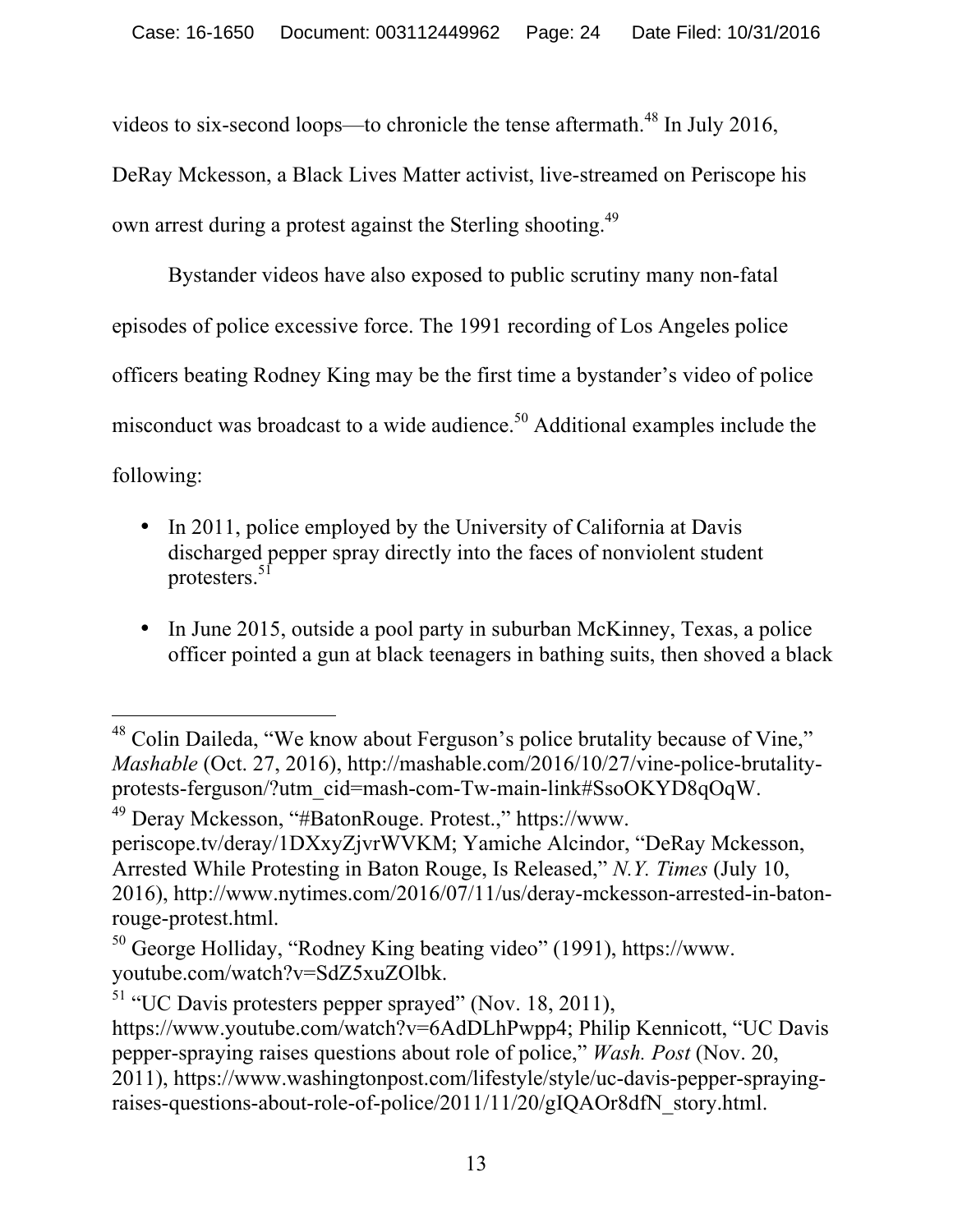girl's face into the ground.<sup>52</sup>

• In October 2015, when a black student at the Spring Valley High School in Columbia, South Carolina, refused to leave her seat, a police officer flipped the student onto the ground and dragged her across the floor.<sup>53</sup>

Finally, cell phone recordings of police have shed light on many additional

types of alleged police misconduct, including: militarization of police at protests;<sup>54</sup>

interrogation without a *Miranda* warning; <sup>55</sup> verbal abuse, such as swearing and

calling a civilian a "smartass";<sup>56</sup> allowing bystanders to verbally abuse a suspect;<sup>57</sup>

and threatening to "come up" with a reason to arrest a civilian.<sup>58</sup>

<sup>53</sup> Richard Fausset & Ashley Southall, "Video Shows Officer Flipping Student in South Carolina, Prompting Inquiry," *N.Y. Times* (Oct. 26, 2015),

<sup>54</sup> Robert Mackey, "Images of Militarized Police in Baton Rouge Draw Global Attention," *The Intercept* (July 11, 2016),

https://theintercept.com/2016/07/11/images-militarized-police-baton-rouge-drawglobal-attention/.

<sup>55</sup> Jim Dwyer, "A Switch Is Flipped, and Justice Listens In," *N.Y. Times* (Dec. 8, 2007), http://www.nytimes.com/2007/12/08/nyregion/08about.html.

<sup>56</sup> Jeanne Meserve & Mike Ahlers, "Passenger says TSA agents harassed him," *CNN* (June 20, 2009),

http://www.cnn.com/2009/US/06/20/tsa.lawsuit/index.html?eref=rss\_ us#cnnSTCTex.

 $\overline{a}$  $52$  Carol Cole-Frowe & Richard Fausset, "Jarring Image of Police's Use of Force at Texas Pool Party," *N.Y. Times* (June 8, 2015),

http://www.nytimes.com/2015/06/09/us/mckinney-tex-pool-party-dispute-leads-topolice-officer-suspension.html.

http://www.nytimes.com/2015/10/27/us/officers-classroom-fight-with-student-iscaught-on-video.html.

<sup>57</sup> "Video Shows Cops Letting Onlookers Taunt Suspect," *CBS Chicago* (March 23, 2011), http://chicago.cbslocal.com/2011/03/23/video-shows-cops-lettingonlookers-taunt-suspect/.

<sup>58</sup> Patrick O'Connell & Georgina Gustin, "Officer in trouble over motorist's video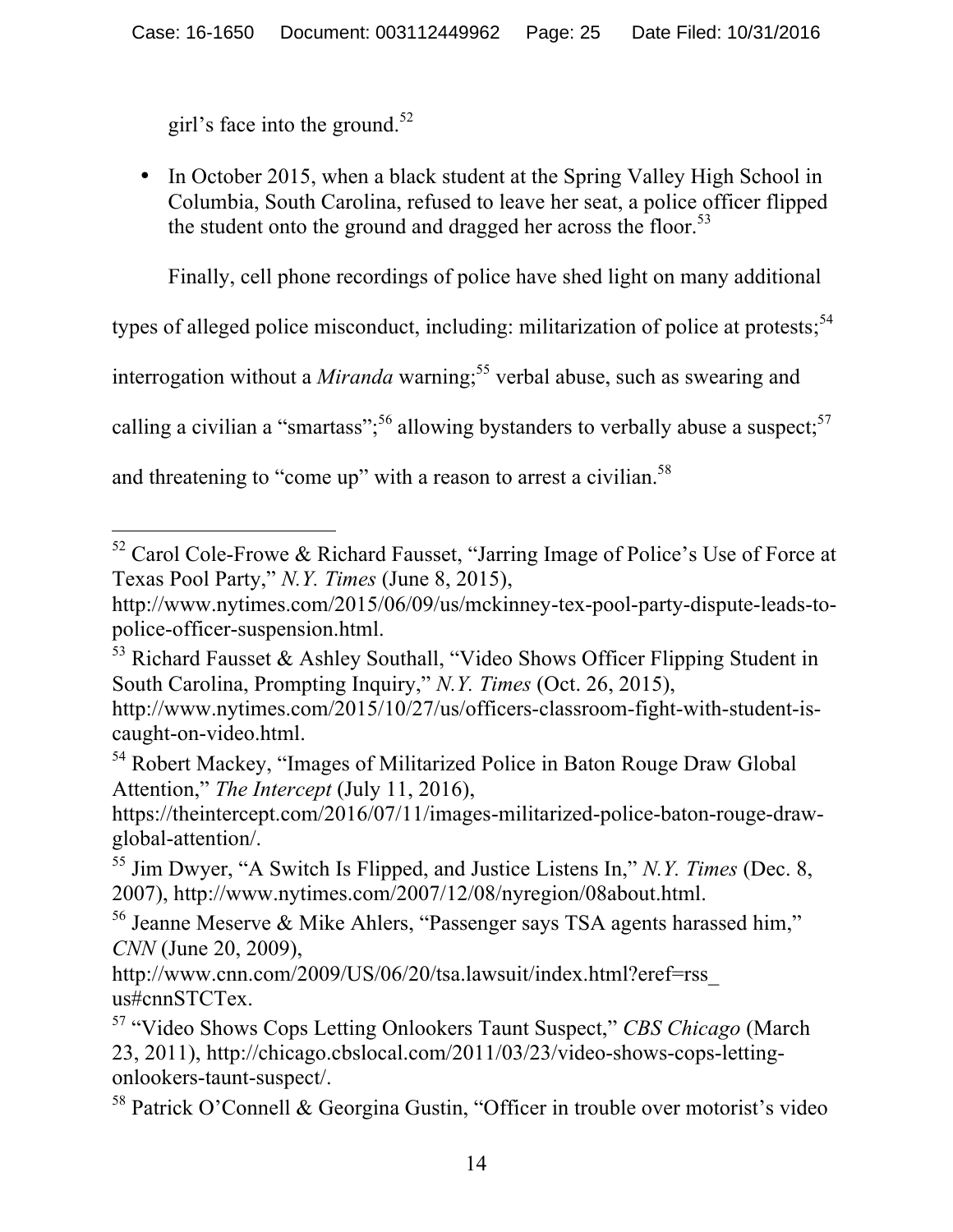#### **B. The Political Process**

 $\overline{a}$ 

Bystander videos also play a critical role in informing the American public about the political process, including information about law-making, campaigns, and voting.

When Democratic members of the U.S. House of Representatives staged a sit-in on the House floor in June 2016 to promote gun-control legislation, the Republican House leadership ended the session, which shut down the official cameras that C-SPAN uses to broadcast House proceedings. In response, sit-in participants used Facebook Live and Periscope to live-stream what turned out to be a newsworthy event, and C-SPAN rebroadcast those images in real-time.<sup>59</sup>

People also use mobile devices and social media to document and publicize the words of candidates for elected office. During a presidential campaign event in August 2015, former Secretary of State Hillary Clinton met behind closed doors for 15 minutes with Black Lives Matter activists. The activists recorded and published the conversation, which allows voters to decide whether they are

in St. George," *St. Louis Post-Dispatch* (Sept. 11, 2007), http://www.stltoday.com/news/local/crime-and-courts/officer-in-trouble-overmotorist-s-video-in-st-george/article\_f360a76e-0af8-11e1-9a1c-0019bb30f31a.html.

<sup>59</sup> "Coverage of House Democratic Gun Legislation Sit-In," *C-SPAN* (June 22, 2016), https://www.c-span.org/video/?411638-101/coverage-house-democraticgun-legislation-sitin-part-1; https://www.c-span.org/video/?411699-1/coveragehouse-democratic-gun-legislation-sitin-part-2.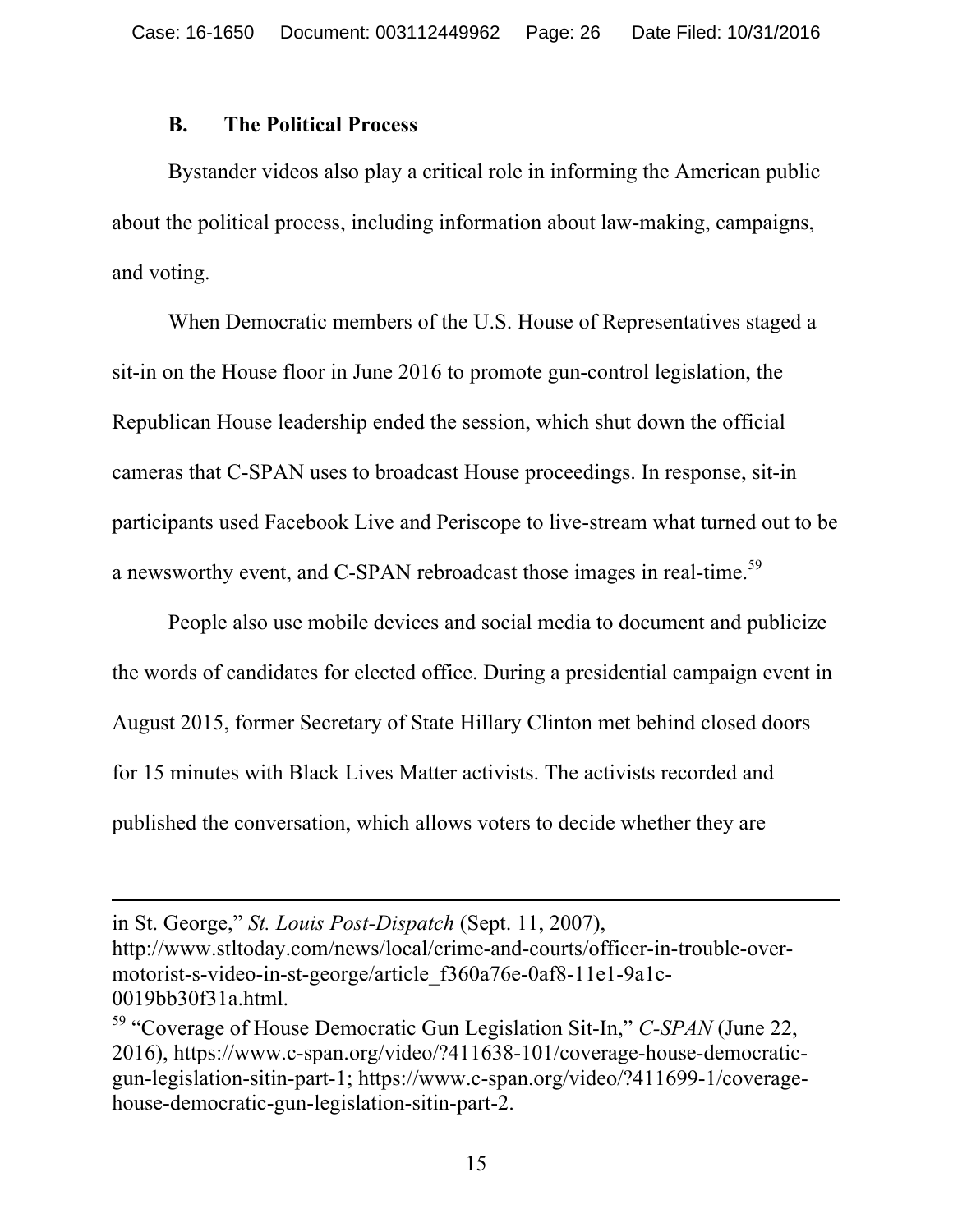satisfied with Secretary Clinton's answers to the activists' questions.<sup>60</sup> In 2006, while giving a re-election speech, U.S. Senator George Allen used the word "macaca," an ethnic slur, to describe an Indian-American volunteer for his opponent's campaign.<sup>61</sup> In 2008, while addressing a San Francisco fundraiser for his presidential campaign, then-U.S. Senator Barack Obama said that people in Pennsylvania small towns are "bitter" about the lack of jobs and thus "cling to guns or religion."<sup>62</sup> In 2012, while addressing a fundraiser for his presidential campaign, former Governor Mitt Romney said that the "47% of the people" who will vote for President Obama "no matter what" are "dependent upon government" and "believe they are victims."<sup>63</sup>

People also record and share images of the voting process. For example, on Election Day in November 2008, a viral YouTube video showed two individuals standing immediately outside the entrance of a polling place in Philadelphia, one

<sup>60</sup> "Full Video: Hillary Clinton meets Black Lives Matter," *MSNBC* (Aug. 20, 2015), http://www.msnbc.com/rachel-maddow-show/watch/full-video-clintonmeets-black-lives-matter-509555267594.

<sup>61</sup> "George Allen introduces Macaca" (Aug. 15, 2006), https://www.youtube.com /watch?v=r90z0PMnKwI.

 $62$  "Barack Obama's small town guns and religion comments" (April 11, 2008), https://www.youtube.com/watch?v=DTxXUufI3jA.

<sup>&</sup>lt;sup>63</sup> David Corn, "Secret Video: Romney Tells Millionaire Donors What He REALLY Thinks of Obama Voters," *Mother Jones* (Sept. 17, 2012), http://www. motherjones.com/politics/2012/09/secret-video-romney-private-fundraiser.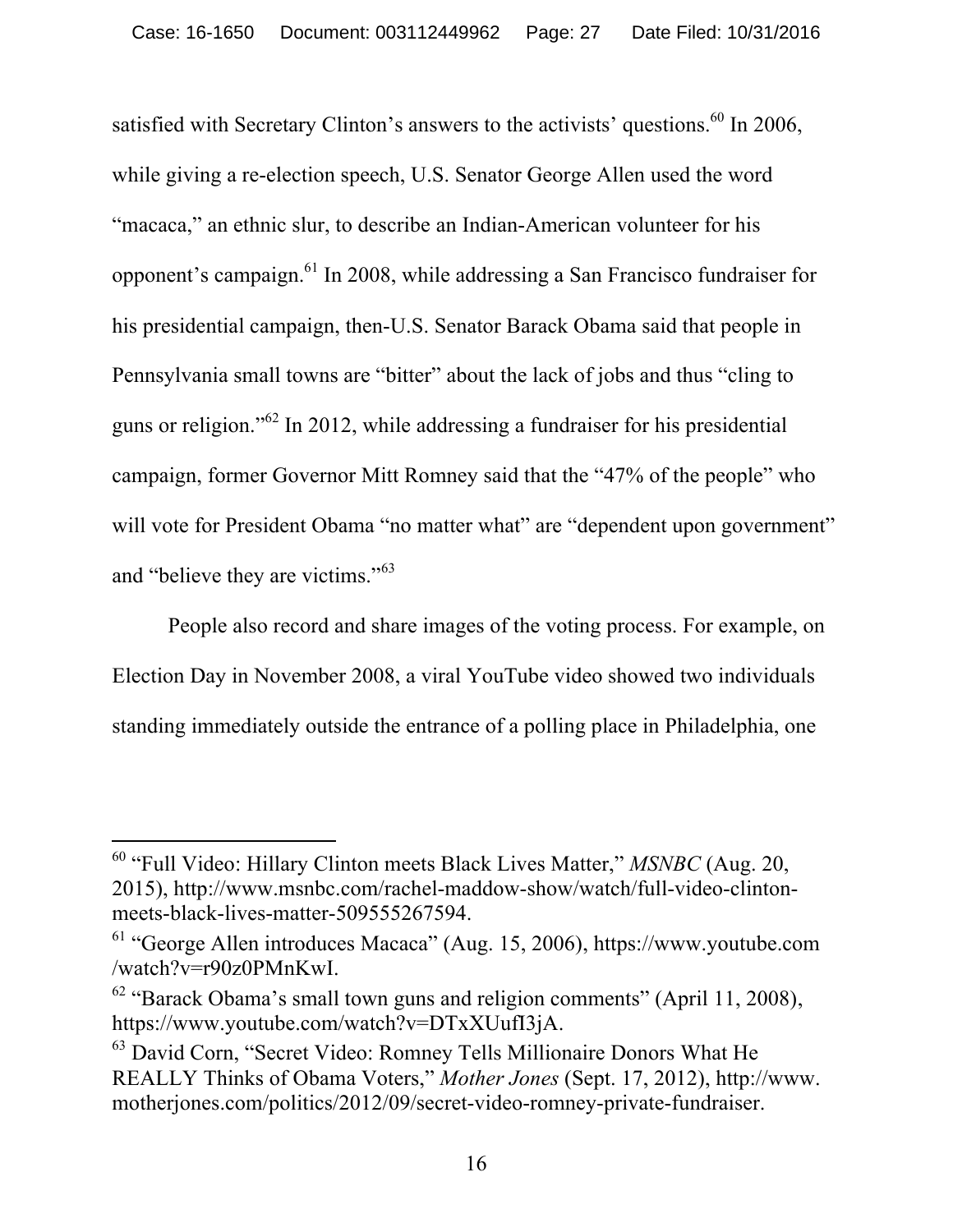brandishing a nightstick, raising concerns about voter intimidation.<sup>64</sup>

#### **C. Mass Shootings**

 $\overline{a}$ 

Bystander-recorded images of mass shootings are instrumental in providing valuable eyewitness information about these tragic events as they unfold. In some cases, they have also provided police with critical evidence.

Immediately after the deadly explosions at the Boston Marathon in 2013, runner David Green used his cell phone to photograph the chaotic scene. His picture happened to include a clear image of a man wearing a white hat. When police later released blurry images of the two suspects, one wearing a white hat, Green realized he had a better image and shared it with police. This helped police identify the suspect as Dzhokhor Tsarnaev and led to his apprehension.<sup>65</sup>

During a June 2015 prayer meeting at the Emanuel African Methodist Episcopal Church in Charleston, South Carolina, parishioner Tywanza Sanders used Snapchat to share a recording of the prayer meeting. The video shows a solitary white face at the end of the meeting table. An hour later, this guest murdered nine of his hosts. News media published the chilling image of the

<sup>64</sup> Stephen Robert Morse, "The New Black Panthers and Me," *Mother Jones* (Sept. 21, 2009), http://www.motherjones.com/mojo/2009/09/new-black-pantherselection.

<sup>&</sup>lt;sup>65</sup> Carol Druga & Terry Spencer, "Runner, spectator get photos of marathon suspects," *Associated Press* (April 20, 2013), http://bigstory.ap.org/article/flarunner-gets-photo-suspect-fleeing-scene; Steve Helling, "Boston Marathon Runner: I Photographed Dzhokhar Tsarnaev After the Bombings," *People* (Sept. 23, 2016), http://www.people.com/people/article/0,,20693337,00.html.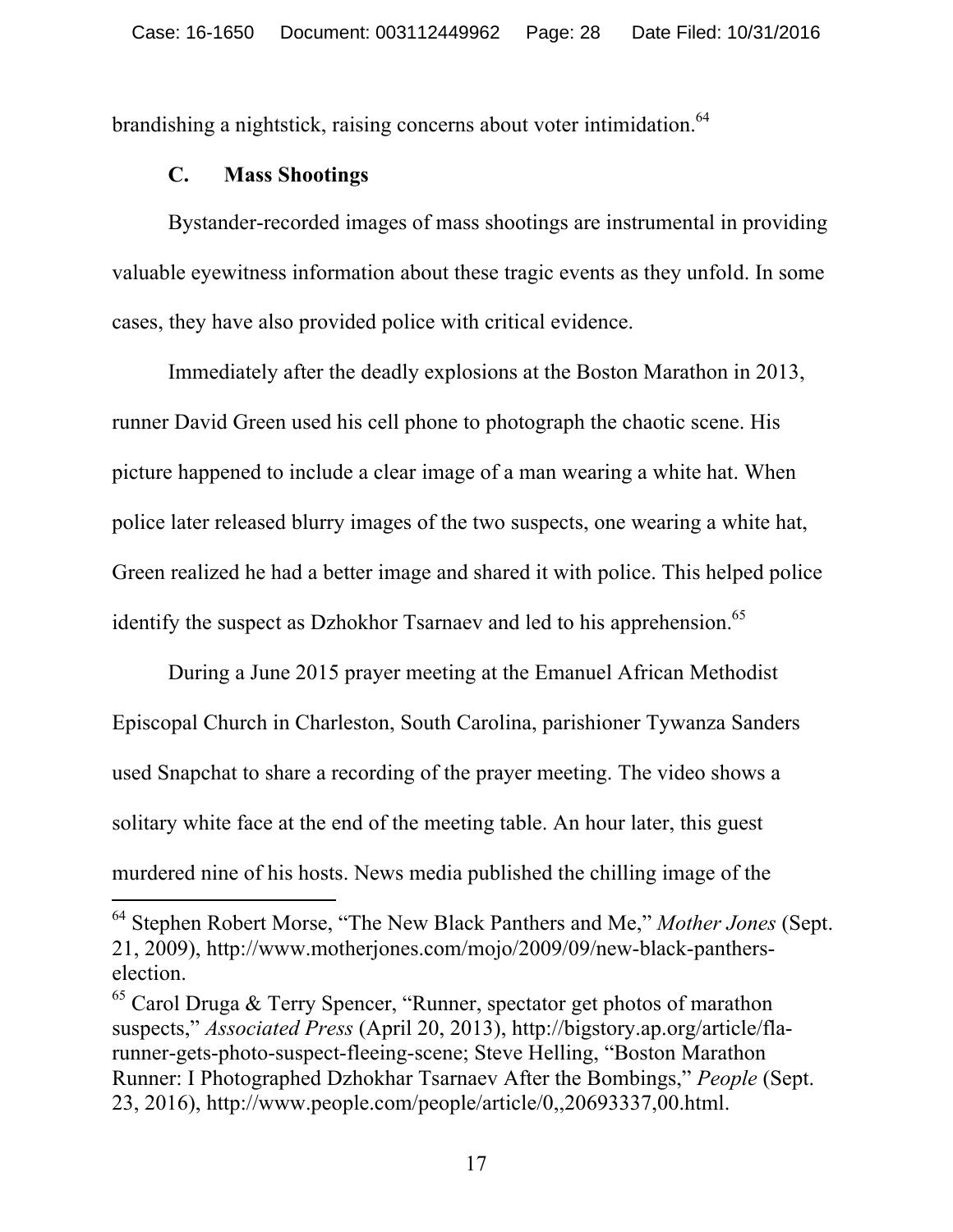perpetrator with the doomed churchgoers, adding powerful visual support to the national conversation about the depravity of his crime.<sup>66</sup>

As the massacre unfolded in San Bernardino, California, in December 2015, Snapchat created a "live story" feed for people in the area to publish their recordings. Users posted videos of emergency personnel arriving with the sound of gunfire in the background, hostages fleeing onto buses, and lockdowns in nearby schools.<sup>67</sup> Many people followed this breaking news on Snapchat, dramatically showing the powerful synergy between social media and traditional news media.<sup>68</sup>

At the Pulse nightclub in Orlando, Florida, in June 2016, patron Amanda Alvear sent Snapchat images to her friends of people enjoying themselves on the dance floor. Then rapid gunfire erupted in the background. Her friends used another phone to preserve these images. News coverage of the tragedy prominently featured Ms. Alvear's haunting recording.<sup>69</sup>

<sup>&</sup>lt;sup>66</sup> "New video shows church group moments before shooting," *CNN* (June 18, 2015), http://www.cnn.com/videos/us/2015/06/18/charleston-church-shootingsnapchat-video-tsr-live-lemon.cnn.

<sup>67</sup> "San Bernadino Snapchat Story" (Dec. 3, 2015), https://vimeo.com/152279815. <sup>68</sup> Nathan McAlone, "These photos show how Snapchat handled its first serious breaking-news event with the San Bernardino mass shooting," *Business Insider*  (Dec. 3, 2015), http://www.businessinsider.com/snapchat-enters-breaking-newswith-the-san-bernardino-shooting-2015-12; Mathew Ingram, "Snapchat's Move Into Real-Time News is Fascinating," *Fortune* (Dec. 4, 2015), http://fortune.com/ 2015/12/04/snapchat-news/.

<sup>69</sup> "Victim's final moments caught in Snapchat," *CNN* (June 13, 2016), http://www.cnn.com/videos/us/2016/06/13/orlando-shooting-snapchat-video.cnn.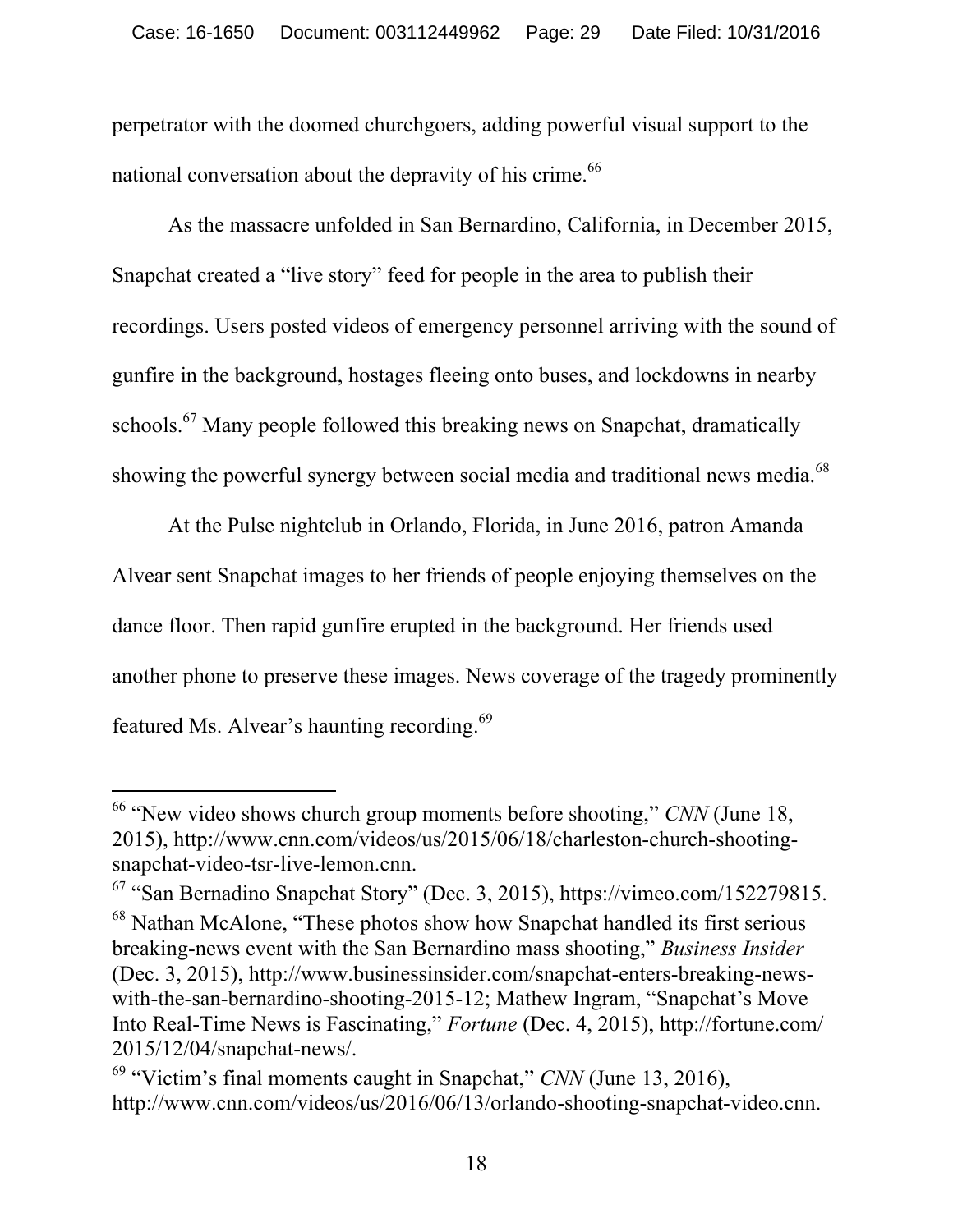In July 2016, at a demonstration against police misconduct in Dallas, Texas, protesters recorded and published images of the chaos that ensued when a lone gunman opened fire and ultimately murdered five police officers. Michael Bautista live-streamed a shoot-out from across the street, and more than five million people watched his recording on his Facebook page.<sup>70</sup> News media republished many of these bystander recordings.<sup>71</sup> Finally, when the Dallas Police Department published a tweet that erroneously identified protester Mark Hughes as a suspect, eyewitnesses quickly exonerated him by posting on Facebook and Twitter their own images showing him protesting peacefully when the gunshots rang out.<sup>72</sup>

# **III. THE FIRST AMENDMENT PROTECTS THE RIGHT TO RECORD AND SHARE IMAGES AND AUDIO OF THE POLICE**

Individuals have the unambiguous right under the First Amendment to record—whether still images, moving images, or audio—police officers exercising their official duties in public, regardless of the intent of the maker at the time of the recording. This is especially important given that modern photo and video

 $\overline{a}$ 

 $72$  Will Oremus, "Twitter Exonerated This 'Suspect' in the Dallas Shooting. Why Didn't the Police Clear His Name?," *Slate* (July 8, 2016), http://www.slate.com/blogs/the\_slatest/2016/07/08/twitter\_exonerated\_suspect\_ma rk hughes in the dallas shooting why haven.html.

 $70$  Kyrie O'Connor, "The camera is new: Live video and #BlackLivesMatter," *Houston Chronicle* (July 8, 2016), http://www.houstonchronicle.com/local/graymatters/article/The-camera-is-new-8347665.php.<br><sup>71</sup> Robert Mackey, "Piecing Together Witness Accounts of the Dallas Attack," *The* 

*Intercept* (July 8, 2016), https://theintercept.com/2016/07/08/piecing-togetherwitness-accounts-of-the-dallas-attack/.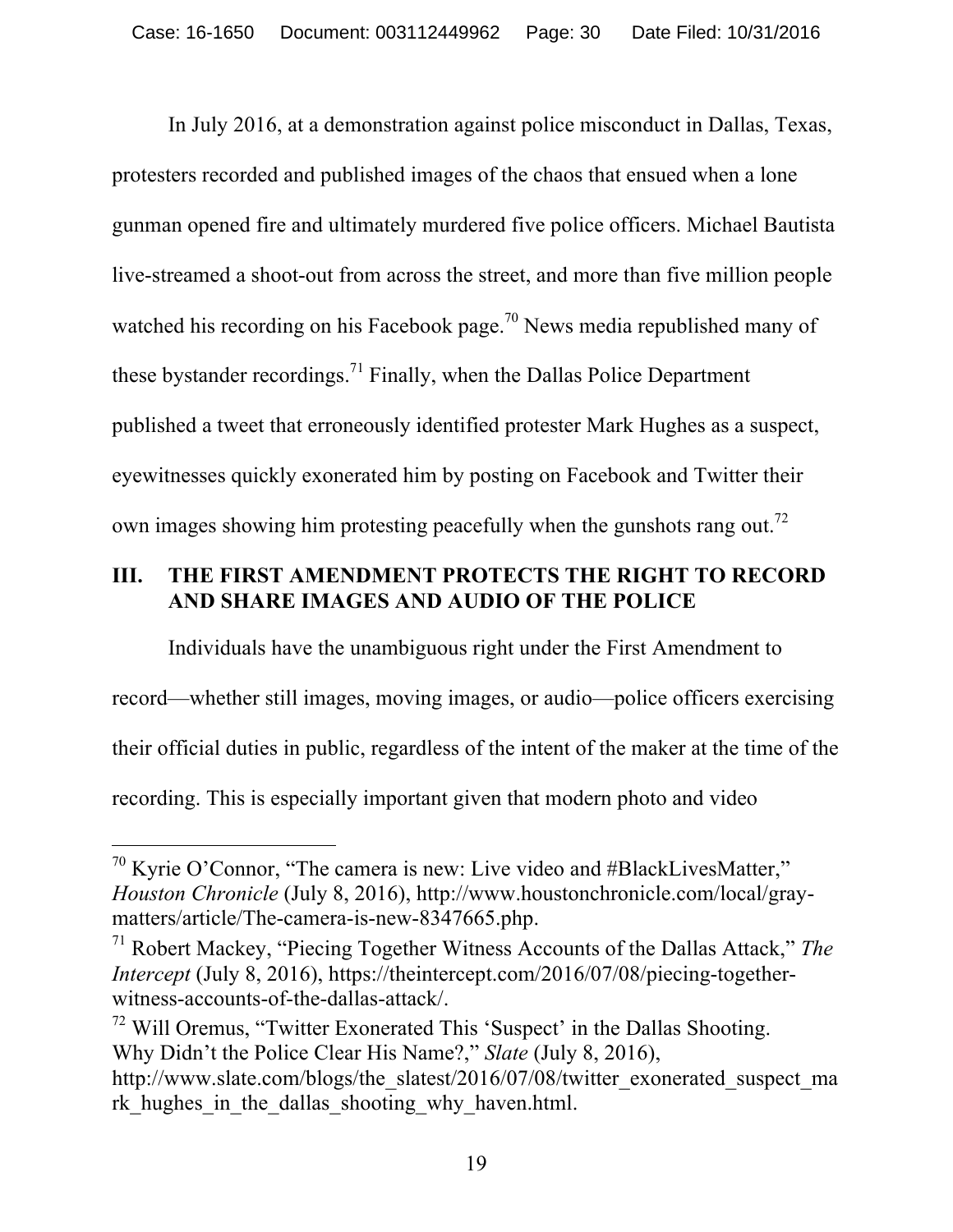technology is ubiquitous and flourishing.

### **A. The First Amendment Protects Photos and Videos as Inherently Expressive Mediums of Communication**

Photos and videos are inherently expressive mediums of communication worthy of First Amendment protection—regardless of whether the capturer intended to convey a clear message, whether a photo or video actually does convey a clear message, whether the capturer intended to publish it, or whether it was in fact published. *See Hurley v. Irish–American Gay, Lesbian and Bisexual Group of Boston*, 515 U.S. 557, 568 (1995) (holding that mediums with "inherent expressiveness" are protected by the First Amendment).

The Supreme Court made clear that visual, audio, and audiovisual mediums are all protected by the First Amendment. In *Joseph Burstyn, Inc. v. Wilson*, 343 U.S. 495, 501-02 (1952), the Court stated, "It cannot be doubted that motion pictures are a significant medium for the communication of ideas," and thus held that "expression by means of motion pictures is included within the free speech and free press guaranty of the First and Fourteenth Amendments." In *Kaplan v. California*, 413 U.S. 115, 119-20 (1973), the Court similarly held that the First Amendment applies to "moving pictures, to photographs, and to words in books … As with pictures, films, paintings, drawings, and engravings, both oral utterance and the printed word have First Amendment protection." In *Schad v. Borough of Mount Ephraim*, 452 U.S. 61, 65 (1981), the Court held, "Entertainment, as well as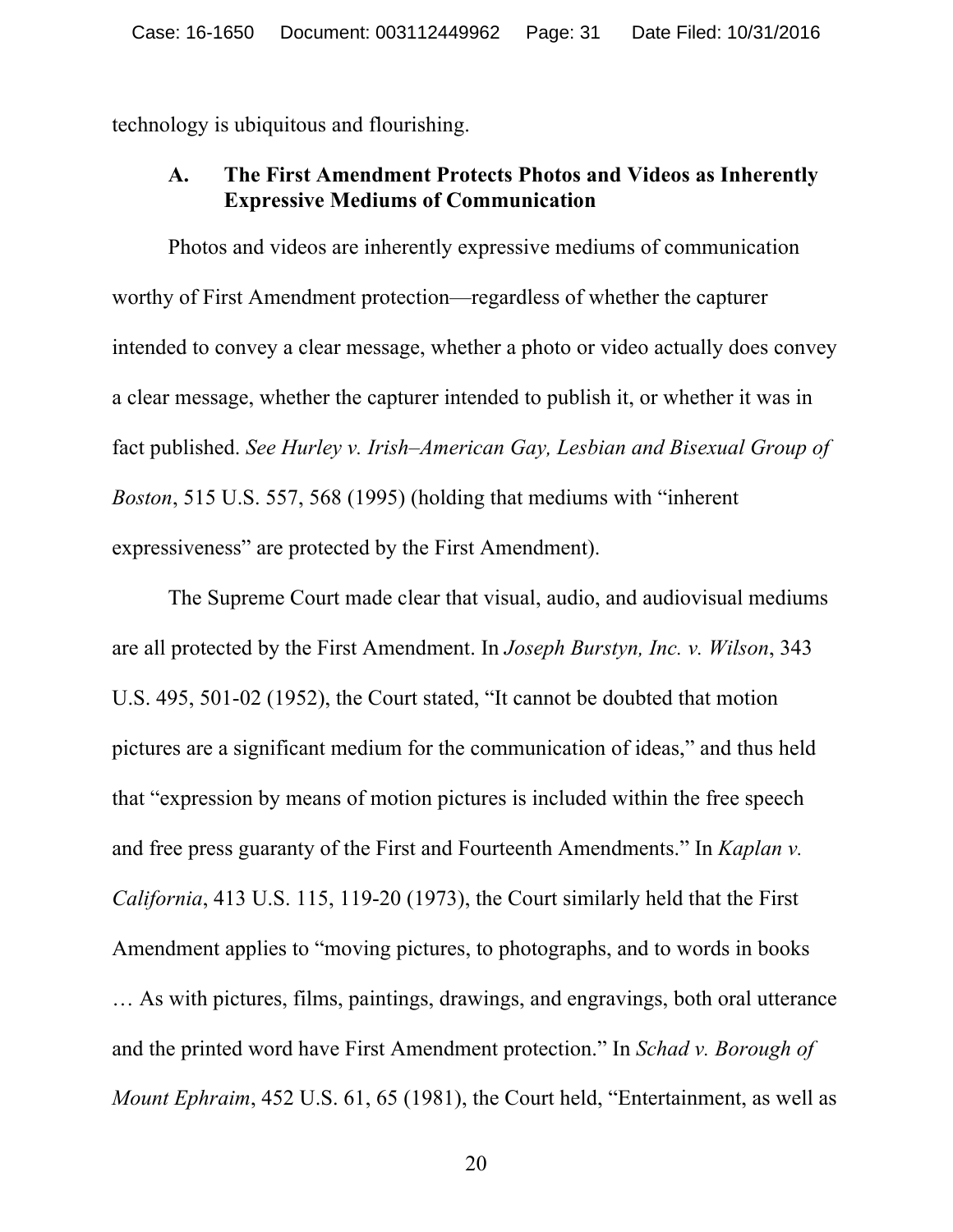political and ideological speech, is protected; motion pictures, programs broadcast by radio and television, and live entertainment, such as musical and dramatic works fall within the First Amendment guarantee." *See also Ben Rich Trading, Inc. v. City of Vineland*, 126 F.3d 155, 160 (3d Cir. 1997) (holding that speech "in the form of film, text, or live presentation" is protected by the First Amendment, *citing Schad*). 73

Because cell phones and other mobile devices, and the photo, and video apps they contain are Internet-connected, it is further indisputable that modern photography and videography involve mediums of expression protected by the First Amendment. The Supreme Court explained in *Reno v. ACLU*, 521 U.S. 844, 870 (1997), that the Internet is a "dynamic, multifaceted category of communication" where anyone "can become a town crier with a voice that resonates farther than it could from any soapbox." Therefore, the Court held that the Internet deserves full First Amendment protection, stating that there is "no basis for qualifying the level of First Amendment scrutiny that should be applied to this medium." *Id.*

Importantly, the First Amendment protects photos and videos because they

 $73$  Other mediums of communication are also inherently expressive and likewise enjoy First Amendment protection. *See e.g.*, *Ward v. Rock Against Racism*, 491 U.S. 781, 790 (1989) (music); *Hurley*, 515 U.S. at 568 (parades); *Pleasant Grove City, Utah v. Summum*, 555 U.S. 460, 470 (2009) (monuments).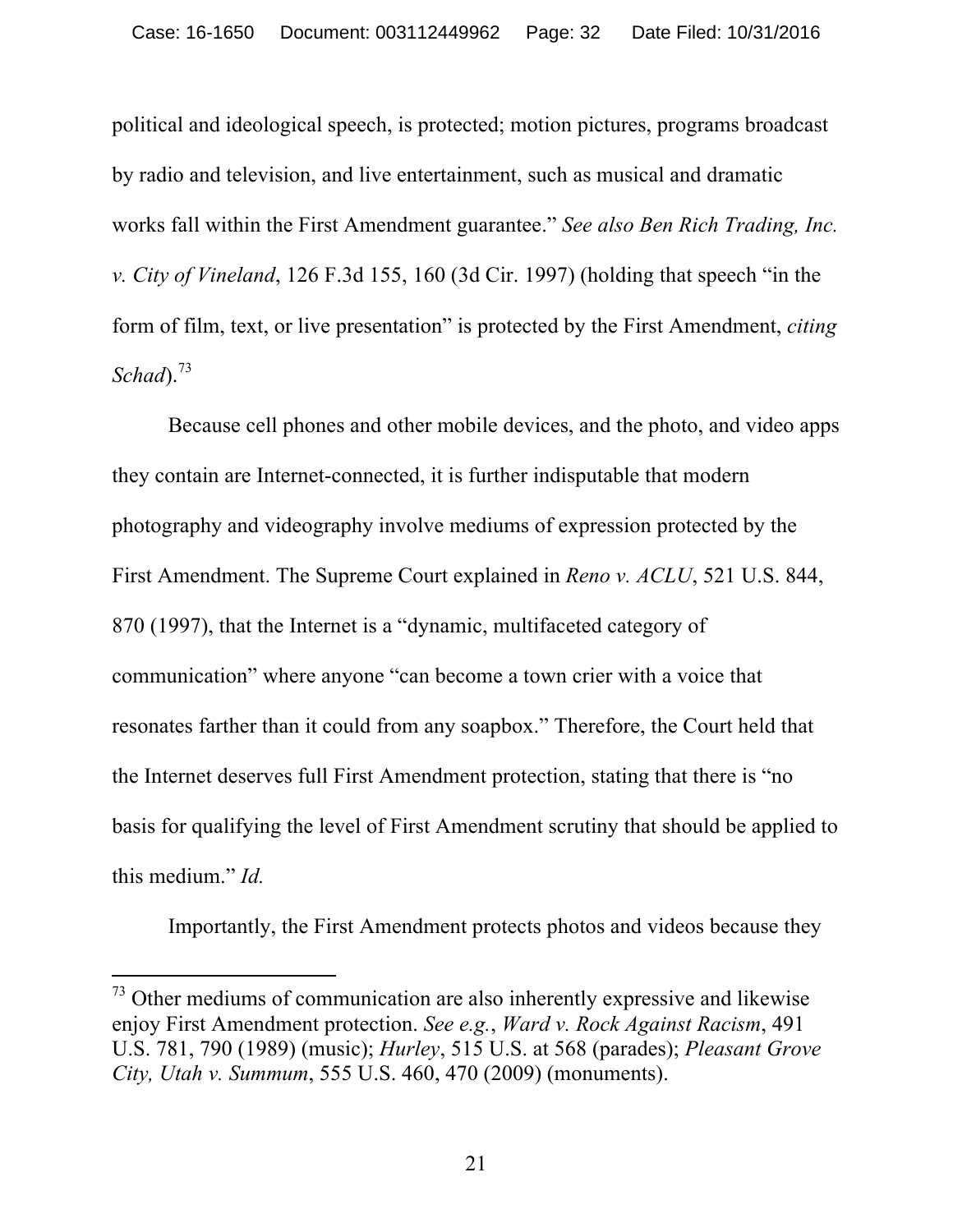are inherently expressive, regardless of whether a specific message is ascribed to a particular photo or video. As the Supreme Court explained with respect to the inherently expressive medium of parades, "a narrow, succinctly articulable message is not a condition of constitutional protection, which if confined to expressions conveying a particularized message, would never reach the unquestionably shielded painting of Jackson Pollock, music of Arnold Schöenberg, or Jabberwocky verse of Lewis Carroll." *Hurley*, 515 U.S. at 569. *See also Tenafly Eruv Ass'n, Inc. v. Borough of Tenafly*, 309 F.3d 144, 160 (3d Cir. 2002).

Nor must a particular photo or video be disseminated to receive First Amendment protection—a photo or video is itself expressive. Publishing it would add to the First Amendment protection (because the rights of viewers would also be implicated<sup> $74$ </sup>), but this is not required. Similarly, live performances are protected mediums of expression, not because there must be an audience, but because they are always expressive. As the Seventh Circuit explained in the context of recording the police, "Audio and audiovisual recording are communication technologies, and as such, they enable speech. Criminalizing all nonconsensual audio recording necessarily limits the information that *might later* be published or broadcast whether to the general public or to a single family member or friend—and thus

 $\overline{a}$ 

22

<sup>74</sup> *See Kleindienst v. Mandel*, 408 U.S. 753, 762-63 (1972) (discussing the First Amendment right to receive information and ideas).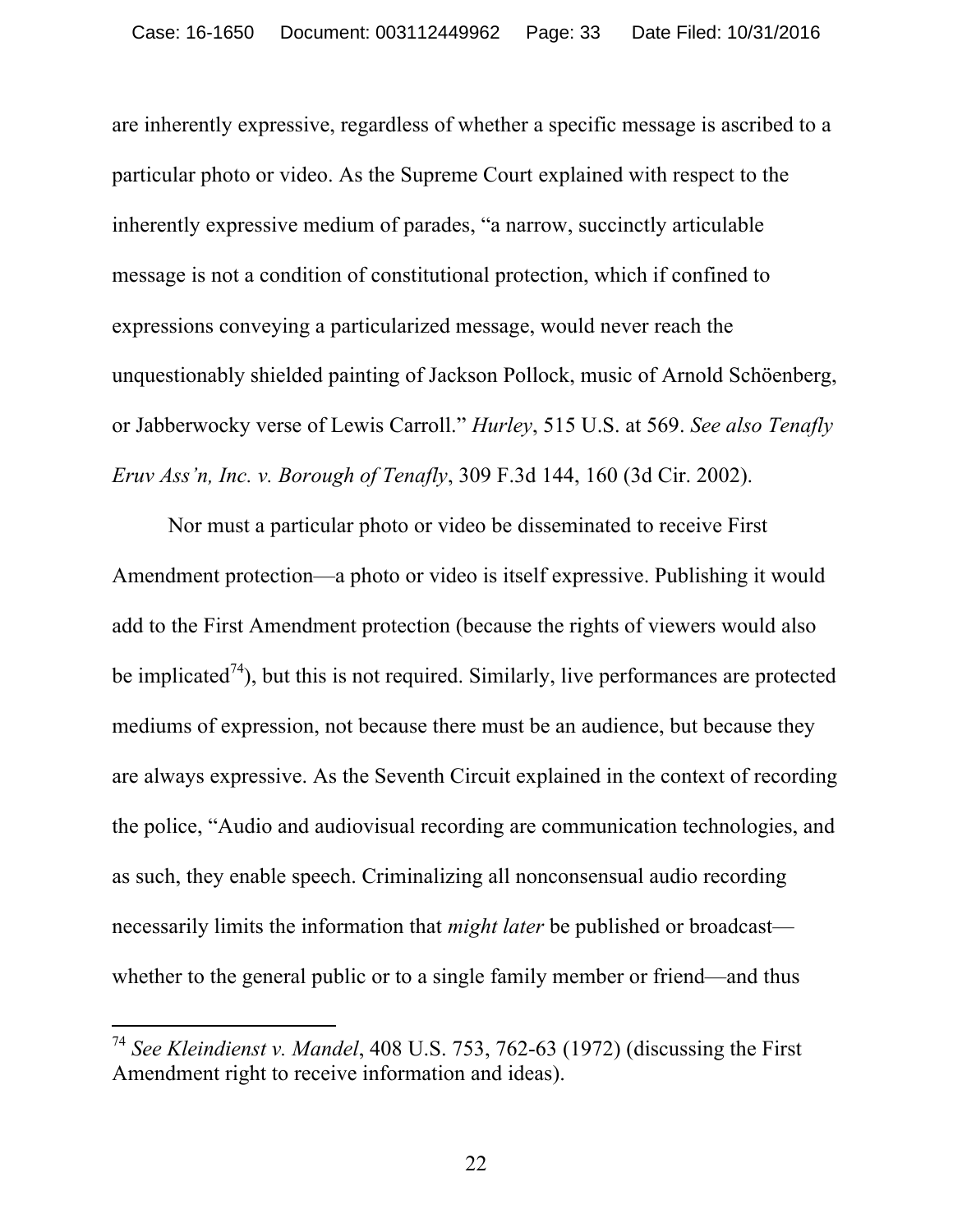burdens First Amendment rights." *ACLU of Illinois v. Alvarez*, 679 F.3d 583, 597 (7th Cir. 2012) (emphasis added).

Thus, in holding that certain mediums such as photos and videos fall within the ambit of First Amendment protection because they are inherently expressive, courts have looked to the nature of a particular medium to act as a means of communication—not whether the maker intended to communicate anything specific or whether anything specific was in fact communicated in a particular case.

# **B. The First Amendment Protects the** *Process* **of Photography and Videography**

"Speech" is a process that contains a continuum of protected events. As the Supreme Court explained in *Citizens United v. FEC*, 558 U.S. 310, 336 (2010),

"Laws enacted to control or suppress speech may operate at different points in the speech process." Thus, the process of *making* photos and videos is itself protected by the First Amendment, either as an integral component of inherently expressive mediums of communication, or as a distinct form of information gathering that is protected as a necessary precondition to publishing photos and videos.

23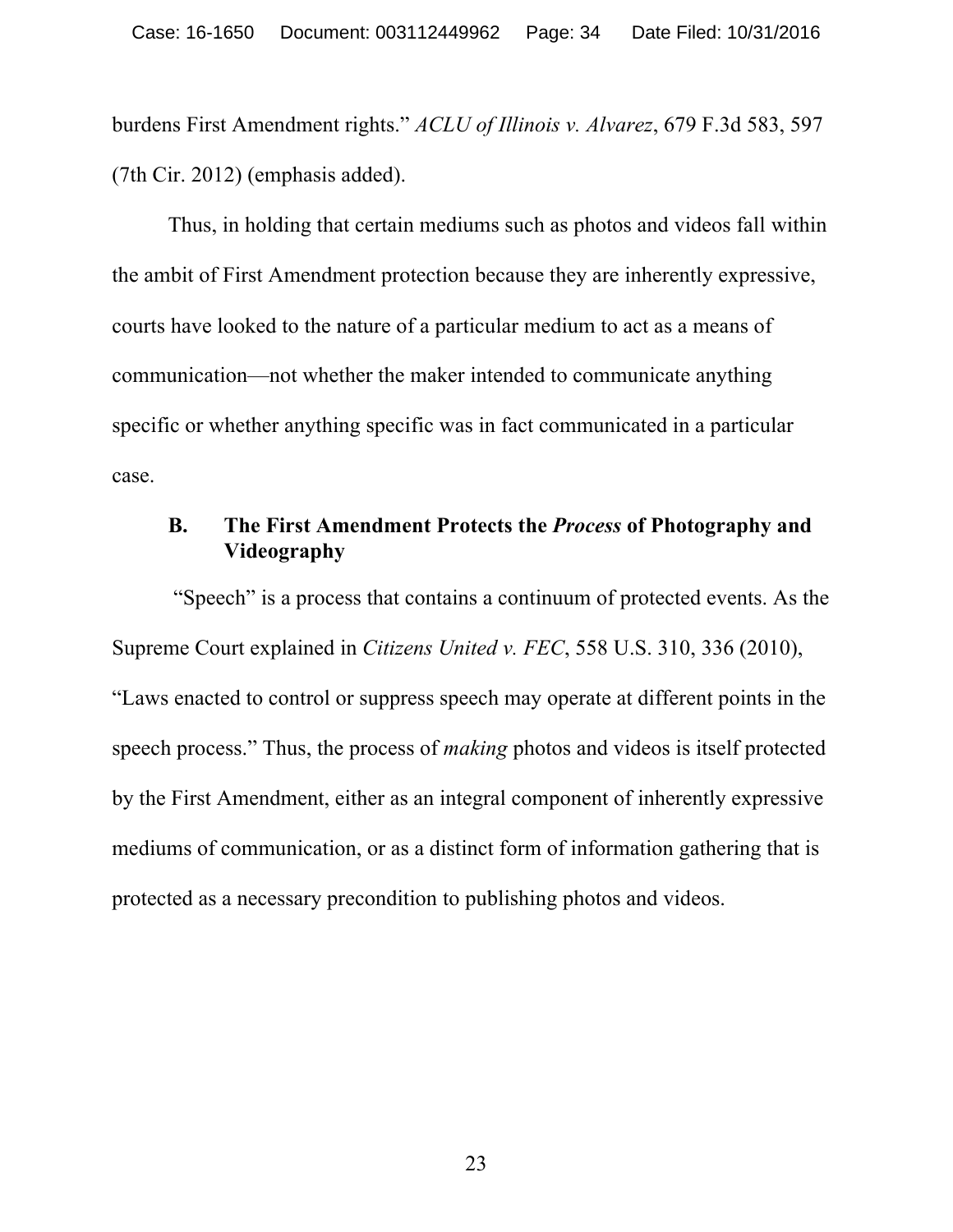# **1. Recording Images and Audio Is an Integral Component of Inherently Expressive Mediums of Communication**

"[T]here is no fixed First Amendment line between the act of creating speech and the speech itself." *Alvarez*, 679 F.3d at 596. Thus, protecting inherently expressive mediums of communication necessarily includes protecting their *production*—that is, the process by which one engages with a particular medium of expression to create an inherently expressive end product. *See Neiderhiser v. Borough of Berwick*, 840 F.2d 213, 218 (3d Cir. 1988) ("the first amendment embraces the production, distribution and exhibition of films and other forms of entertainment," *citing Joseph Burstyn*).

In *U.S. v. Stevens*, 559 U.S. 460 (2010), the Supreme Court ruled unconstitutional a federal statute that outlawed not only the possession or sale of photos and videos of animal cruelty, but also their creation. Thus, in holding that the entire statute was substantially overbroad under the First Amendment, *id.* at 482, the Court recognized that the act of *creating* a "speech" end product deserves as much protection as the end product itself.

Similarly, in *Anderson v. City of Hermosa Beach*, 621 F.3d 1051, 1061-62 (9th Cir. 2010), the court stated:

[N]either the Supreme Court nor our court has ever drawn a distinction between the process of creating a form of *pure* speech (such as writing or painting) and the product of these processes (the essay or the artwork) in terms of the First Amendment protection afforded. Although writing and painting can be reduced to their constituent acts, and thus described as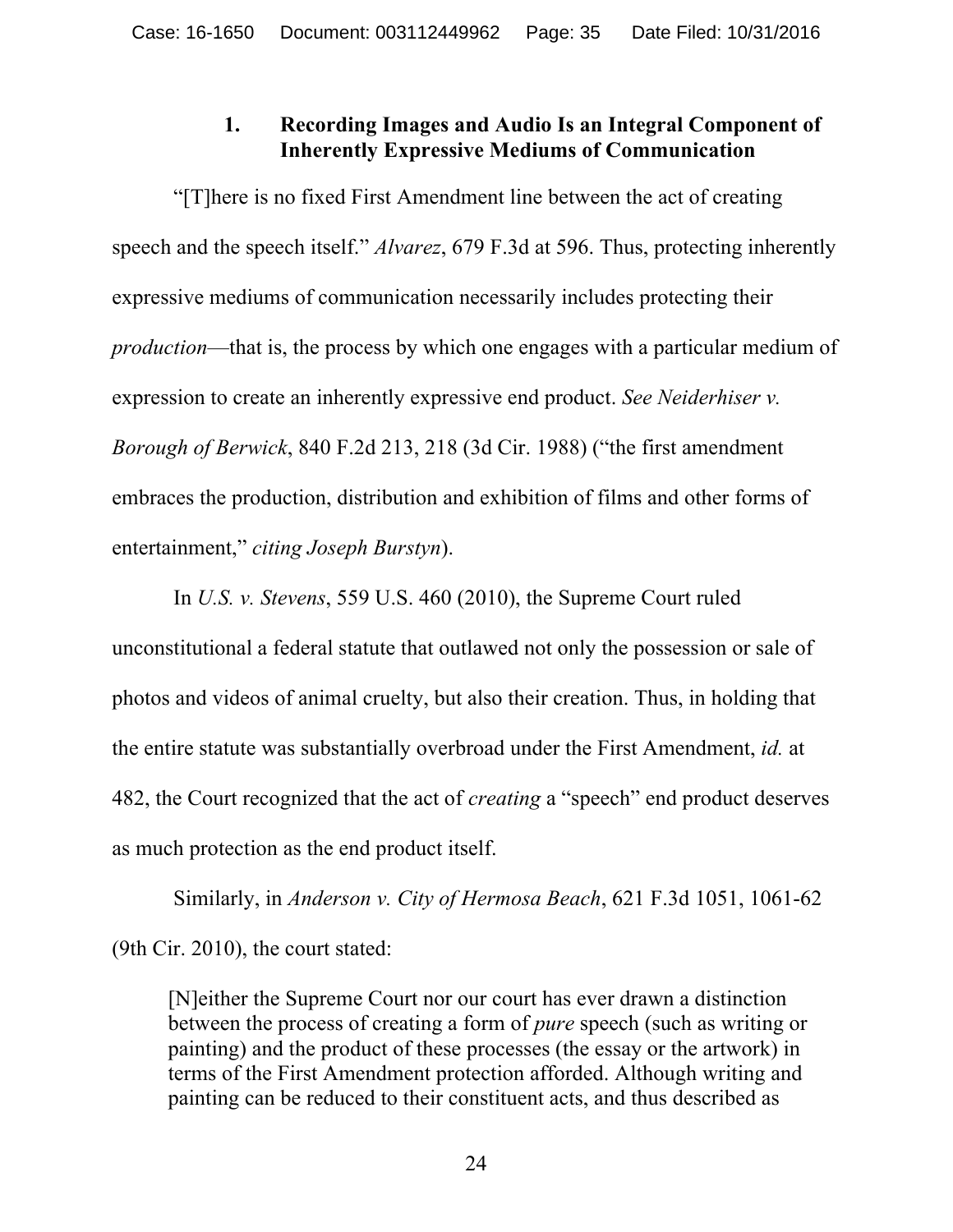conduct, we have not attempted to disconnect the end product from the act of creation … The process of expression through a medium has never been thought so distinct from the expression itself … In other words, we have never seriously questioned that the processes of writing words down on paper, painting a picture, and playing an instrument are purely expressive activities entitled to full First Amendment protection.

*Id.* at 1061-62 (emphasis in original).

Thus, the process of making a photo or video is protected by the First Amendment as an integral component of these inherently expressive mediums of communication. In short, photography and videography are inherently expressive activities.

# **2. Recording the Police Is Protected Information Gathering About a Matter of Public Concern**

Supreme Court precedent also shows that *gathering* information is a necessary antecedent to the end products of "speech"—the ultimate packaging and dissemination of that information—and therefore is protected by the First Amendment.

In *Branzburg v. Hayes*, 408 U.S. 665, 681 (1972), the Court stated, "Nor is it suggested that news gathering does not qualify for First Amendment protection; without some protection for seeking out the news, freedom of the press could be eviscerated." In *Richmond Newspapers, Inc. v. Virginia*, 448 U.S. 555 (1980), the Court, citing *Branzburg*, ruled in favor of the newspaper petitioner and held that criminal trials must be open to the public. The Court stated, "The explicit,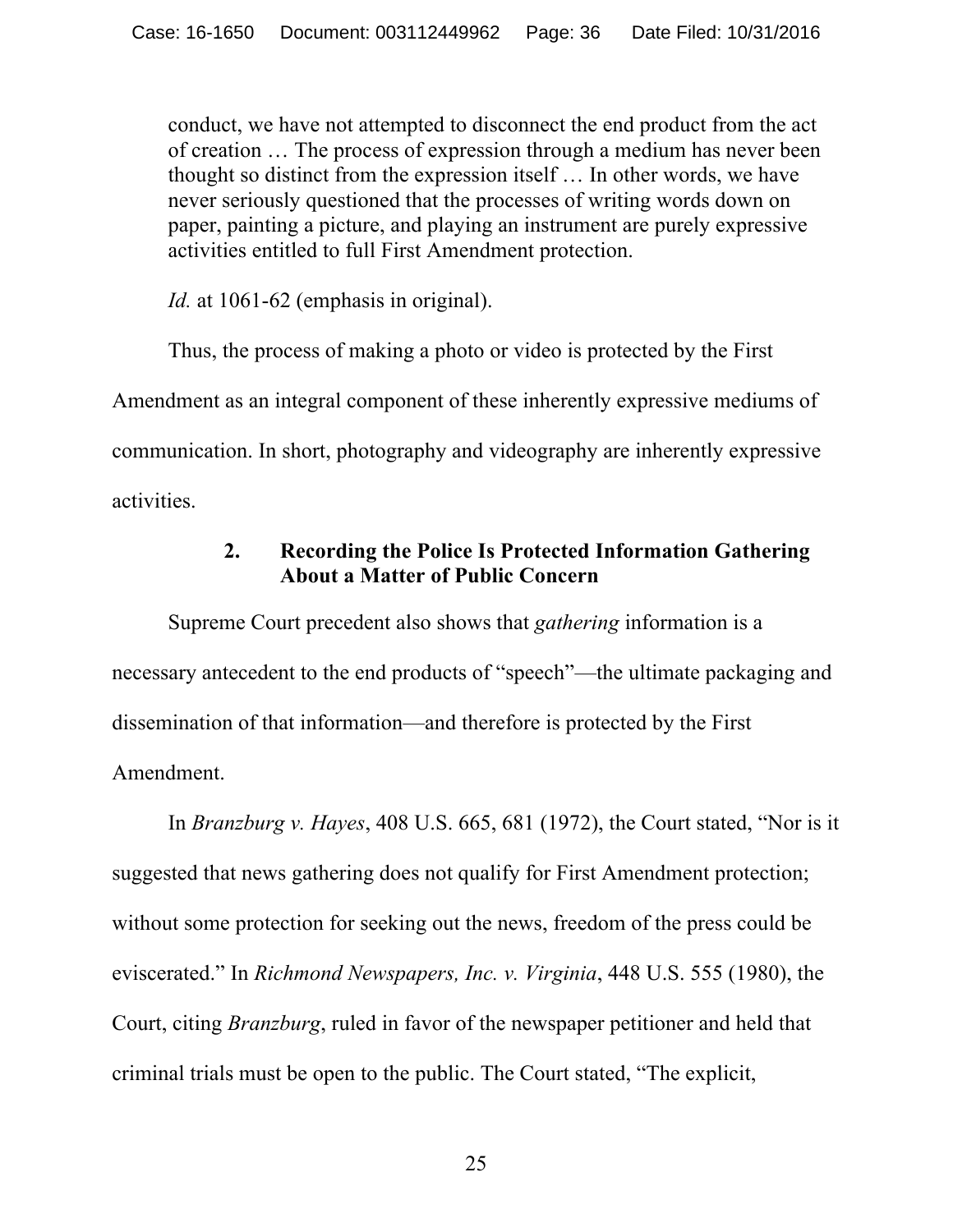guaranteed rights to speak and to publish concerning what takes place at a trial would lose much meaning if access to observe the trial could, as it was here, be foreclosed arbitrarily." *Id.* at 576-77. *See also U.S. v. Wecht*, 537 F.3d 222, 239 (3d Cir. 2008) (holding there is a "presumptive First Amendment right of access to the identities of jurors," *citing Branzburg* and *Richmond Newspapers*). Similarly, in *Board of Education v. Pico*, 457 U.S. 853, 867 (1982), in striking down the removal of books from a public school library, the Court emphasized that under the First Amendment, "the right to receive ideas is a necessary predicate to the *recipient's* meaningful exercise of his own rights of speech, press, and political freedom." (Emphasis in original).

Recording the police specifically is protected information gathering because it is about a matter of profound public concern: how police officers exercise their extraordinary governmental powers.

Were government granted the power to restrict recording, it would control the information ultimately available to the public about its own conduct. "[T]he First Amendment goes beyond protection of the press and the self-expression of individuals to prohibit government from limiting the stock of information from which members of the public may draw." *First National Bank of Boston v. Bellotti*, 435 U.S. 765, 783 (1978). This would undermine one of the "major purposes" of the First Amendment, namely, "to protect the free discussion of governmental

26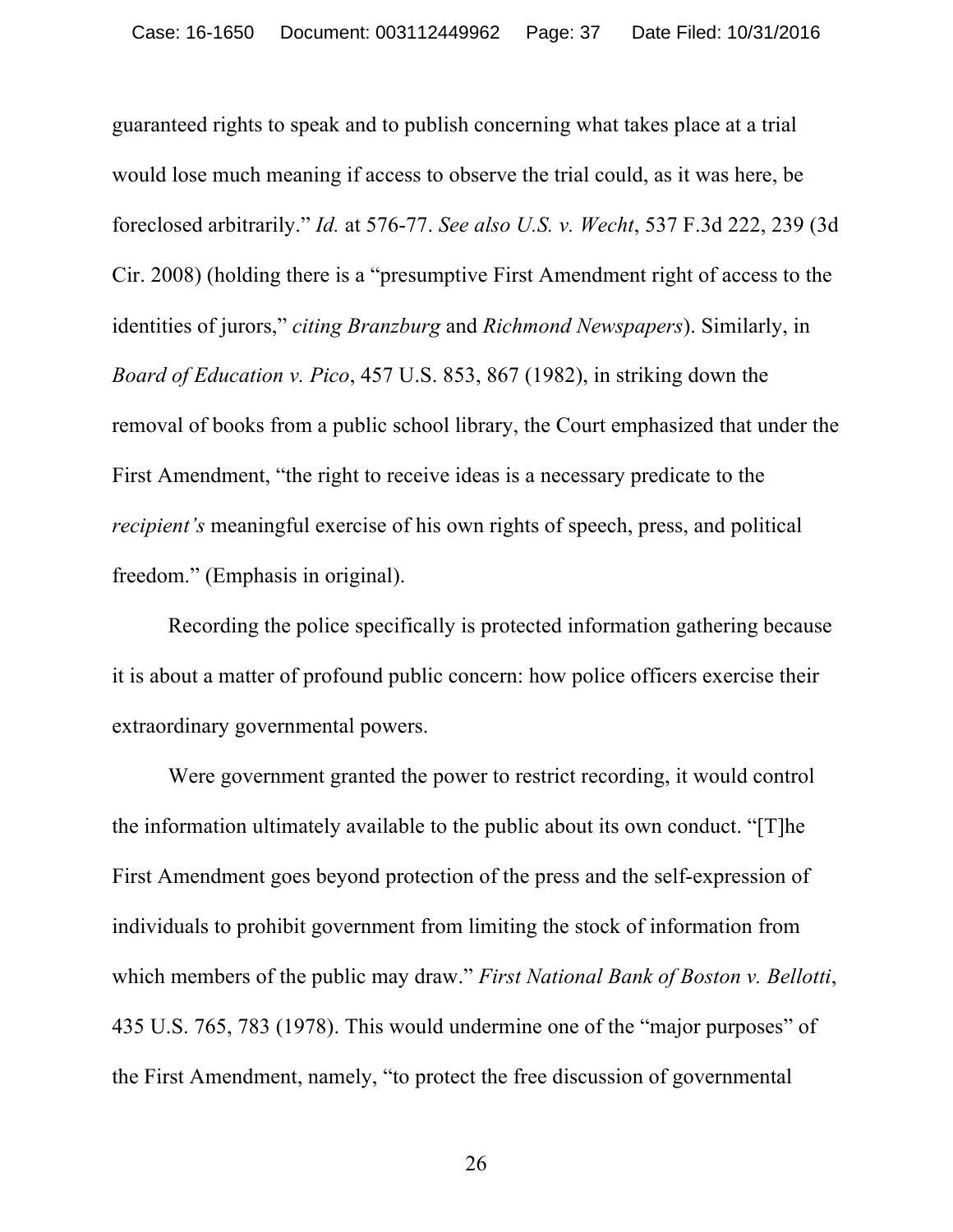affairs." *Mills v. Alabama*, 384 U.S. 214, 218 (1966) (striking down a state law that made it a crime for a newspaper to write and publish an editorial on election day urging people to vote a certain way). *See also Richmond Newspapers*, 448 U.S. at 575 (explaining that one of the "core purposes" of the First Amendment is to facilitate "communication on matters relating to the functioning of government").

Thus, the First Amendment protects recording the police as a necessary part of the process of informing the public about the affairs of government.

#### **C. The District Court Erred by Rejecting First Amendment Protection for Plaintiffs' Recording of Police**

In the present cases, the district court erred by holding that Plaintiffs lacked a First Amendment right to record the police. The summary judgment record shows that Fields used his phone to take a photo of about 20 police officers breaking up a house party, and Geraci attempted to use a camera to videotape a police officer arresting a protester. *Fields v. City of Philadelphia*, 166 F. Supp. 3d 528, 531-33 (E.D. Pa. 2016).

The district court's principal error was to rely on inapposite cases related to "expressive conduct," such as burning a draft card, *U.S. v. O'Brien*, 391 U.S. 367 (1968), or burning a flag, *Texas v. Johnson*, 491 U.S. 397 (1989). When a person engages in conduct that might or might not have an expressive element, the court as a threshold issue must determine whether there was any expression. If someone burned a flag to stay warm, for example, the conduct would have no expressive

27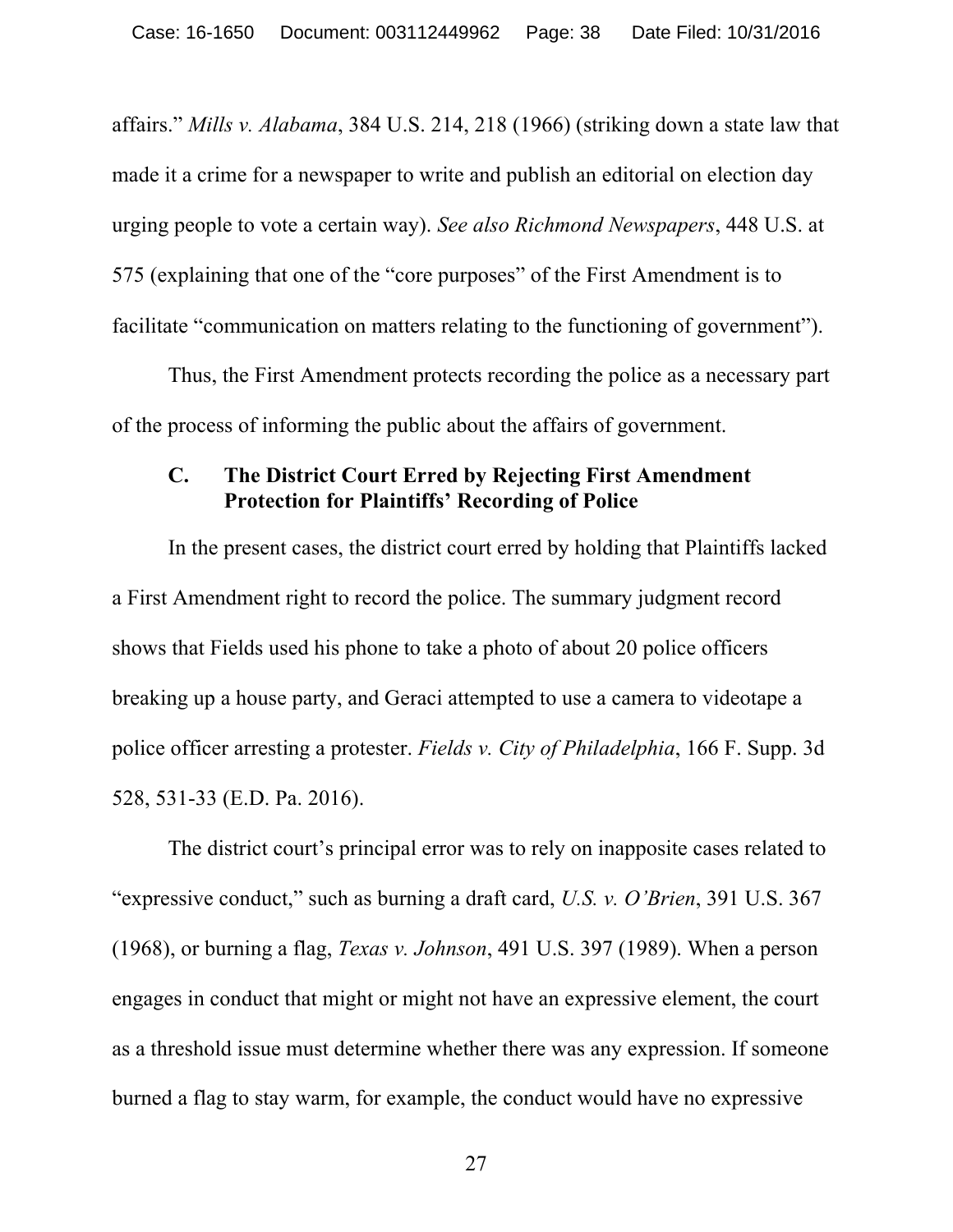element and the First Amendment would not apply.<sup>75</sup>

But the photography and videography of Fields and Geraci, respectively, are not potential symbolic speech that needs to be deciphered as to whether they are expressive or not. Rather, they are *inherently* expressive activities that are always entitled to First Amendment protection. Photography, unlike fire, does not have a non-expressive purpose. And recording the police in particular is always protected under the First Amendment as information gathering about a matter of profound public concern.

The district court was further wrong to find relevant the lack of evidence that "the officers *understood* [the Plaintiffs] as communicating any idea or message." *Fields*, 166 F. Supp. 3d at 535 (emphasis in original). This element of the "expressive conduct" test has no bearing in cases like this one that involve inherently expressive mediums of communication. As the Supreme Court held, when it comes to an inherently expressive medium of communication, "[a] succinctly articulable message is not a condition of constitutional protection." *Hurley*, 515 U.S. at 569.

Thus, the district court erred by holding: "there is no First Amendment right

 $75$  Courts apply a two-part test to determine whether conduct is expressive: (1) whether there was "an intent to convey a particularized message," and (2) whether "the likelihood was great that the message would be understood by those who viewed it." *Johnson*, 491 U.S. at 404.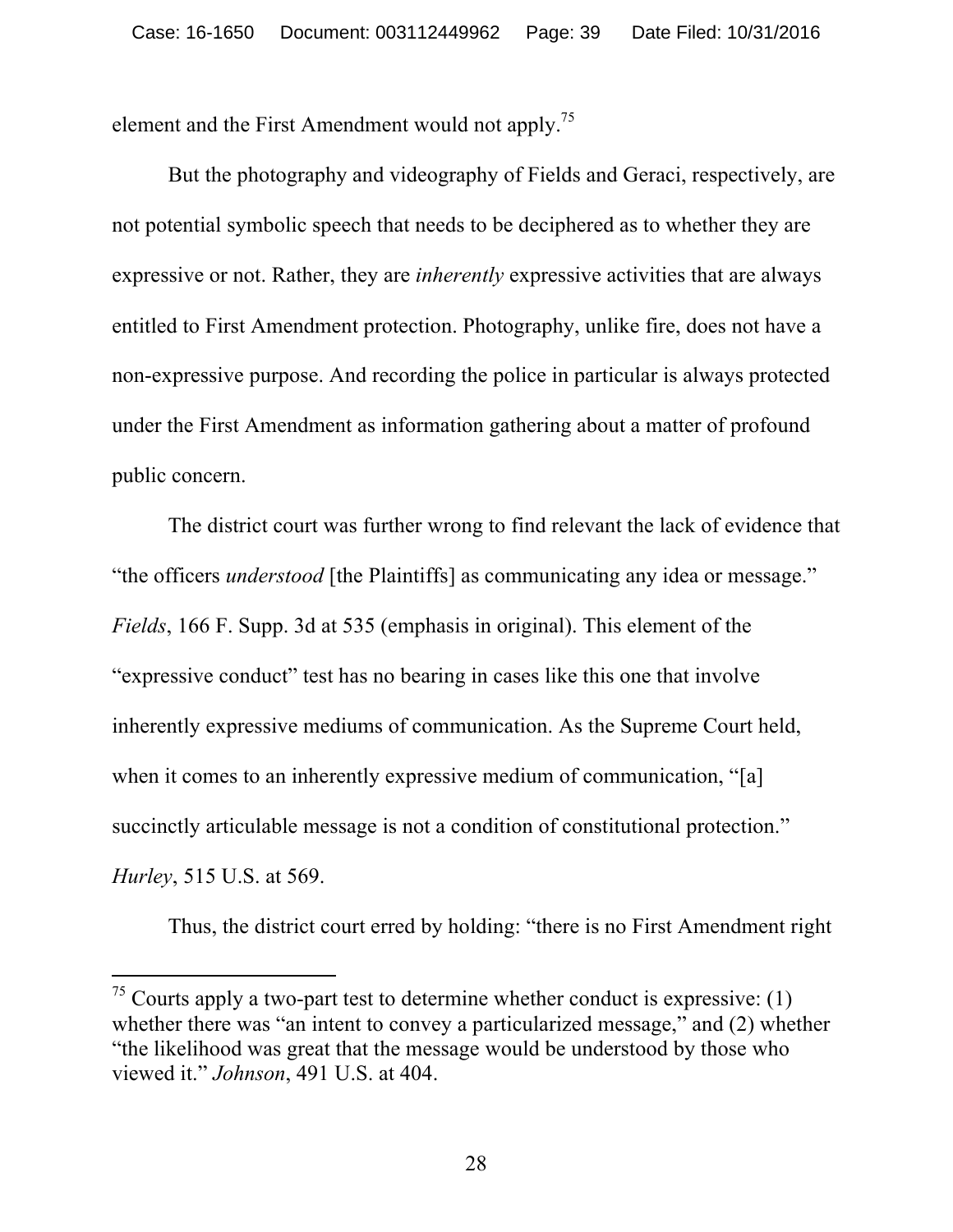under our governing law to observe and record police officers absent some other expressive conduct." *Fields*, 166 F. Supp. 3d at 533.<sup>76</sup>

The district court then greatly compounded this error by holding that the requisite "other expressive conduct" must be verbal confrontation with police officers while recording an unfolding incident. Specifically, the court rejected First Amendment protection because neither plaintiff "uttered any words to the effect he or she sought to take pictures to oppose police activity," *id.* at 534; the plaintiffs did not "allege or offer evidence their conduct expressed criticism of police activity," *id.* at n. 27; "they spoke no words or conduct expressing criticism of the police before or during their image capture," *id.* at 35; and they were not "confrontational" nor did they communicate "criticism or challenge," *id.* 539. The district court's ruling would needlessly escalate conflict between police and civilians during encounters that are already tense and dangerous. No principle of First Amendment law requires such an absurd result.<sup>77</sup>

 $76$  The district court erroneously cited in support of its holding this Court's decision in *Kelly v. Borough of Carlisle*, 622 F.3d 248 (3rd Cir. 2010). But that decision held only that the right to record the police was not clearly established for qualified immunity purposes, and it did not resolve whether such a right exists. After this Court decided *Kelly*, two of its sister circuits acknowledged this right. *See infra*  Section III.D.

<sup>&</sup>lt;sup>77</sup> *Amicus* agrees with the district court that "[t]he freedom of individuals verbally to oppose or challenge police action without thereby risking arrest is one of the principal characteristics by which we distinguish a free nation from a police state." *Fields*, 166 F. Supp. 3d at 536 (quoting *City of Houston, Texas v. Hill*, 482 U.S. 451, 462-63 (1987)). But the First Amendment also protects the right to record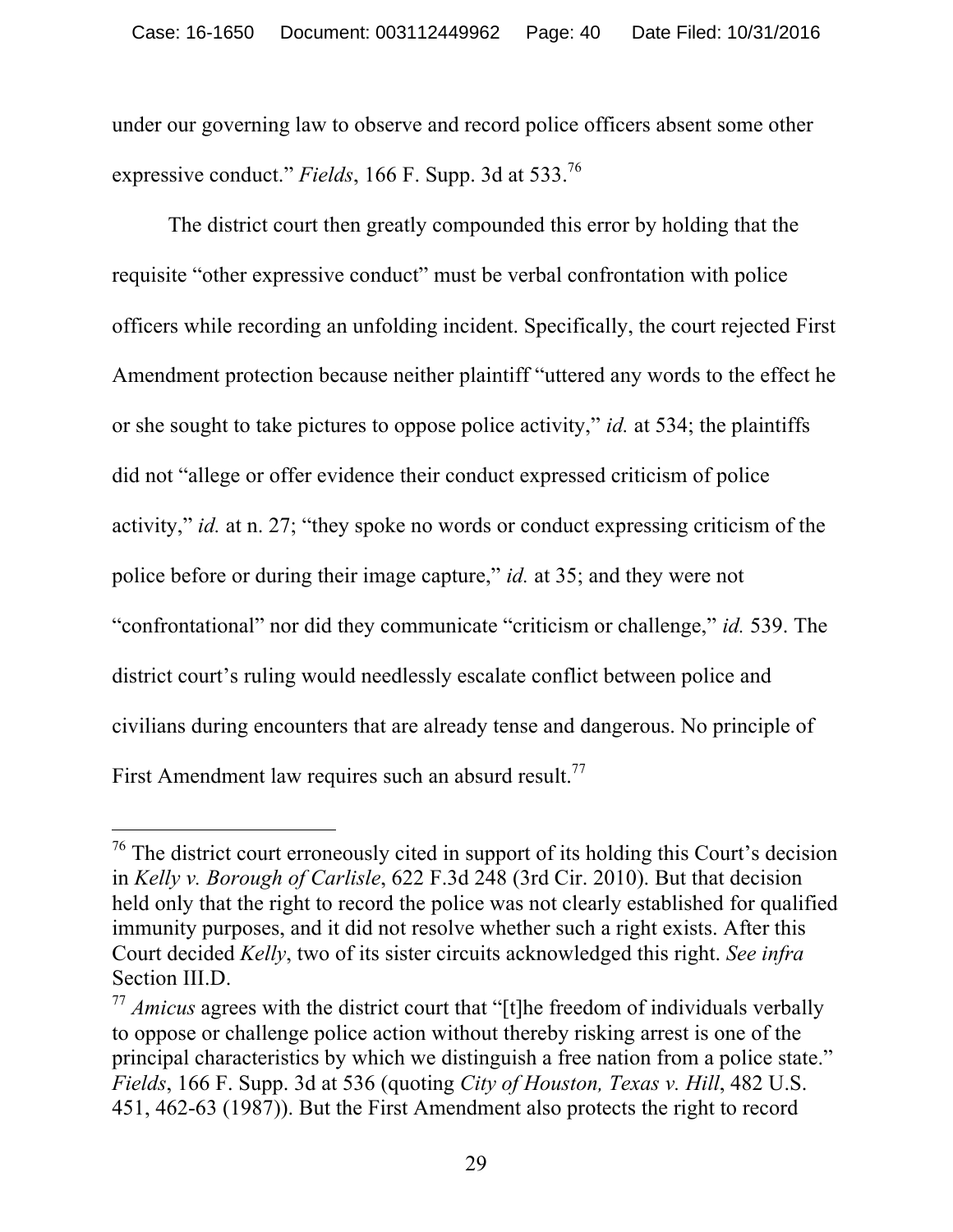The district court was also wrong to focus on the fact that "Fields and Geraci do not suggest they intended to share their images immediately upon image capture." *Fields*, 166 F. Supp. 3d at 539. The court misconstrued Professor Kreimer's article as stating that image capture is only protected if the image was shared or the capturer had an initial intent to share the image. *Id.* To the contrary, Professor Kreimer argues, "It is simply not the case … that an external audience is or should be a necessary condition of First Amendment protection." Seth F. Kreimer, *Pervasive Image Capture and the First Amendment: Memory, Discourse, and the Right to Record*, 159 U. Pa. L. Rev. 335, 377 (2011).

Finally, the district court's rule that First Amendment protection for recording the police *only* attaches when an individual expresses a viewpoint that is hostile toward the police amounts to impermissible viewpoint discrimination. *See, e.g., Rosenberger v. University of Virginia*, 515 U.S. 819, 829 (1995). Some people may want to record the police not to criticize them, but to vindicate officers from false accusations of misconduct, or to make an objective record with no preconceived opinion regarding whether the police or the civilians will misbehave. It does not matter what an individual's motivation is for taking out his cell phone and pressing "record" when observing police activity. Granting First Amendment protection to one viewpoint but not others is itself a violation of the First

police activity without having to say *anything at all* and risk confrontation with the police.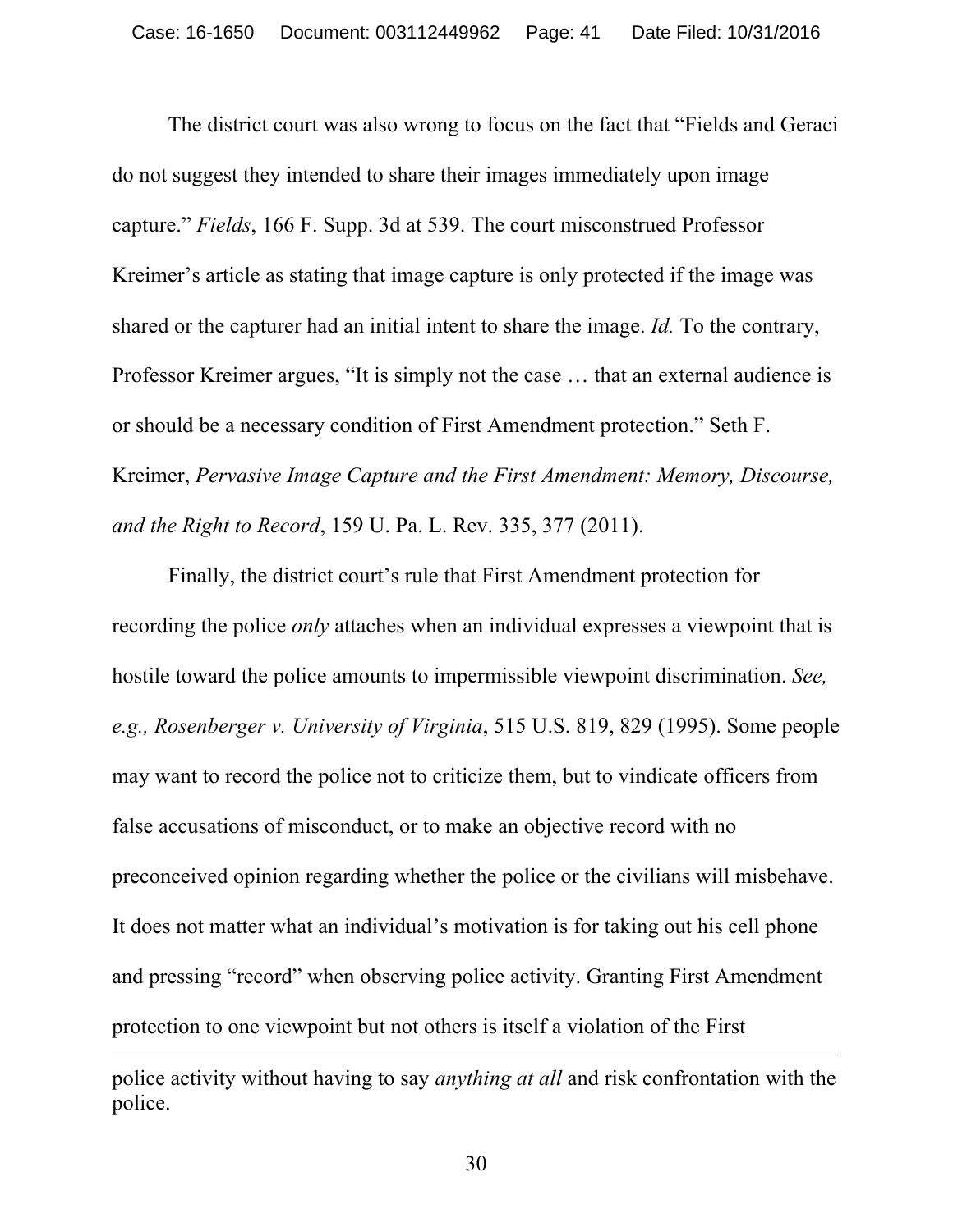Amendment.

# **D. This Circuit Should Join Its Sister Circuits in Clearly Protecting the Right to Record the Police**

Other circuits have unequivocally upheld a First Amendment right to record on-duty police officers in public.

In *Smith v. City of Cumming*, 212 F.3d 1332, 1333 (11th Cir. 2000), the Eleventh Circuit held that there is "a First Amendment right, subject to reasonable time, manner and place restrictions, to photograph or videotape police conduct."

In *Glik v. Cunniffe*, 655 F.3d 78, 79 (1st Cir. 2011), the First Circuit held that the First Amendment protects the "right to videotape police carrying out their duties in public." *Id.* at 82. Simon Glik used his cell phone camera to record several police officers arresting another man on the Boston Common. The First Circuit also held that there is a First Amendment right to film a police officer during a traffic stop. *Gericke v. Begin*, 753 F.3d 1, 10 (1st Cir. 2014).

In *ACLU of Illinois v. Alvarez*, 679 F.3d 583, 586 (7th Cir. 2012), the Seventh Circuit granted a preliminary injunction against enforcement of a state eavesdropping statute as to the ACLU's program of recording on-duty police officers in public. The court held, "Audio recording is entitled to First Amendment protection." *Id.* at 597.

These courts relied on the line of cases protecting mediums of expression, *see, e.g., Alvarez*, 679 F.3d at 595-96, as well as the line of cases protecting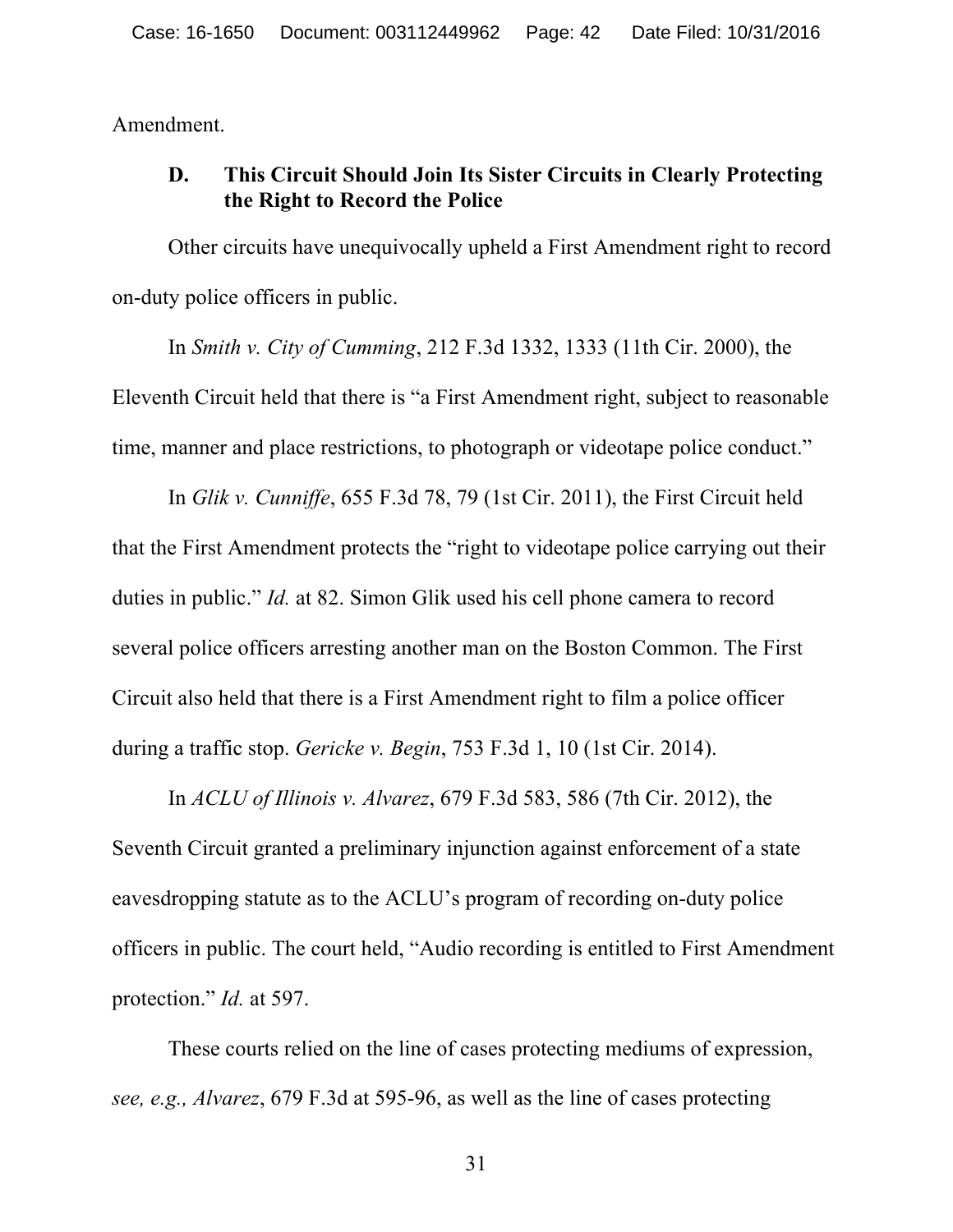information gathering as a necessary predicate to disseminating that information. As the Seventh Circuit stated, "The right to publish or broadcast an audio or audiovisual recording would be insecure, or largely ineffective, if the antecedent act of *making* the recording is wholly unprotected." *Id.* at 595 (emphasis in original). *Accord Glik*, 655 F.3d at 82.

These courts also focused on information gathering about matters of public concern specifically, including about the affairs of government. The Eleventh Circuit stated, "The First Amendment protects the right to gather information about what public officials do on public property, and specifically, a right to record matters of public interest." *City of Cumming*, 212 F.3d at 1333. The Seventh Circuit likewise recognized a First Amendment right to gather "news and information about the affairs of government." *Alvarez*, 679 F.3d at 597. And the First Circuit stated, "Gathering information about government officials in a form that can readily be disseminated to others serves a cardinal First Amendment interest in protecting and promoting 'the free discussion of governmental affairs.'" *Glik*, 655 F.3d at 82 (*quoting Mills*, 384 U.S. at 218). The First Circuit specifically noted that the right to gather information is important given the many ways that modern technologies have democratized the gathering and publishing of the news:

The proliferation of electronic devices with video-recording capability means that many of our images of current events come from bystanders with a ready cell phone or digital camera rather than a traditional film crew, and

32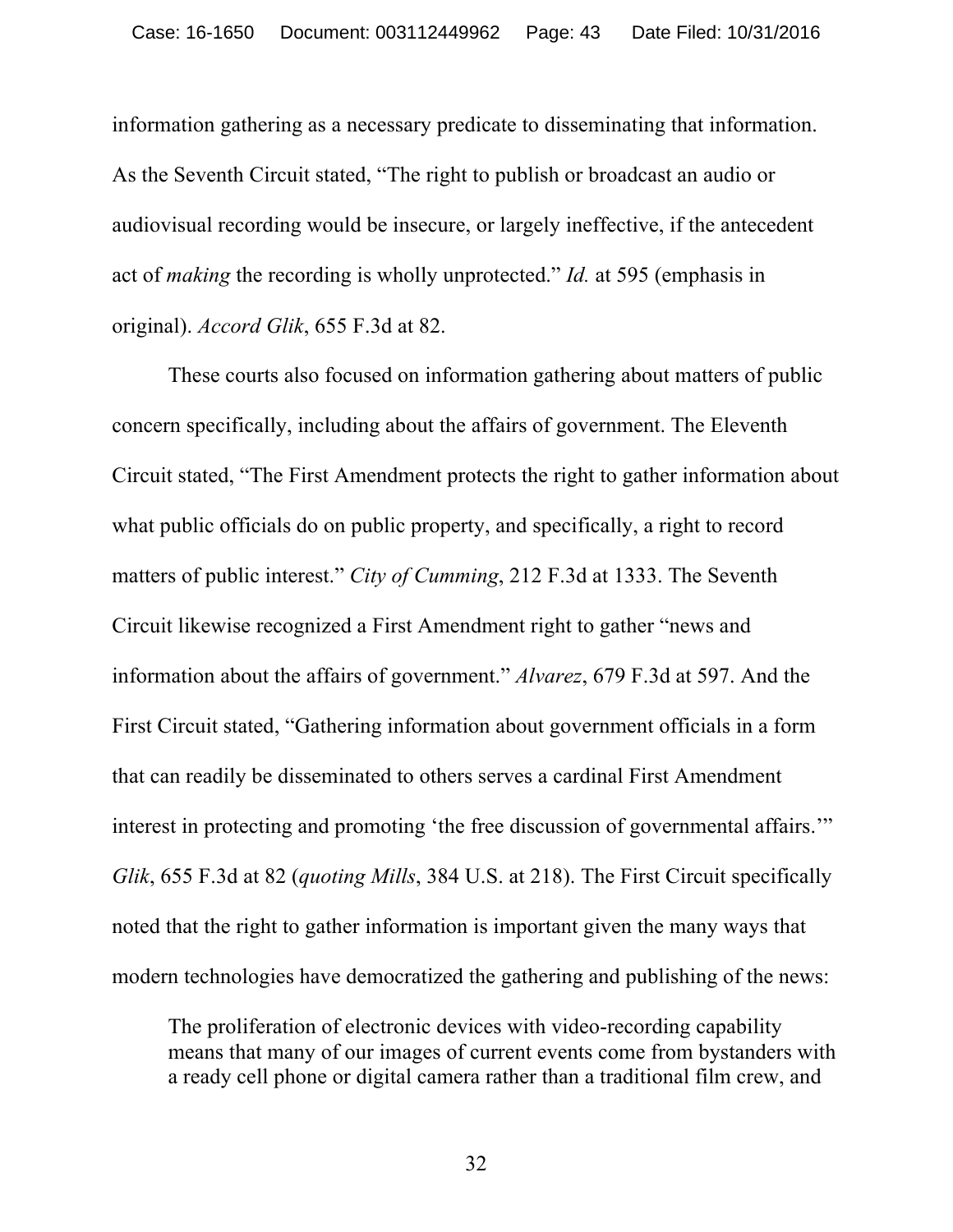news stories are now just as likely to be broken by a blogger at her computer as a reporter at a major newspaper.

*Glik*, 655 F.3d at 84.

### **CONCLUSION**

For all of these reasons, *Amicus Curiae* EFF respectfully asks this Court to hold that the First Amendment protects the right to record on-duty police officers in public, irrespective of any intent or verbalization of the person making the recording, and to further hold that the Plaintiffs in these cases were exercising that right.

Dated: October 31, 2016 By: /s/ Sophia Cope

Sophia Cope Adam Schwartz ELECTRONIC FRONTIER FOUNDATION 815 Eddy Street San Francisco, CA 94109 Telephone: (415) 436-9333 sophia@eff.org

*Counsel for Amicus Curiae Electronic Frontier Foundation*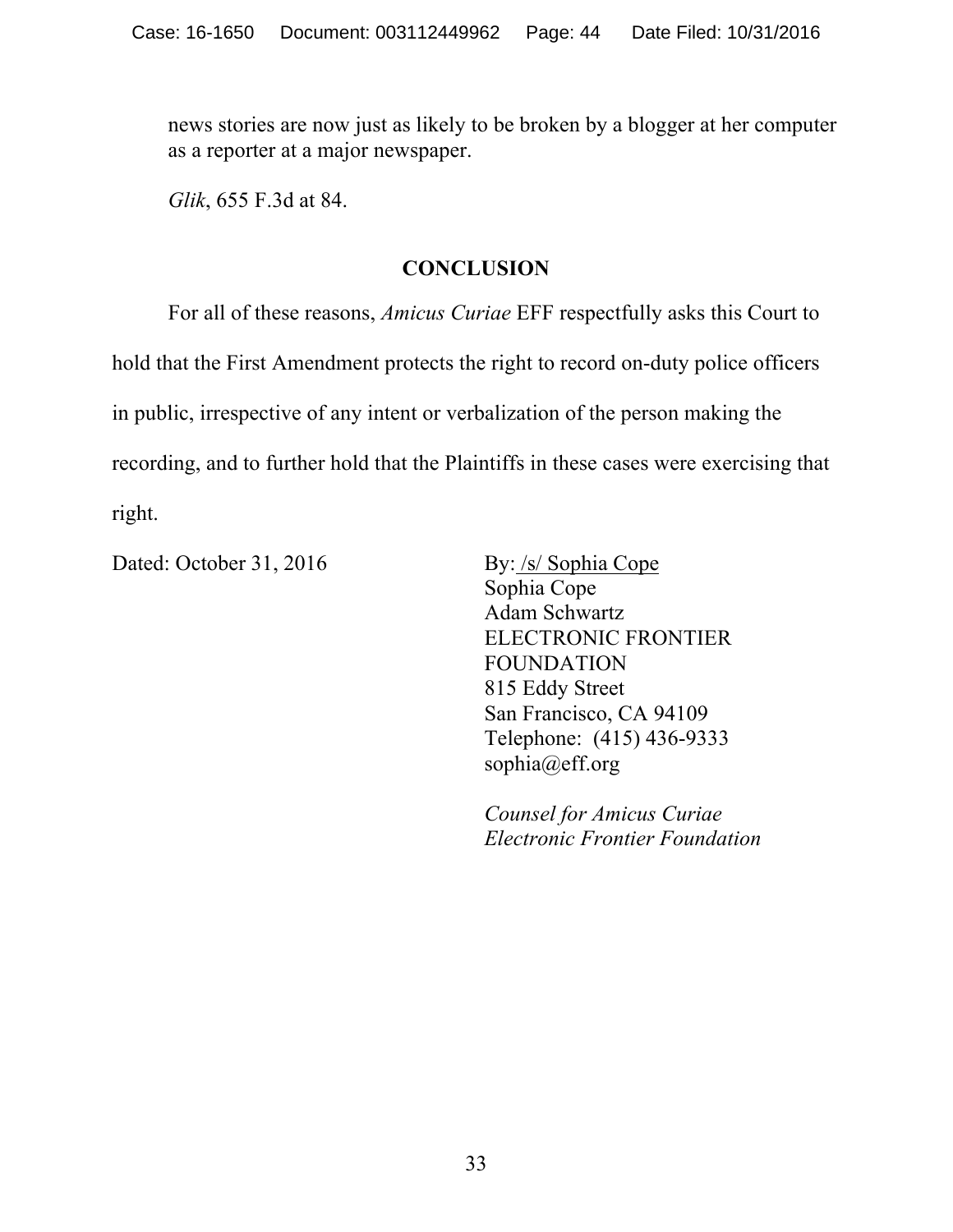#### **COMBINED CERTIFICATIONS**

I hereby certify as follows:

1. That I, Sophia Cope, counsel for *Amicus Curiae*, am a member of the Bar of this Court.

2. That the foregoing brief of *Amicus Curiae* complies with the type-volume limitation of Fed. R. App. P.  $32(a)(7)(B)$ . The brief is printed in proportionally spaced 14-point Times New Roman font, using Microsoft® Word for Mac 2011 and there are [6,999] words in the brief according to the word count of the wordprocessing system used to prepare the brief (excluding the parts of the brief exempted by Fed. R. App. P.  $32(a)(7)(B)(iii)$ . The brief complies with the typeface requirements of Fed. R. App. P. 32(a)(5), and with the type style requirements of Fed. R. App. P. 32(a)(6).

3. That I electronically filed the foregoing with the Clerk of the Court for the United States Court of Appeals for the Third Circuit, pursuant to Third Circuit Rule 25.1(b) by using the appellate CM/ECF system on October 31, 2016. All participants in the case are registered CM/ECF users and that service will be accomplished by the appellate CM/ECF system.

4. That the text of the electronic brief is identical to the text of the seven paper copies mailed to the Court pursuant to Local Rule 31.1(b)(3).

5. That the electronic file of this brief was scanned with Avast antivirus

34